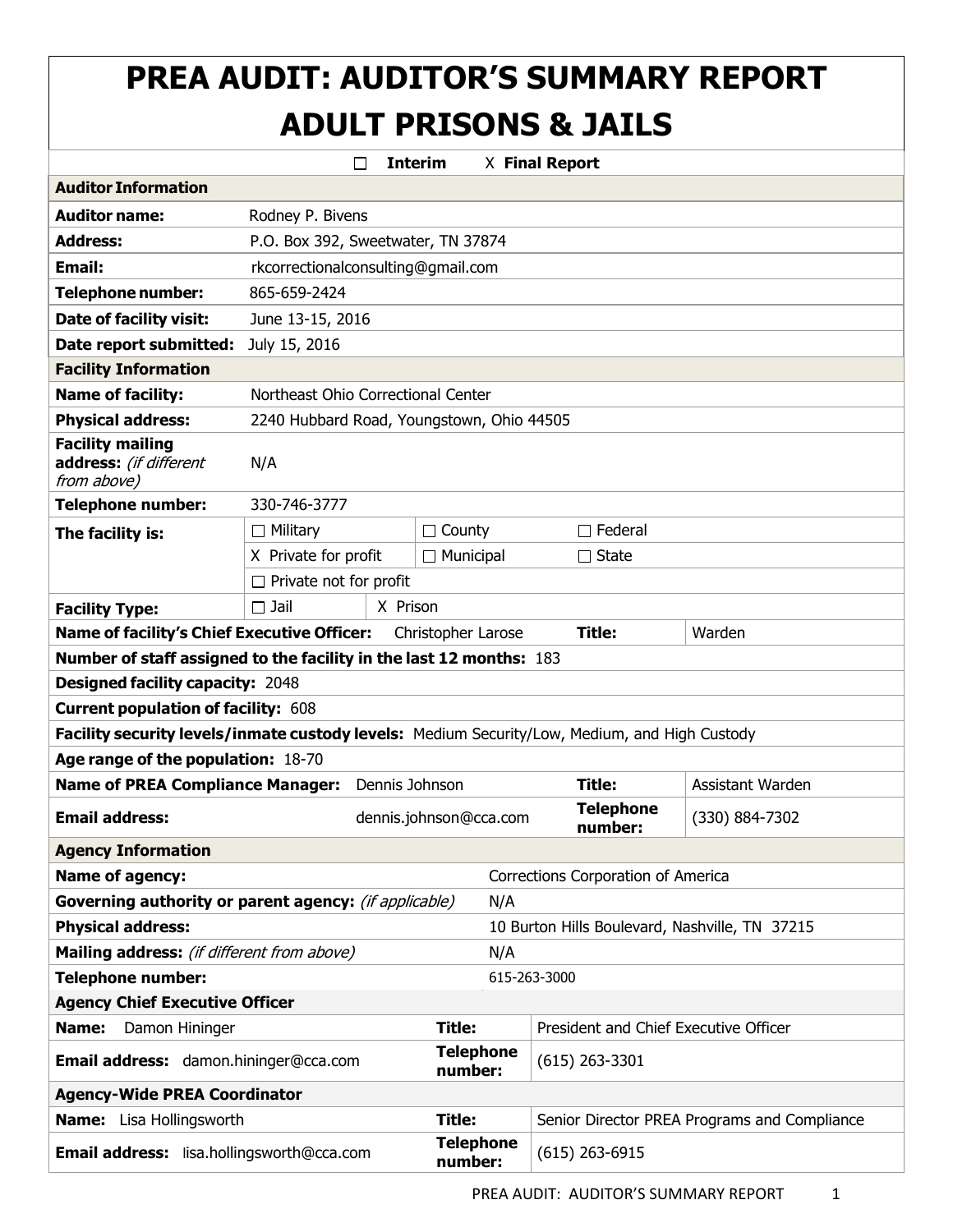# **AUDIT FINDINGS**

#### **NARRATIVE:**

The onsite PREA audit of the Corrections Corporation of America - Northeast Ohio Correctional Center in Youngstown, Ohio was conducted June 13-15, 2016 by Department of Justice Certified PREA Auditor Rodney P. Bivens. The auditor wishes to extend his deepest appreciation to Warden Christopher Larose and his staff for their professionalism, hospitality, and kindness. The auditor also wishes to compliment the Corrections Corporation of America's PREA Coordinator Lisa Hollingsworth and the facility PREA Compliance Manager Dennis Johnson for their outstanding work in organizing the files that were provided to the auditor in advance of the audit. This enabled the audit to move forward very efficiently.

Prior to this audit the facility provided to the auditor all policies, procedures, and facility documentation related to each standard for review. The auditor and the PREA Coordinator had ongoing communication for several weeks prior to the audit to prepare for the on-site visit. The facility supplied a list of inmate names sorted by housing units, disabilities, and special designations, as well as a list of facility staff names to the auditor. From these lists the auditor selected, at random, a sampling of inmates and staff to be interviewed during the on-site visit. Due to the size of this facility the sampling size for both inmates and staff was elevated to ensure consistency in training and implementation of the PREA standards. The sampling size for inmates included at least two inmates from each individualized housing unit pod. This decision was made to ensure all inmates throughout the facility were receiving the same information and education related to all aspects of the PREA program.

The on-site audit began with an entrance meeting being conducted on Monday, June 13, 2016 at 8:30 a.m. in the administration conference room. The following staff attended the entrance meeting:

Warden Christopher Larose Assistant Warden Dennis Johnson Lisa Hollingsworth, PREA Coordinator Latosia Austin, Unit Manager David Yemma, Chief of Security Lisa Antonucci, Quality Assurance Manager Sean Daugherty, Investigator Thomas Domes, Safety Manager Dana Hivner, Health Services Administrator Diane Phillips, Human Resources Manager

Following the entrance meeting, the auditor conducted a comprehensive site review that began at approximately 9:45 a.m. and continued throughout the two days. During the site review the auditor reviewed camera placement, blind spots, staff placement, and documentation to assist in determining standard compliance. While touring the facility the auditor observed the notices of this PREA audit in all the buildings, as well as posters that called attention to the agency's Zero Tolerance Policy and how to report allegations of sexual abuse and sexual harassment.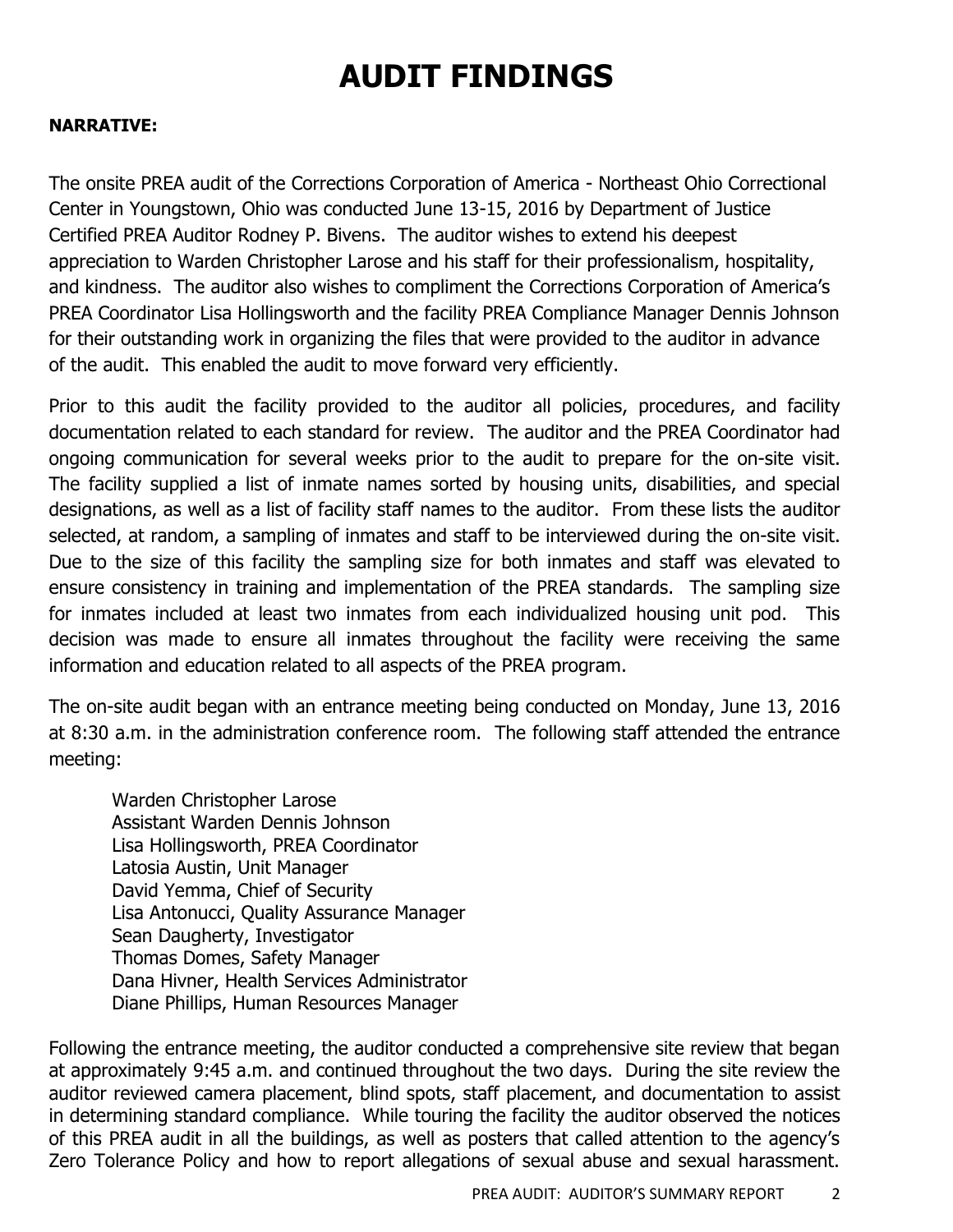Random staff and inmate interviews were conducted in private offices provided at each housing unit during the site review as well. The following staff accompanied the auditor on the site review:

Warden Christopher Larose Assistant Warden Dennis Johnson Lisa Hollingsworth, PREA Coordinator David Yemma, Chief of Security Lisa Antonucci, Quality Assurance Manager Sean Daugherty, Investigator

All housing units, day rooms, inmate program areas, work areas, and all other inmate accessible areas were toured during the site review. While touring several inmates and staff were questioned about their knowledge of PREA standards, procedures for reporting, services available, and their responsibilities. All staff and inmates informally interviewed during the tour acknowledged receiving training and procedures for reporting sexual abuse, sexual harassment, and/or retaliation for reporting.

A total of 48 staff members were interviewed during the course of this audit. Staff interviews consisted of: 16 randomly selected correctional security staff members covering all shifts, 2 volunteers, 2 contract employees, 4 intermediate or higher level supervisors, 17 specialized staff members, and 7 employees informally selected during the facility tour. All staff interviewed were well versed in their respective areas of responsibility regarding PREA and affirmed compliance with the applicable PREA standards. There is no SAFE or SANE staff at the facility; they are made available at the Saint Elizabeth Health Center in Youngstown, Ohio. Staff interviewed were well versed as well in their responsibilities regarding procedures for reporting sexual abuse, sexual harassment, staff negligence, and retaliation for reporting. When questioned about evidence preservation, all staff responses reflected knowledge of agency policies and procedures.

There were 40 inmates interviewed during the on-site visit. These inmates consisted of: 27 inmates selected at random and 13 informally selected during the facility tour. There were 11 of the 27 inmates selected at random requiring specialized interviews broken down as follows: 3 limited English proficient inmates, 3 blind or low vision inmates, 2 deaf or hearing impaired and 3 self-reported LBGTI inmates. All of the Inmates interviewed acknowledged receiving PREA training and written materials (posters, pamphlets, and inmate handbooks) outlining the agency's zero tolerance policies towards sexual abuse, sexual harassment, and retaliation for reporting, as well as the procedures for reporting. The limited English proficient inmates interviewed confirmed receiving the PREA training and written materials in a language they could understand. All inmates interviewed felt if they had to file a PREA complaint the facility would respond appropriately to their complaint and that all PREA complaints were taken very serious by staff at this facility.

The auditor selected and carefully examined 14 personnel files, 11 staff training files, and 4 volunteer\contractor files. The personnel and volunteer\contractor files were very well organized and contained all the necessary background check information and signed statements regarding previous sexual misconduct described in the standards. The training records were also very complete and included written documentation that staff and volunteers received the required training and understood what was being trained.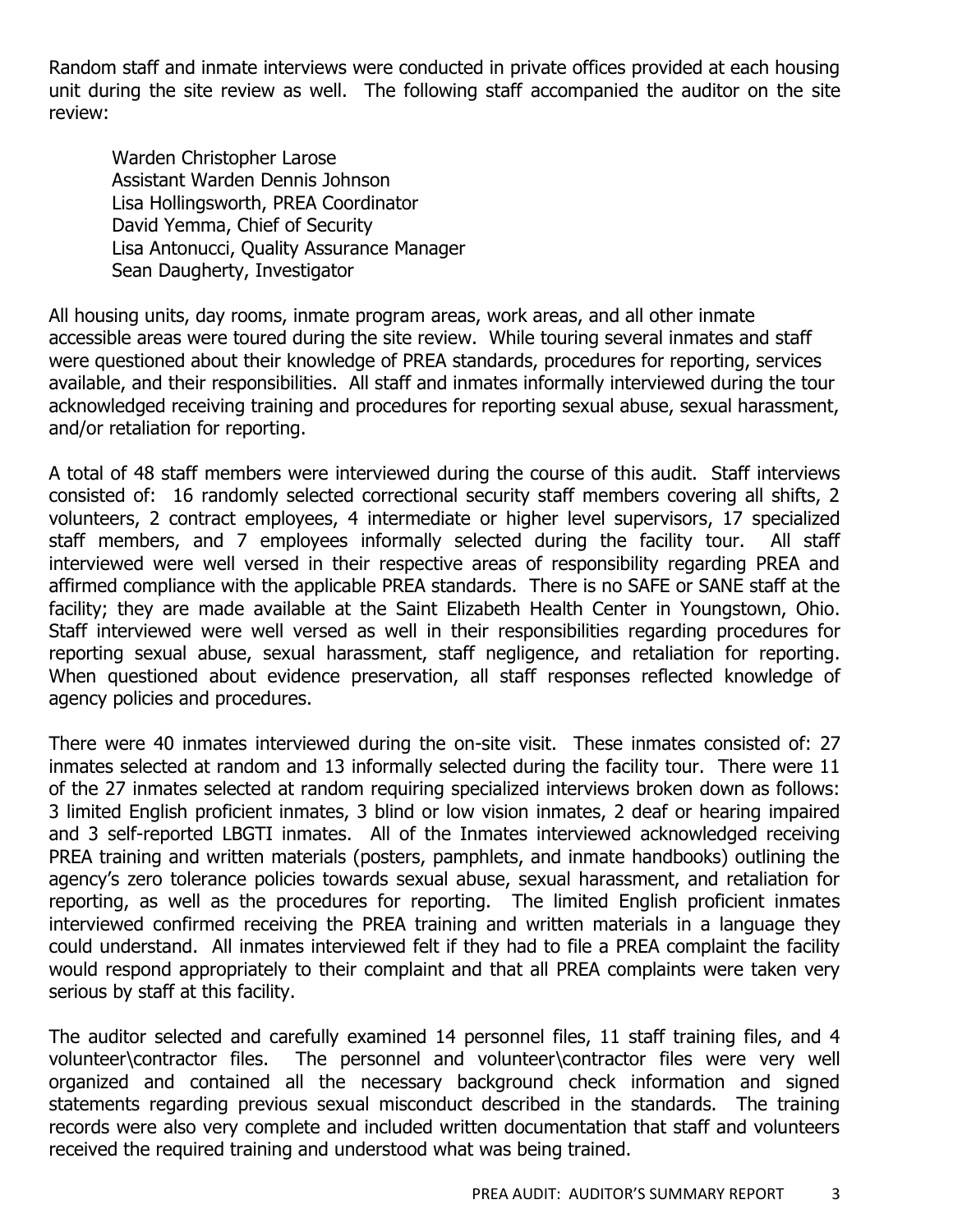The auditor also reviewed 11 offender files and saw documentation of offender education, as well as documentation of the initial risk screenings, the 30-day re-screenings, and screenings upon additional information being completed as required by the standard.

In the twelve months preceding the audit, Corrections Corporation of America - Northeast Ohio Correctional Center had received and investigated a total of five PREA complaints broken down as follows:

| <b>Number Received</b> | <b>Description of Complaint</b> | <b>Offender</b> | <b>Investigative Results</b> |
|------------------------|---------------------------------|-----------------|------------------------------|
| 3                      | Sexual Abuse                    | Inmate          | 1 Unsubstantiated            |
|                        | (Intentional Touching)          |                 | 1 Substantiated              |
|                        |                                 |                 | 1 Pending                    |
| $\mathbf{1}$           | Sexual Abuse<br>(Contact)       | Inmate          | 1 Unsubstantiated            |
| $\mathbf{1}$           | Sexual Harassment               | Inmate          | 1 Substantiated              |

All investigative files were reviewed during the onsite visit and appeared to document thoroughly the investigative process per agency policy. Criminal investigative referrals were documented and proper referrals were made when warranted. All sexual abuse cases warranting a criminal investigation were referred to the Youngstown Police Department who is responsible for investigating each case for potential criminal activity.

At the conclusion of the on-site visit an exit meeting was held to discuss the audit findings. The following people were in attendance:

Warden Christopher Larose Assistant Warden Dennis Johnson Lisa Hollingsworth, PREA Coordinator David Yemma, Chief of Security Lisa Antonucci, Quality Assurance Manager Sean Daugherty, Investigator Latosia Austin, Unit Manager Charmaine Feorene, Personnel Investigator Dana Hivner, Health Services Administrator Grady Zickfoose, Chaplain Carey Adamson, Computer Services Manager John Laing, DSM-ICE Ryan Wynn, Security Threat Group Officer Diane Phillips, Human Resources Manager

During the exit meeting the auditor explained the process that would follow the on-site visit. The auditor also explained that all areas found to not meet the standards during the on-site visit must be corrected and he would be working closely with the PREA team to accomplish compliance. Finally, the auditor acknowledged the willingness of all staff involved to accomplish PREA compliance and advised the PREA team of their requirements to post the final report on the facility website once compliance with all standards was achieved.

#### **DESCRIPTION OF FACILITY CHARACTERISTICS:**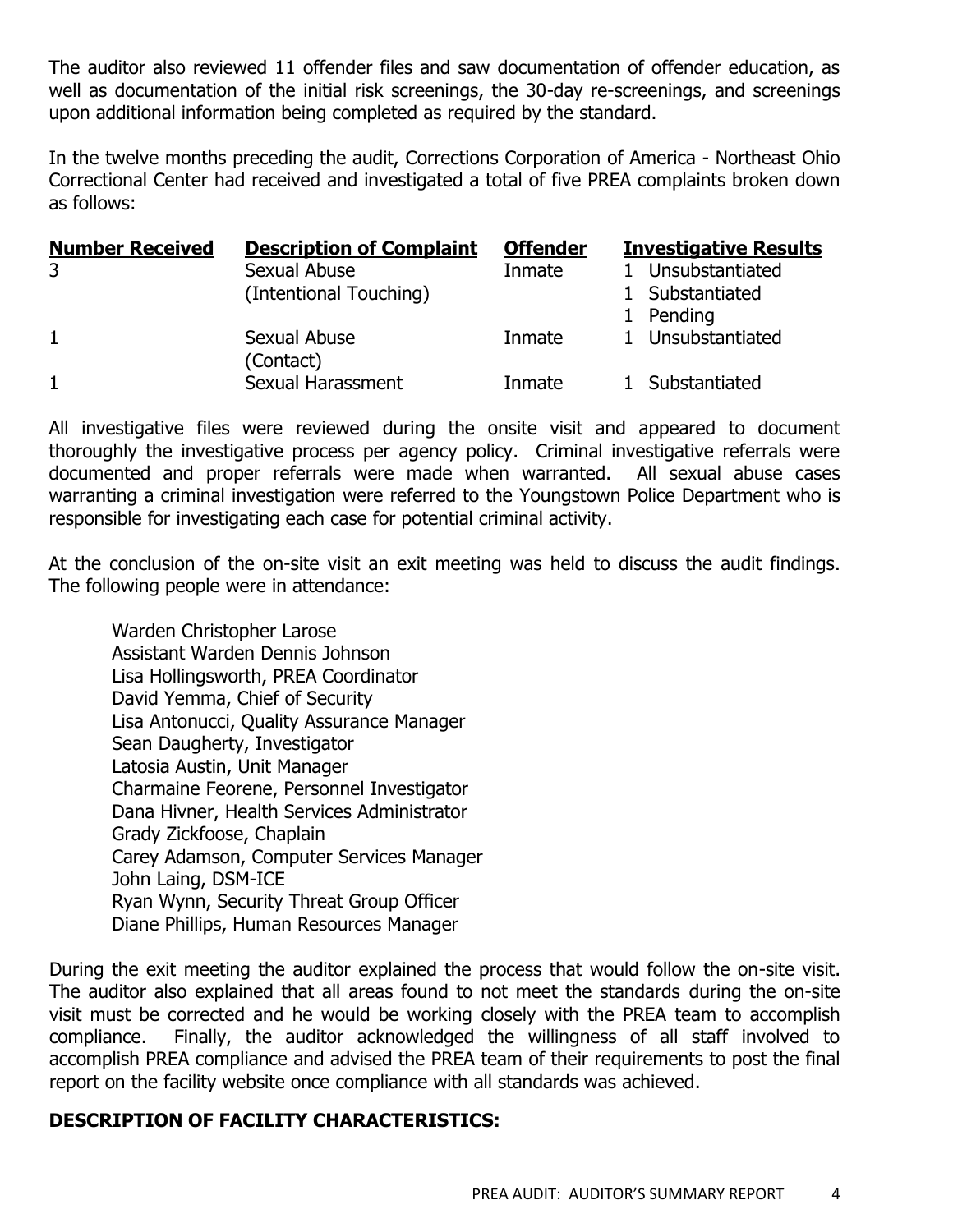The 407,785 square foot Corrections Corporation of America - Northeast Ohio Correctional Center is located in the city of Youngstown, Ohio (Mahoning County). Youngstown is located in the northeastern section of Ohio. The facility is located approximately 75 miles southeast of Cleveland and 174 miles northeast of Columbus. On April 7, 2004 the facility began its operations after reaching an agreement with the City of Youngstown. The facility is owned and operated by the Corrections Corporation of America and encompasses approximately 100 acres of land within the secure perimeter and an additional 35 acres surrounding the facility.

The Corrections Corporation of America - Northeast Ohio Correctional Center initially managed approximately 300 United States Marshal Prisoners under an Intergovernmental Agreement. After a persistent effort, Northeast Ohio Correctional Center was awarded a contract with the Bureau of Prisons in December of 2004. Under the Bureau of Prisons contract, the facility operated at full capacity by the end of 2005. In March of 2009, the facility was awarded a contract with the United States Marshals Service which was still ongoing during this audit. The Bureau of Prisons contract expired due to non-renewal on May 31, 2015.

Corrections Corporation of America - Northeast Ohio Correctional Center is comprised of sixteen operational housing modules that are divided into four unit management wings commonly referred to as Alpha, Bravo, Charlie, and Delta units. The Medical unit has four observation cells, two of which are negative pressure rooms. During this audit the Alpha unit was the only unit being utilized to house inmates.

The Corrections Corporation of America - Northeast Ohio Correctional Center's stated mission is: "the protection of society by confining offenders in a secure environment that is safe, humane, and cost efficient. Also, to provide work skills and other self-improvement opportunities to assist the inmate population in becoming law abiding citizens in the communities to which they will be returning". Corrections Corporation of America values are "having PRIDE in all we do". It was evident the staff at the Corrections Corporation of America's - Northeast Ohio Correctional Center were committed to excellence in corrections, by providing a dedicated team of professionals whose focus is on the enhancement of the quality of life through self-improvement opportunities for the inmates entrusted to their care.

#### **SUMMARY OF AUDIT FINDINGS:**

The results of the Corrections Corporation of America - Northeast Ohio Correctional Center PREA audit are listed below:

| Number of standards exceeded: | -4 |
|-------------------------------|----|
| Number of standards met:      | 36 |
| Number of standards not met:  | n  |
| Non-applicable:               | 3  |

#### **§115.11 - Zero tolerance of sexual abuse and sexual harassment**

 $\Box$  Exceeds Standard (substantially exceeds requirement of standard)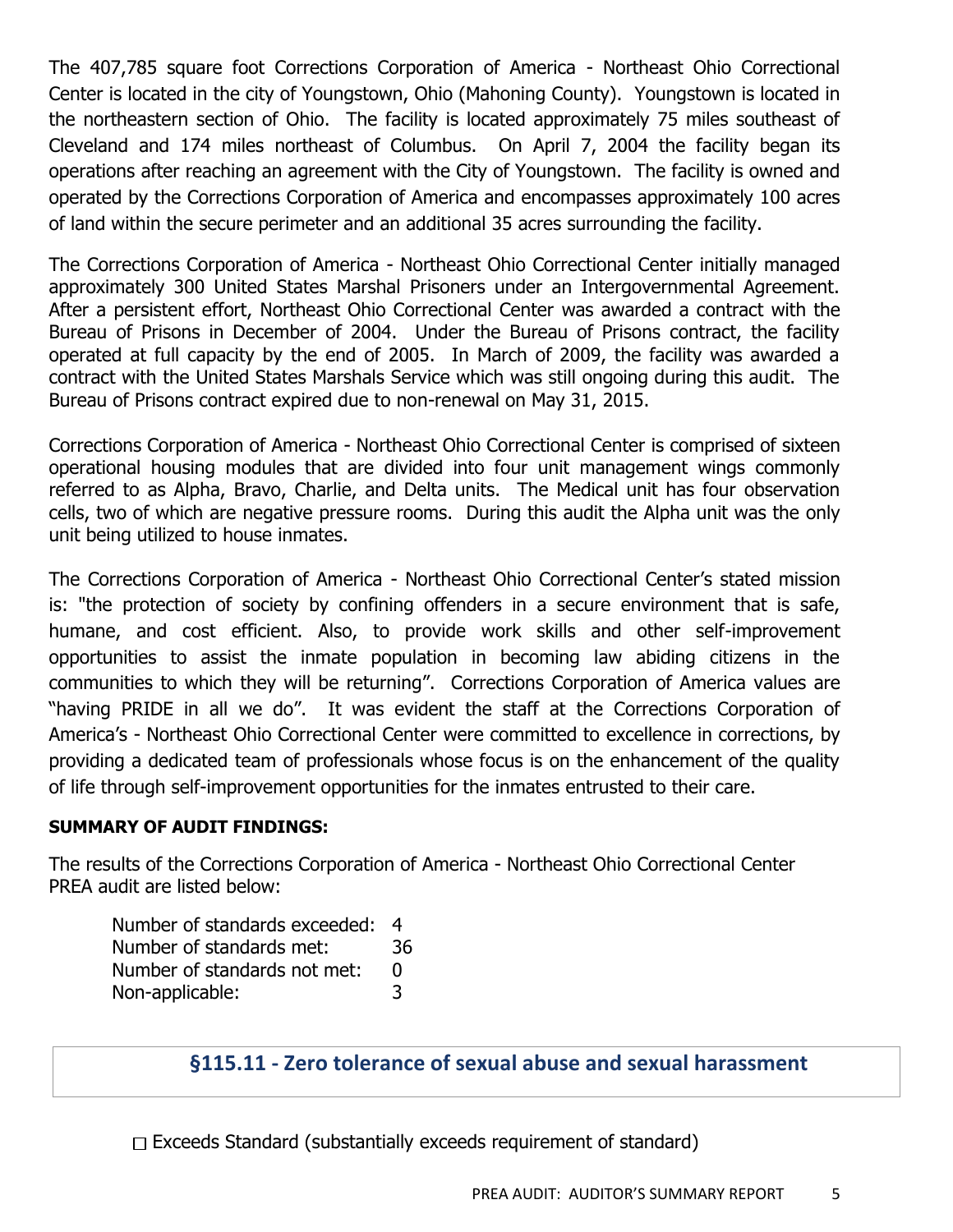X Meets Standard (substantial compliance; complies in all material ways with the standard for the relevant review period)

 $\Box$  Does Not Meet Standard (requires corrective action)

115.11 (a) The Corrections Corporation of America - Northeast Ohio Correctional Center staff follows the Corrections Corporation of America PREA policy 14-2 which mandates a zero tolerance for all forms of sexual abuse and sexual harassment. This policy outlines the agency's approach to preventing, detecting, and responding to such conduct. Therefore, the facility demonstrated compliance with this part of the standard during this audit.

115.11 (B) and (C) The agency employs an upper-level, agency-wide PREA Coordinator. PREA policy 14-2 pages 1 and 2 outlines the responsibilities of the PREA Coordinator and the PREA Compliance Manager. Mrs. Lisa Hollingsworth is the agency-wide PREA Coordinator at Corrections Corporation of America - Northeast Ohio Correctional Center. Lisa was appointed as the agency-wide PREA Coordinator on May 06, 2014 and was assisted by PREA Compliance Manager Dennis Johnson during this audit. The facility provided the auditor with the organizational chart showing the PREA Coordinator position as an upper-level, agency-wide position. Lisa is very knowledgeable of the PREA standards and actively assists the facility with compliance. Mrs. Hollingsworth has the authority to develop, implement, and oversee PREA compliance. She is actively updating the facility as new Frequently Ask Questions (FAQ's) results are published on the PREA Resource Center website.

During interviews with the PREA Coordinator and the PREA Compliance Manager, both indicated they had sufficient time and authority to coordinate the facility's efforts to comply with the PREA standards as required. Therefore, the facility demonstrated compliance with this part of the standard during this audit.

# **§115.12 - Contracting with other entities for the confinement of inmates**

 $\Box$  Exceeds Standard (substantially exceeds requirement of standard)

 $\Box$  Meets Standard (substantial compliance; complies in all material ways with the standard for the relevant review period)

 $\Box$  Does Not Meet Standard (requires corrective action)

X Not-applicable Standard

Based on the documentation provided as well as staff interviews it was determined the Corrections Corporation of America - Northeast Ohio Correctional Center does not contract with other facilities to house inmates assigned to their custody. Therefore, this standard was found to be non-applicable to this facility during this audit.

## **§115.13 – Supervision and Monitoring**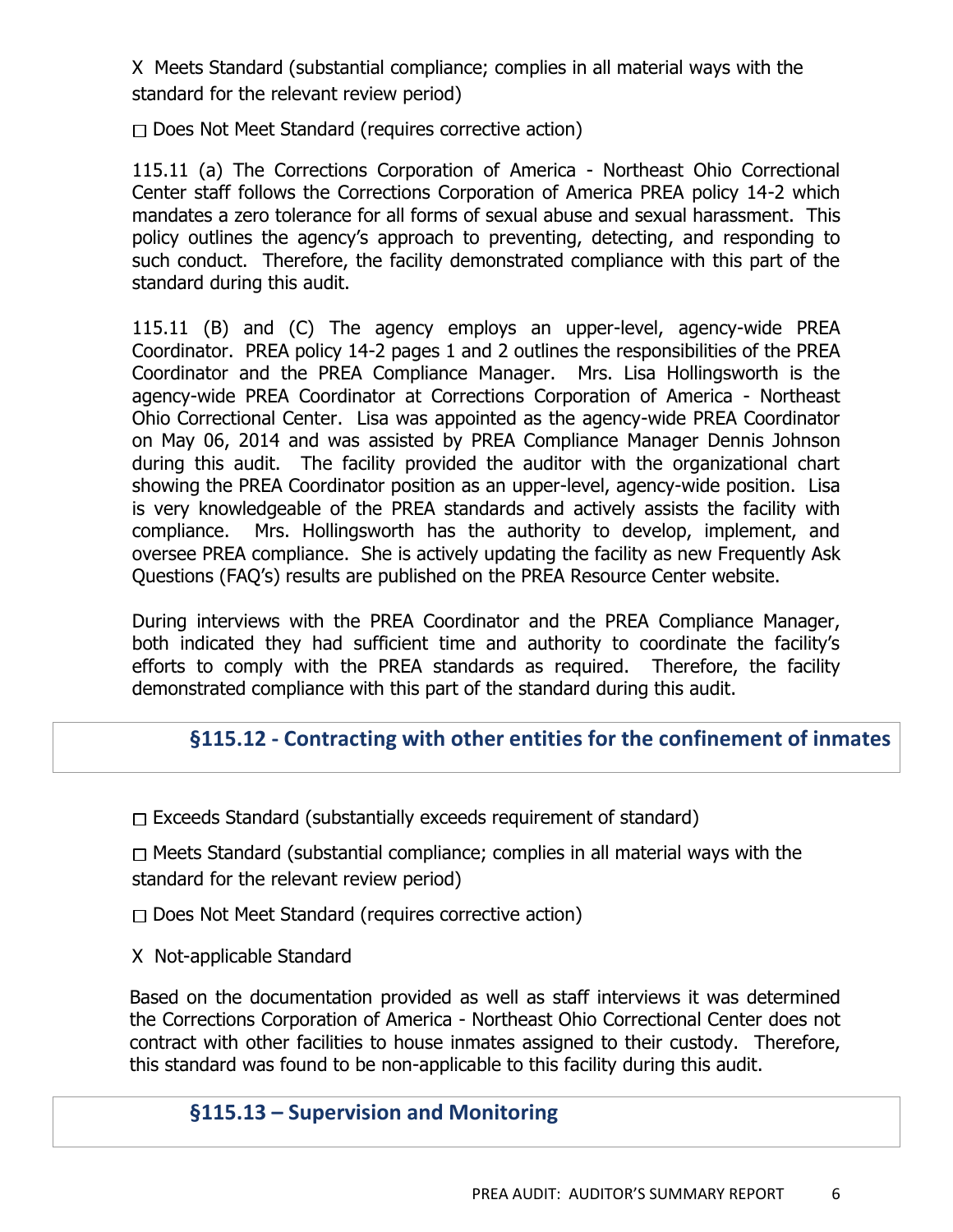$\Box$  Exceeds Standard (substantially exceeds requirement of standard)

X Meets Standard (substantial compliance; complies in all material ways with the standard for the relevant review period)

 $\Box$  Does Not Meet Standard (requires corrective action)

Based on staff interviews, review of documentation provided and review of Corrections Corporation of America - Northeast Ohio Correctional Center PREA policy, 14-2, pages 8, 9 and 10, sections D and E. The following delineates the audit findings regarding this standard:

115.13 (a) The facility has documented and made its best efforts to comply on a regular basis with a staffing plan that provides for adequate levels of staffing as described and required by this standard. The established staffing plan uses the criteria found in the standard 115.13 (a) to include the physical layout of the facility, composition of the residents housed, the prevalence of substantiated and unsubstantiated incidents of sexual abuse, and any other relevant factors identified. Video monitoring has been deployed to assist with the protection of offenders against sexual abuse at this facility. The staffing levels are monitored daily by review of shift rosters. Therefore, the facility demonstrated compliance with this part of the standard during this audit.

115.13 (b) The facility has procedures in place to ensure all deviations are covered by overtime or notification must be documented on "Notice to Administration" form 5-1B and submitted to the Warden outlining the reason(s) for the deviation. There has been one deviation reported where the staffing plan had not been complied with in the past twelve months, as confirmed by written documentation and during interview with the Warden. Therefore, the facility demonstrated compliance with this part of the standard during this audit.

115.13 (c) The staffing plan is reviewed annually by the PREA Manager and forwarded to the PREA Coordinator and Warden for review. It is then forwarded to the Vice President of Facility Operations for signature and approval of any recommendations made which would include changes to policy and procedures, physical plant, video monitoring, or staffing levels. The last Annual Staffing Plan assessment was completed on March 31, 2016. Therefore, the facility demonstrated compliance with this part of the standard during this audit.

115.13 (d) Based on Corrections Corporation of America - Northeast Ohio Correctional Center PREA policy 14-2, section E on pages 9 and 10, staff interviews, and documentation provided. Intermediate-level or higher-level supervisors are required to conduct and are documenting UNANNOUNCED rounds on all shifts as required. Therefore, the facility demonstrated compliance with this part of the standard during this audit.

## **§115.14 – Youthful Inmates**

 $\Box$  Exceeds Standard (substantially exceeds requirement of standard)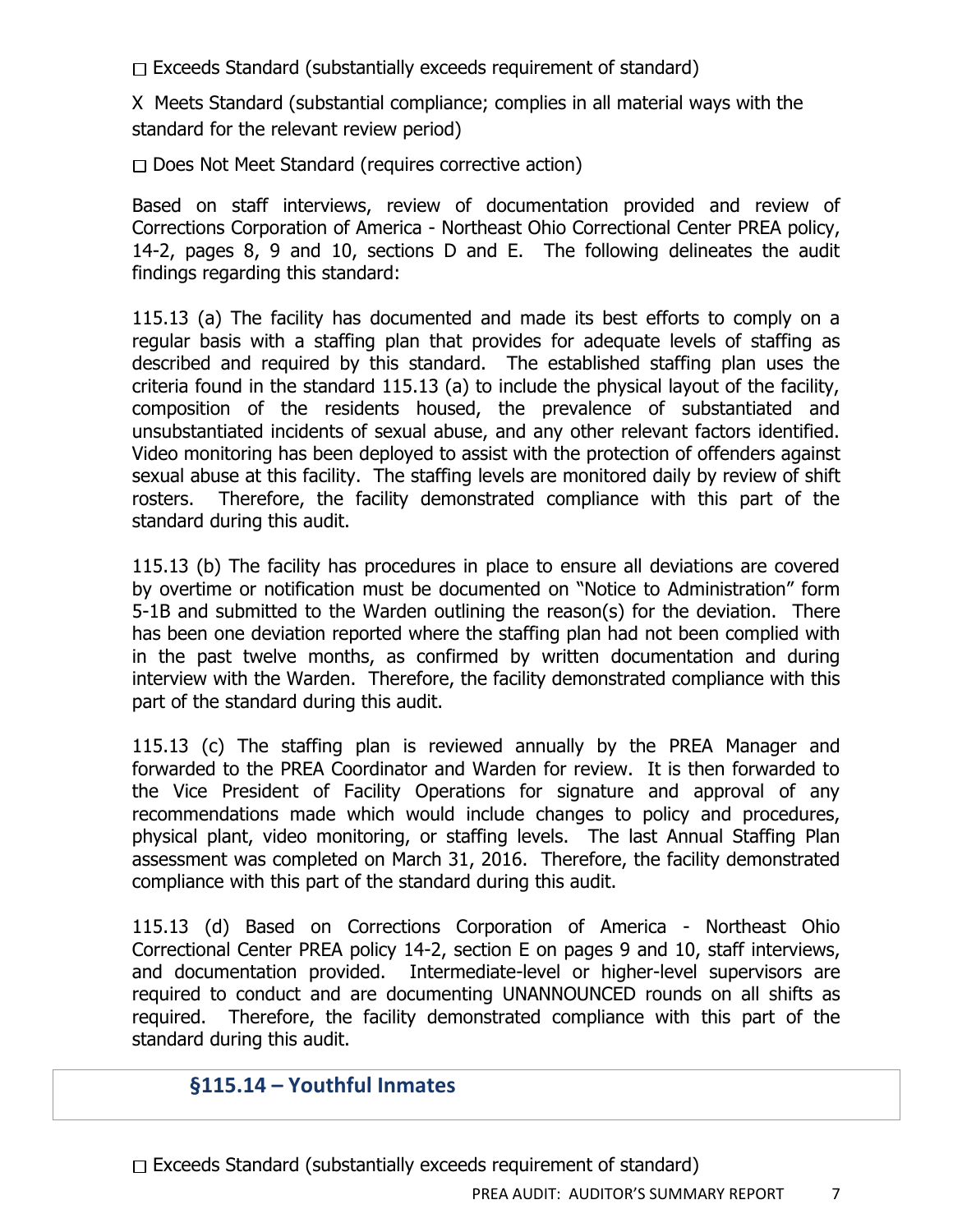$\Box$  Meets Standard (substantial compliance; complies in all material ways with the standard for the relevant review period)

 $\Box$  Does Not Meet Standard (requires corrective action)

X Not Applicable Standard

Based on the documentation provided and staff interviews, Corrections Corporation of America - Northeast Ohio Correctional Center is an all adult facility and does not house youthful offenders. Therefore, this standard was found to be non-applicable to this facility during this audit.

# **§115.15 – Limits to Cross-Gender Viewing and Searches**

X Exceeds Standard (substantially exceeds requirement of standard)

 $\Box$  Meets Standard (substantial compliance; complies in all material ways with the standard for the relevant review period)

 $\Box$  Does Not Meet Standard (requires corrective action)

Based on Corrections Corporation of America - Northeast Ohio Correctional Center PREA policy 14-2, section K, pages 15 and 16, training curriculums, staff interviews, training file reviews, and documentation provided. The following delineates the audit findings regarding this standard:

115.15 (a) Corrections Corporation of America - Northeast Ohio Correctional Center PREA policy 14-2, section K on pages 15 and 16 outlines offender searches including searches of transgender and intersex offenders. The review of training curriculums and staff interviews revealed cross gender strip searches are prohibited except in exigent circumstances and must be documented on "Notice to Administration" form 5-1B when conducted. There have been no documented cross-gender visual body cavity or strip searches reported in the past 12 months. Therefore, the facility demonstrated compliance with this part of the standard during this audit.

115.15 (b) Corrections Corporation of America - Northeast Ohio Correctional Center PREA policy 14-2, section K, 1, b on page 16 prohibits male employees from frisk/pat searches of female inmates/residents except in exigent circumstances. However, Corrections Corporation of America - Northeast Ohio Correctional Center is an all-male facility. Therefore, this part of the standard is not applicable.

115.15 (c) Corrections Corporation of America - Northeast Ohio Correctional Center PREA policy 14-2, section K on pages 15 and 16 prohibits frisk/pat searches of the female inmates by male staff and requires that all cross-gender searches in exigent circumstances be documented on the "Notice to Administration" form 5-1B. However, Corrections Corporation of America - Northeast Ohio Correctional Center is an all-male facility. Therefore, this part of the standard is not applicable.

PREA AUDIT: AUDITOR'S SUMMARY REPORT 8 115.15 (d) Corrections Corporation of America - Northeast Ohio Correctional Center PREA policy 14-2, section K on pages 15 and 16 outlines that inmates shall be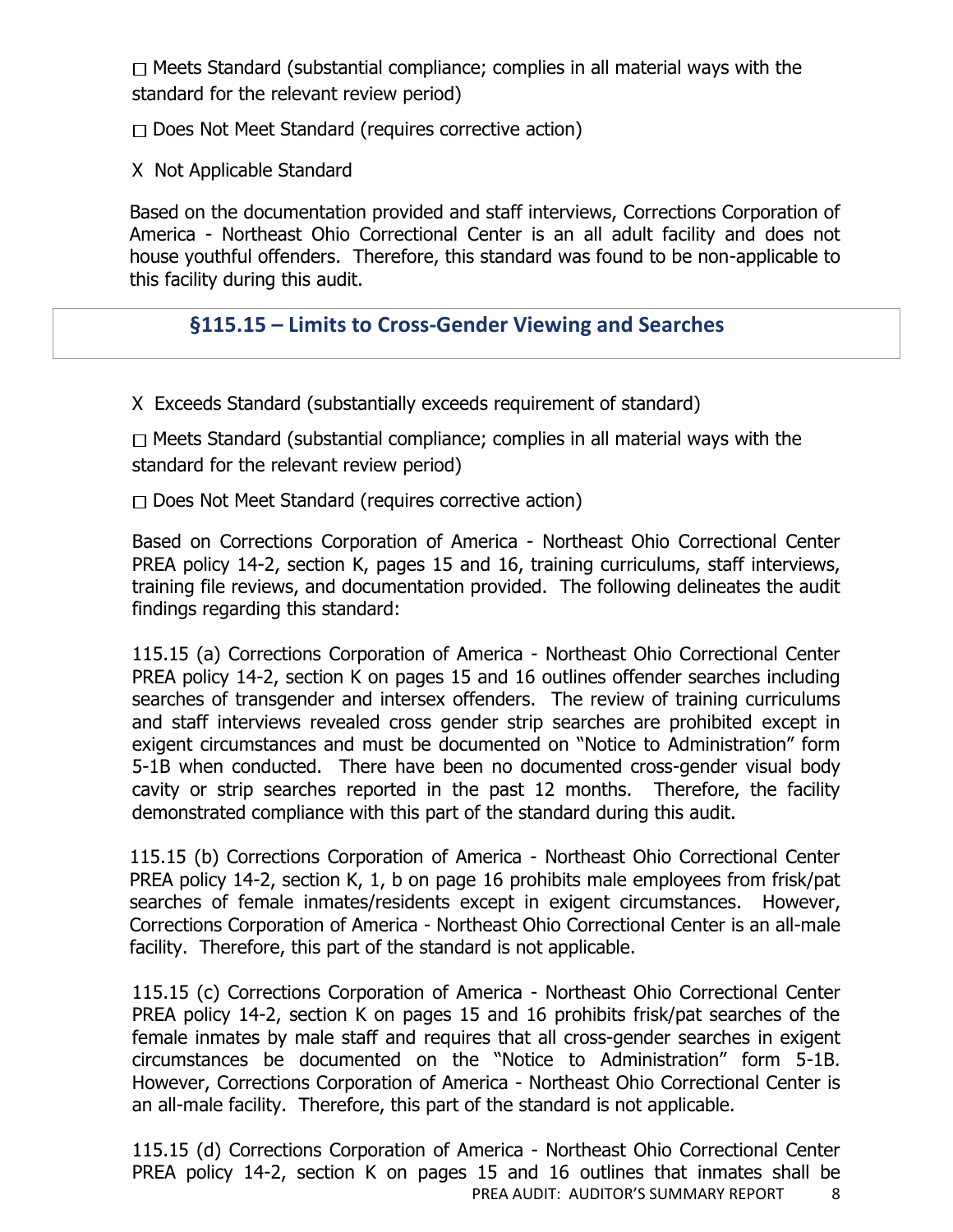permitted to shower, perform bodily functions and change clothing without nonmedical staff of the opposite gender viewing their breasts, buttocks or genitalia. The inmates confirmed during interviews they have privacy when showering, using the toilets and while changing their clothes. Corrections Corporation of America - Northeast Ohio Correctional Center PREA policy 14-2, section K on pages 15 and 16 also requires staff of the opposite gender to announce their presence prior to entering the housing units. Inmate and staff interviews revealed that opposite gender announcements were common practice at this facility and reminders of this requirement are posted on the entry doors of all housing units exceeding the requirements of this part of the standard during this audit.

115.15 (e) Based on Corrections Corporation of America - Northeast Ohio Correctional Center PREA policy 14-2, section K on pages 15 and 16, training curriculum provided and staff interviews the facility prohibits staff from physically examining transgender or intersex inmates for the sole purpose of determining genital status. If the inmate's genital status is unknown, it is determined during conversations with the inmate, by reviewing medical records, or, if necessary, by learning that information as part of a broader medical examination conducted in private by a medical practitioner. During interview with the LBGTI inmate, it was confirmed that the inmate did not feel a strip search had ever been conducted for this purpose. Therefore, the facility demonstrated compliance with this part of the standard during this audit.

115.15 (f) Based on Corrections Corporation of America - Northeast Ohio Correctional Center PREA policy 14-2, section K on pages 15 and 16, training curriculum provided, staff training file reviews, and staff interviews the facility trains security staff to conduct cross-gender pat-down searches, and searches of transgender and intersex inmates, in a professional and respectful manner, and in the least intrusive manner possible, consistent with security needs. During interview with the LBGTI inmate, it was confirmed that the inmate felt the staff conducts proper searches. There were also no complaints filed by the LBGTI inmate in the past 12 months related to searches. Therefore, the facility demonstrated compliance with this part of the standard during this audit.

## **§115.16 – Inmates with Disabilities and Inmates who are Limited English Proficient**

 $\Box$  Exceeds Standard (substantially exceeds requirement of standard)

X Meets Standard (substantial compliance; complies in all material ways with the standard for the relevant review period)

 $\Box$  Does Not Meet Standard (requires corrective action)

Based on Corrections Corporation of America - Northeast Ohio Correctional Center PREA policy 14-2, pages 13 and 14, section I, review of the lesson plans, and review of Language Line contract, as well as staff and inmate interviews. The following delineates the audit findings regarding this standard: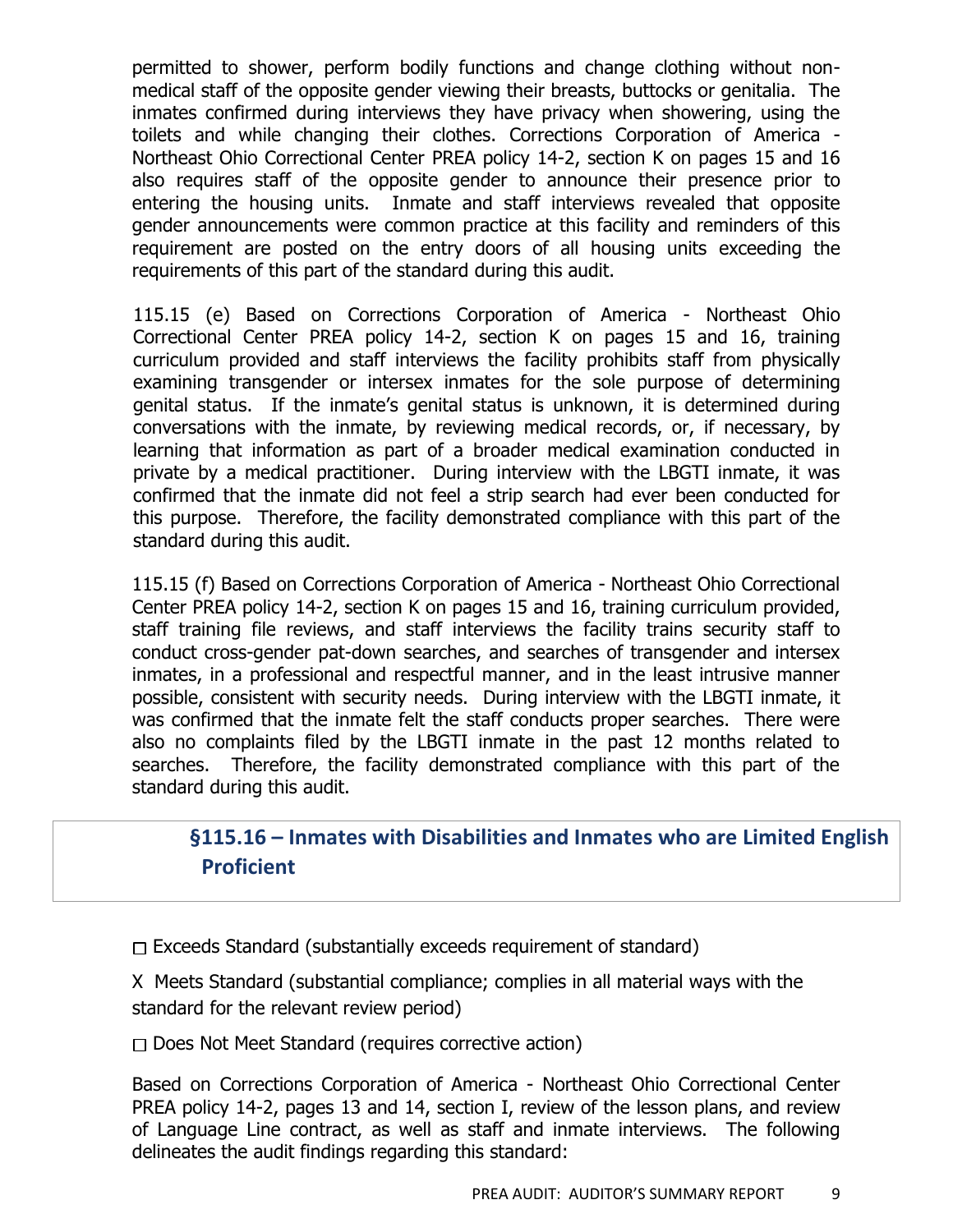115.16 (a) The Corrections Corporation of America - Northeast Ohio Correctional Center PPEA policy 14-2 mandates the agency to take appropriate steps to ensure inmates with disabilities (including, for example, inmates who are deaf or hard of hearing, those who are blind or have low vision, or those who have intellectual, psychiatric, or speech disabilities), have an equal opportunity to participate in or benefit from all aspects of its efforts to prevent, detect, and respond to sexual abuse and sexual harassment, including steps to provide interpreters who can interpret effectively, accurately, and impartially, both receptively and expressively, using any necessary specialized vocabulary. PREA handouts, PREA postings, PREA education video, and the inmate handbook are provided in both English and Spanish. A TTY phone is available at this facility. During interviews with the inmates identified to meet the aspects of this standard, they all confirmed having received training and materials they could understand. The inmates and staff also confirmed that interpretive services are available when needed. Therefore, the facility demonstrated compliance with this part of the standard during this audit.

115.16 (b) The Corrections Corporation of America - Northeast Ohio Correctional Center PREA policy mandates the agency to take reasonable steps to ensure meaningful access to all aspects of the agency's efforts to prevent, detect, and respond to sexual abuse and sexual harassment to inmates who are limited English proficient, including steps to provide interpreters who can interpret effectively accurately and impartially. Language Line Interpreter Services and/or staff interpreters are used to translate at this facility. There were three Spanish speaking inmates interviewed during the on-site visit and they confirmed during interviews receiving all written PREA information and viewing the Spanish version of the Corrections Corporation of America PREA DVD. The inmates and staff also confirmed that interpretive services are available when needed. Therefore, the facility demonstrated compliance with this part of the standard during this audit.

115.16 (c) Corrections Corporation of America - Northeast Ohio Correctional Center does not rely on inmate interpreters, inmate readers, or other types of inmate assistants except in limited circumstances where an extended delay in obtaining an effective interpreter could compromise the inmate's safety. During this audit cycle there were no instances where an inmate interpreter had to be utilized. Therefore, the facility demonstrated compliance with this part of the standard during this audit.

#### **§115.17 – Hiring and Promotion Decisions**

 $\Box$  Exceeds Standard (substantially exceeds requirement of standard)

X Meets Standard (substantial compliance; complies in all material ways with the standard for the relevant review period)

 $\Box$  Does Not Meet Standard (requires corrective action)

Based upon review of Corrections Corporation of America - Northeast Ohio Correctional Center PREA policy 14-2, section B, pages 5 and 6, Human Resource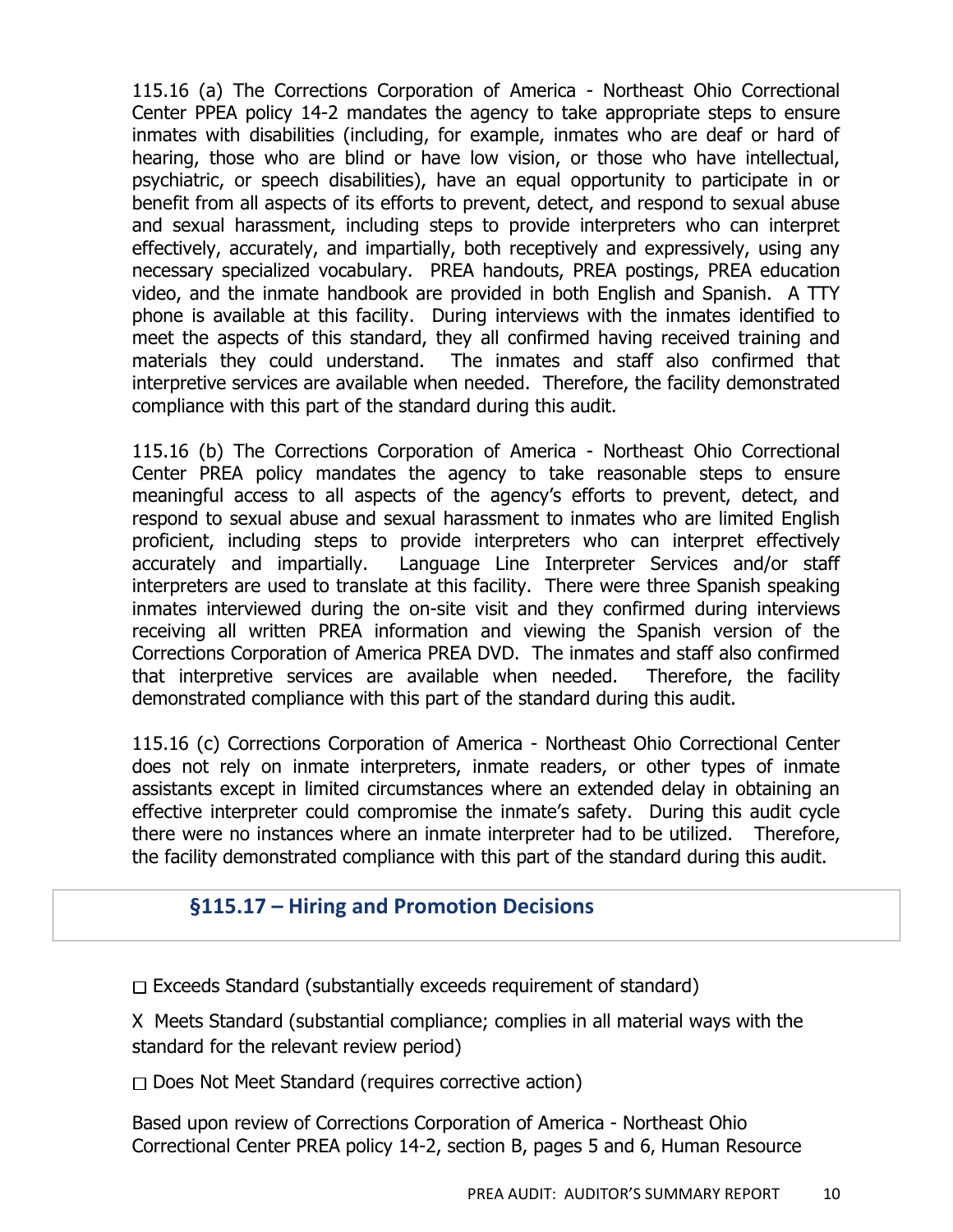staff interviews, and personnel file reviews. The following delineates the audit findings regarding this standard:

115.17 (a) Corrections Corporation of America - Northeast Ohio Correctional Center does not hire or promote anyone who may have contact with inmates, and does not enlist the services of any contractor or volunteer who may have contact with inmates, who has engaged in sexual abuse in a prison, jail, lockup, community confinement facility, juvenile facility, or other institution, has been convicted of engaging or attempting to engage in sexual activity in the community facilitated by force, overt or implied threats of force, or coercion, or if the victim did not consent or was unable to consent or refuse; or has been civilly or administratively adjudicated to have engaged in the activity described above. The facility completes a "Correction Corporation of America PREA Self-Declaration" 14-2H form on all applicants as well as a background check is completed by the United States Marshals Service on all new applicants confirming compliance. Therefore, the facility demonstrated compliance with this part of the standard during this audit.

115.17 (b) Corrections Corporation of America - Northeast Ohio Correctional Center considers any incidents of sexual harassment in determining whether to hire or promote anyone, or to enlist the services of any contractor or volunteer, who may have contact with inmates. Therefore, the facility demonstrated compliance with this part of the standard during this audit.

115.17 (c)-1 Corrections Corporation of America - Northeast Ohio Correctional Center requires a criminal background records check be completed before hiring any new employee. Therefore, the facility demonstrated compliance with this part of the standard during this audit.

(c)-2 Corrections Corporation of America - Northeast Ohio Correctional Center makes their best efforts to contact all prior institutional employers for information on substantiated allegations of sexual abuse or any pending investigations of allegation of sexual abuse. This request is documented on Corrections Corporation of America's "Verification of Prior Employment" form 3-20-2A. Therefore, the facility demonstrated compliance with this part of the standard during this audit.

115.17 (d) Corrections Corporation of America - Northeast Ohio Correctional Center requires a criminal background records check be completed before enlisting the services of any contractor or volunteer who may have contact with the inmates. Therefore, the facility demonstrated compliance with this part of the standard during this audit.

115.17 (e) Corrections Corporation of America - Northeast Ohio Correctional Center requires a criminal background records check be completed on all current employees, volunteers, and contractors at least every five years. Therefore, the facility demonstrated compliance with this part of the standard during this audit.

PREA AUDIT: AUDITOR'S SUMMARY REPORT 11 115.17 (f) Corrections Corporation of America - Northeast Ohio Correctional Center instills upon all employees a continuing affirmative duty to disclose any sexual misconduct as required by this standard. A Corrections Corporation of America's "Self-Declaration of Sexual Abuse/Sexual Harassment" form 14-2H is completed by all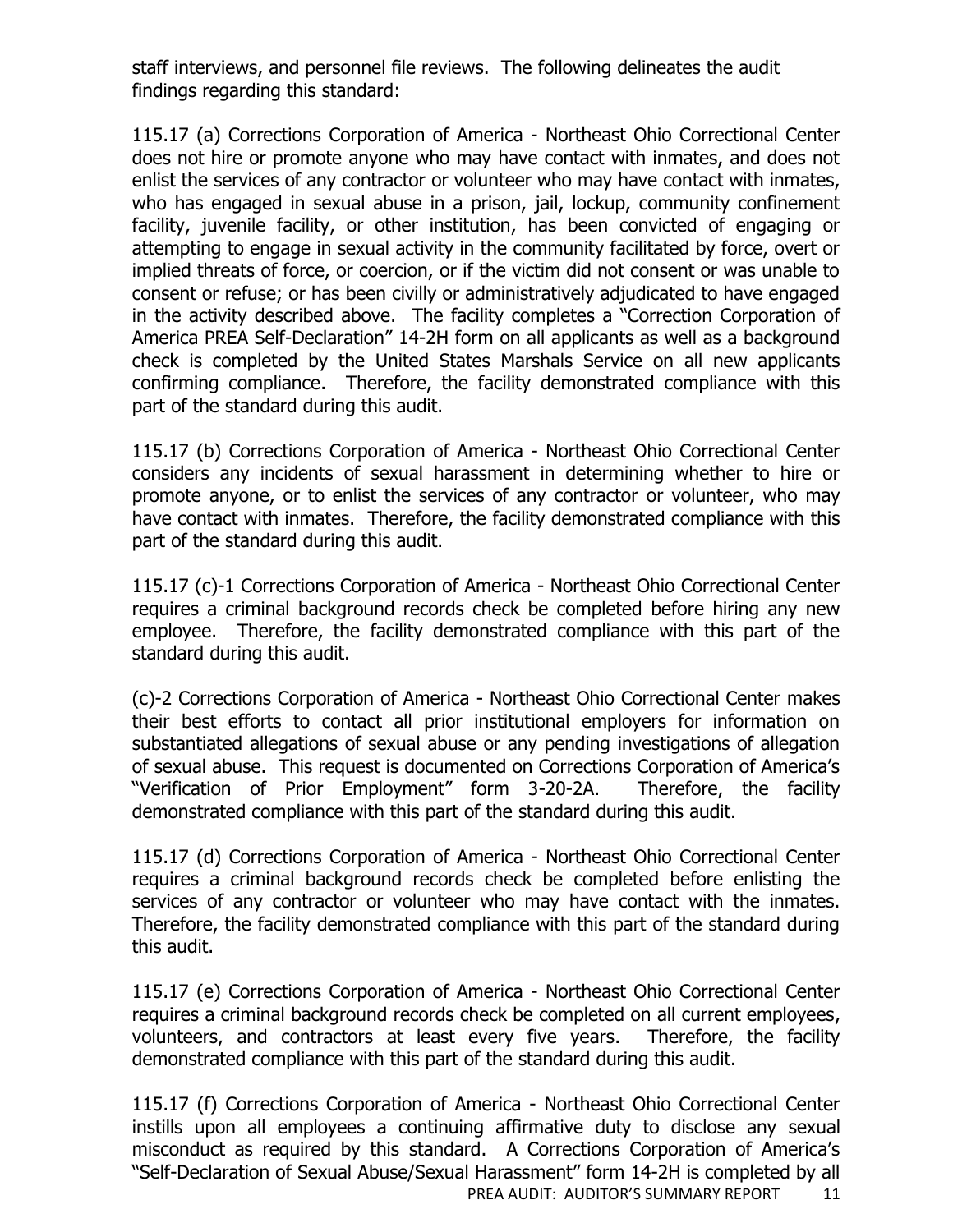applicants, upon being hired and if being considered for a promotion. Therefore, the facility demonstrated compliance with this part of the standard during this audit.

115.17 (g) Corrections Corporation of America - Northeast Ohio Correctional Center PREA policy 14-2 mandates that material omissions regarding sexual misconduct, and the provision of materially giving false information, are grounds for termination as required by this standard. Therefore, the facility demonstrated compliance with this part of the standard during this audit.

115.17 (h) Corrections Corporation of America - Northeast Ohio Correctional Center PREA policy 14-2 requires that the agency shall provide information on substantiated allegations of sexual abuse or sexual harassment involving a current or former employee upon receiving a request from an institutional employer for whom such employee has applied to work. Therefore, the facility demonstrated compliance with this part of the standard during this audit.

#### **§115.18 – Upgrades to Facilities and Technology**

 $\Box$  Exceeds Standard (substantially exceeds requirement of standard)

X Meets Standard (substantial compliance; complies in all material ways with the standard for the relevant review period)

 $\Box$  Does Not Meet Standard (requires corrective action)

Based upon review of Corrections Corporation of America - Northeast Ohio Correctional Center PREA policy 14-2, page 30, section V, staff interviews and review of documentation provided. The following delineates the audit findings regarding this standard:

115.18 (a) Corrections Corporation of America - Northeast Ohio Correctional Center requires when designing or acquiring any new facility and in planning any substantial expansion or modification of existing facilities, the agency shall consider the effect of the design, acquisition, expansion, or modification upon the agency's ability to protect inmates from sexual abuse. During this audit cycle there have been no expansions or modifications to this facility. Therefore, the facility demonstrated compliance with this part of the standard during this audit.

115.18 (b) Corrections Corporation of America - Northeast Ohio Correctional Center requires when installing or updating a video monitoring system, electronic surveillance system, or other monitoring technology, the agency shall consider how such technology may enhance the agency's ability to protect inmates from sexual abuse.

During this audit cycle there has been minimal enhancements to the video technology at this facility. All identified blind spots were addressed and staff as well as inmates confirmed during interviews they felt safer with the changes in place.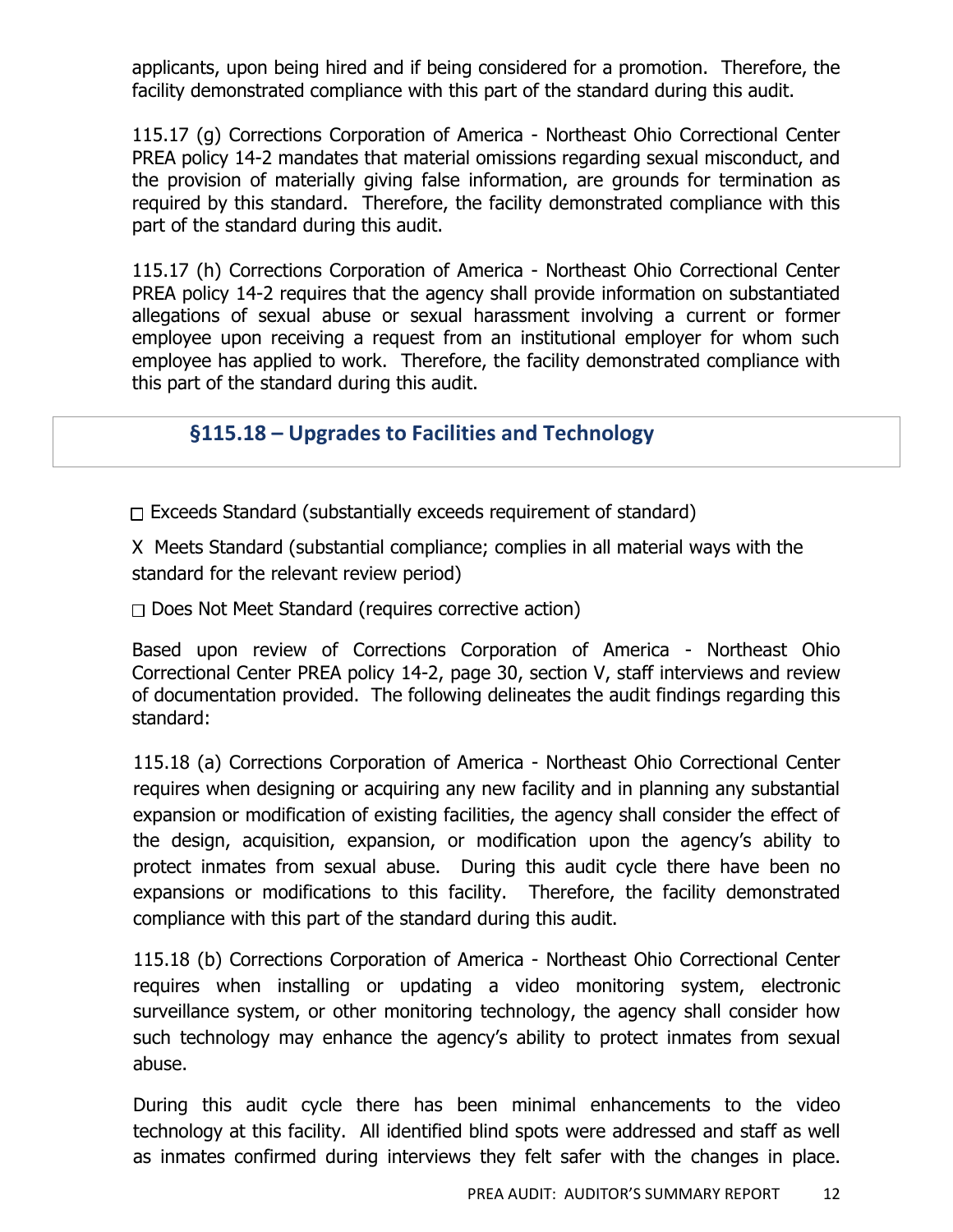Therefore, the facility demonstrated compliance with this part of the standard during this audit.

## **§115.21 – Evidence Protocol and Forensic Medical Examinations**

 $\Box$  Exceeds Standard (substantially exceeds requirement of standard)

X Meets Standard (substantial compliance; complies in all material ways with the standard for the relevant review period)

 $\Box$  Does Not Meet Standard (requires corrective action)

Based upon review of Corrections Corporation of America - Northeast Ohio Correctional Center PREA policy 14-2, pages 23 and 24, section O and policy 13-79, page 2, section A-i and ii, investigative staff interviews, and review of documentation provided. The following delineates the audit findings regarding this standard:

115.21 (a) and (b) Corrections Corporation of America - Northeast Ohio Correctional Center complies with all elements of this standard. The agency follows a uniform evidence protocol that maximizes the potential for obtaining usable physical evidence for administrative proceedings. The Youngstown Police Department investigates all PREA complaints for potential criminal activity and maintains a close working relationship with the County Prosecutor and the Northeast Ohio Correctional Center investigator on each case. Therefore, the facility demonstrated compliance with this part of the standard during this audit.

115.21 (c) Corrections Corporation of America - Northeast Ohio Correctional Center offers all victims of sexual abuse access to forensic medical examinations at the Saint Elizabeth Health Center without financial cost, where evidentiary or medically appropriate. Such examinations are to be performed by Sexual Assault Forensic Examiners (SAFEs) or Sexual Assault Nurse Examiners (SANEs) as required. Therefore, the facility demonstrated compliance with this part of the standard during this audit.

115.21 (d) The Corrections Corporation of America - Northeast Ohio Correctional Center has entered into a Memorandum of Understanding with Compass Family and Community Services Rape Crisis and Counseling Center of Youngstown, Ohio which agrees to provide outside victim advocacies services to the inmates. The services of these victim advocates has not been requested or used by the inmates during this audit cycle. Therefore, the facility demonstrated compliance with this part of the standard during this audit.

115.21 (e) Corrections Corporation of America - Northeast Ohio Correctional Center has entered into a Memorandum of Understanding with Compass Family and Community Services Rape Crisis and Counseling Center of Youngstown, Ohio which agrees to provide outside victim advocacies services to the inmates upon request. The facility also makes available to the victim a qualified agency staff member, upon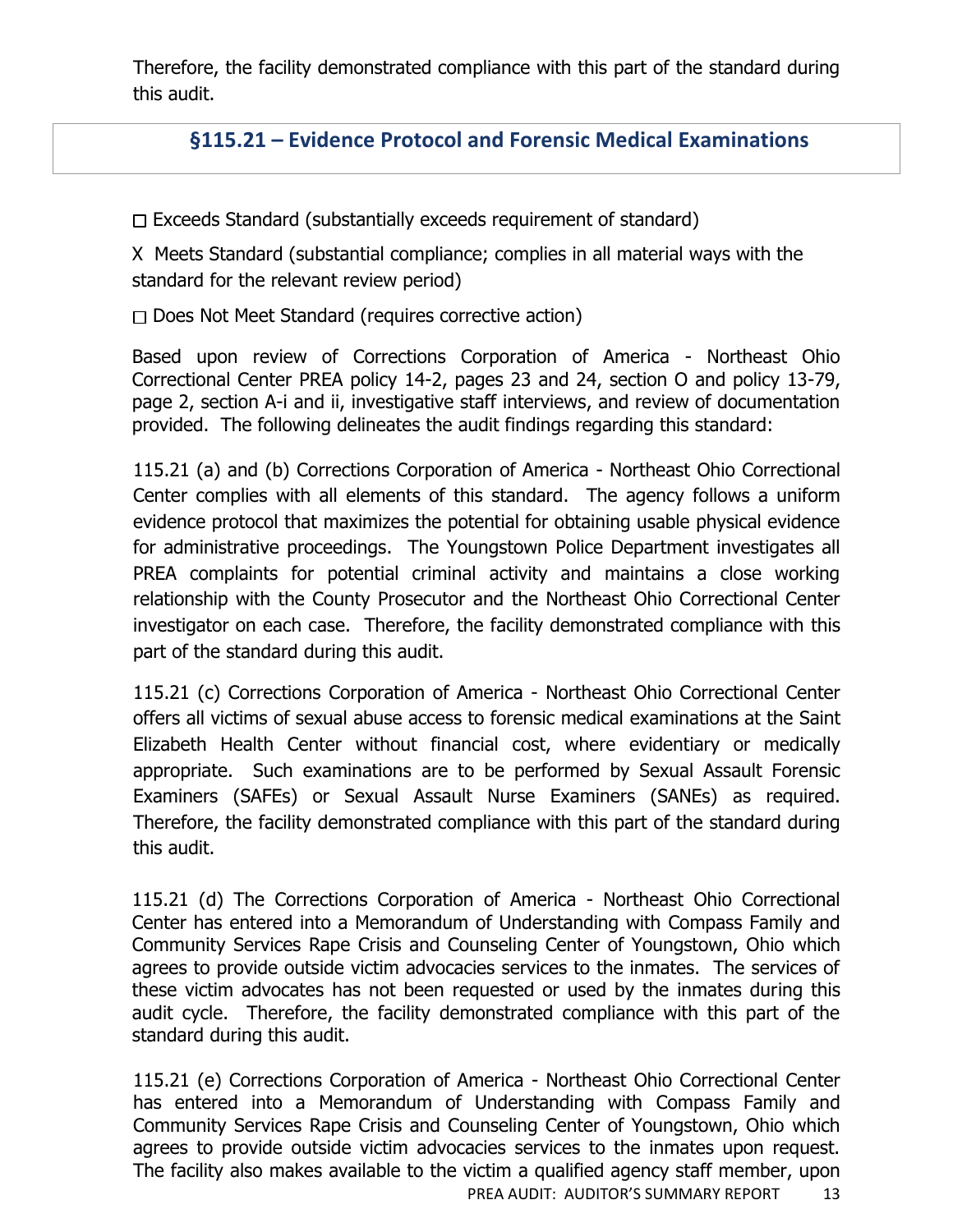request by the victim, who will accompany and support the victim through the forensic medical examination process and investigatory interviews and provide emotional support, crisis intervention, information, and referrals as warranted. Therefore, the facility demonstrated compliance with this part of the standard during this audit.

115.21 (f) The Corrections Corporation of America - Northeast Ohio Correctional Center is responsible for administrative investigations and has an agreement with the Youngstown Police Department to provide criminal investigations covering all aspects of this standard. Therefore, this part of the standard is not applicable to this facility.

## **§115.22 – Policies to Ensure Referrals of Allegations for Investigations**

 $\Box$  Exceeds Standard (substantially exceeds requirement of standard)

X Meets Standard (substantial compliance; complies in all material ways with the standard for the relevant review period)

 $\Box$  Does Not Meet Standard (requires corrective action)

Based upon review of Corrections Corporation of America - Northeast Ohio Correctional Center PREA policy 14-2, section O on pages 20 through 24, investigative staff interviews, and review of documentation provided. The following delineates the audit findings regarding this standard:

115.22 (a) The Corrections Corporation of America - Northeast Ohio Correctional Center is required to investigate ALL PREA complaints received at this facility. All potential criminal activity is referred to the Youngstown Police Department for criminal investigation. There was one case of sexual abuse referred and investigated during this audit cycle. Therefore, the facility demonstrated compliance with this part of the standard during this audit.

115.22 (b) All PREA allegations are investigated by the Corrections Corporation of America - Northeast Ohio Correctional Center for potential criminal activity. If it is determined that the allegation involves potential criminal activity, it is referred to the Youngstown Police Department for criminal investigation and prosecution as warranted. This policy is published on the agency website as required. Therefore, the facility demonstrated compliance with this part of the standard during this audit.

115.22 (c) The Corrections Corporation of America - Northeast Ohio Correctional Center refers all criminal allegations for investigation to the Youngstown Police Department. The requirements of this part of the standard are outlined in the policy that is posted on the website. Therefore, the facility demonstrated compliance with this part of the standard during this audit.

## **§115.31 – Employee Training**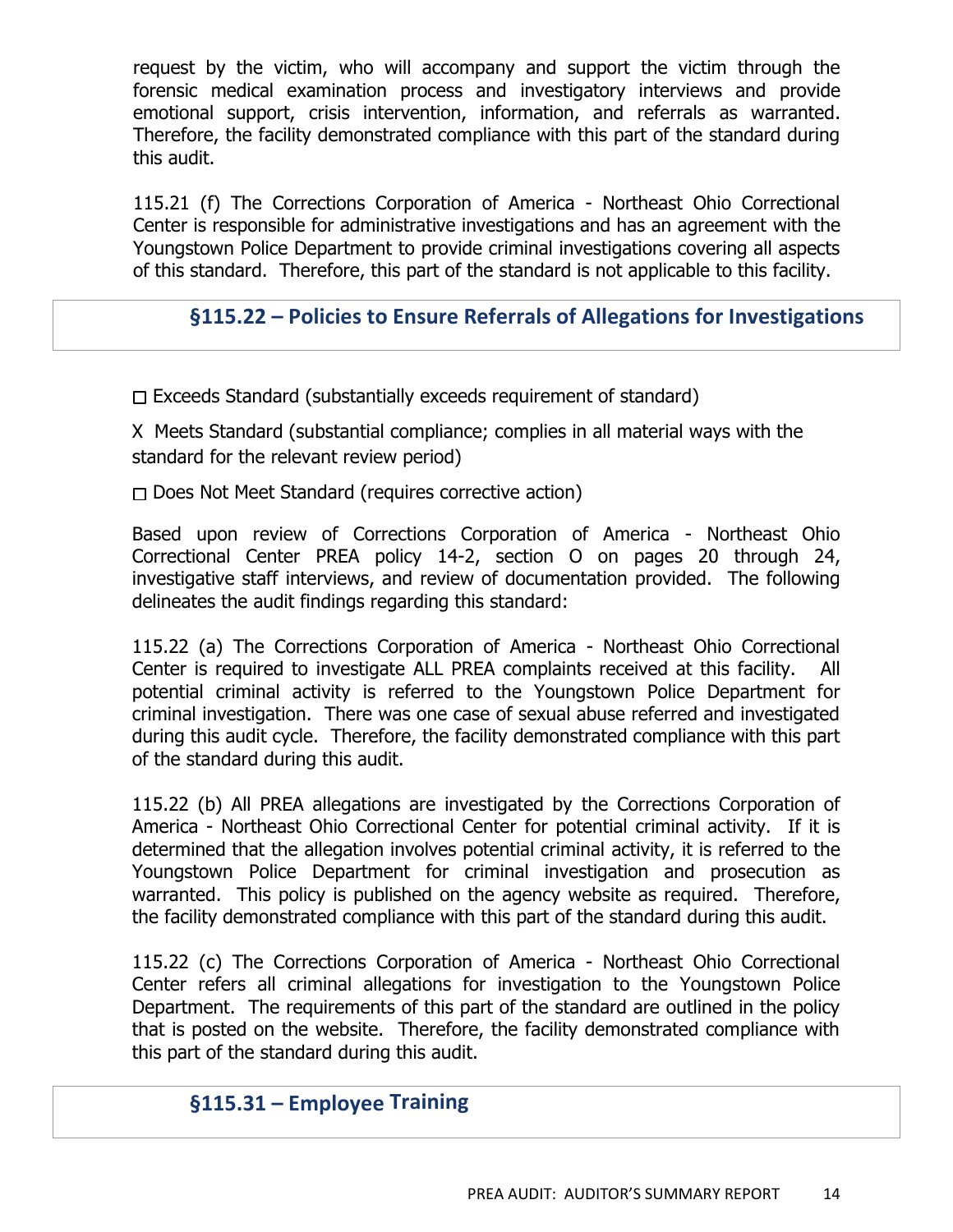X Exceeds Standard (substantially exceeds requirement of standard)

 $\Box$  Meets Standard (substantial compliance; complies in all material ways with the standard for the relevant review period

 $\Box$  Does Not Meet Standard (requires corrective action)

Based upon review of Corrections Corporation of America - Northeast Ohio Correctional Center PREA policy 14-2 section C on page 6, staff interviews, random staff training file review and review of documentation provided (power points, certificates, sign in sheets, signed acknowledgement forms, training curriculums and employee handouts). The following delineates the audit findings regarding this standard:

115.31 (a) Corrections Corporation of America - Northeast Ohio Correctional Center train all their employees who have contact with inmates on:

(1) Its zero-tolerance policy for sexual abuse and sexual harassment;

(2) How to fulfill their responsibilities under agency sexual abuse and sexual harassment prevention, detection, reporting, and response policies and procedures;

(3) Inmates' right to be free from sexual abuse and sexual harassment;

(4) The right of inmates and employees to be free from retaliation for reporting sexual abuse and sexual harassment;

(5) The dynamics of sexual abuse and sexual harassment in confinement;

(6) The common reactions of sexual abuse and sexual harassment victims;

(7) How to detect and respond to signs of threatened and actual sexual abuse;

(8) How to avoid inappropriate relationships with inmates;

(9) How to communicate effectively and professionally with inmates, including lesbian, gay, bisexual, transgender, intersex, or gender nonconforming inmates; and

(10) How to comply with relevant laws related to mandatory reporting of sexual abuse to outside authorities.

Therefore, the facility demonstrated compliance with this part of the standard during this audit.

115.31 (b) The training is tailored to the gender of the inmates at Corrections Corporation of America - Northeast Ohio Correctional Center. The employees receive additional training if the employee is reassigned from a facility that houses only male inmates to a facility that houses only female inmates, or vice versa. Therefore, the facility demonstrated compliance with this part of the standard during this audit.

115.31 (c) The training staff provided a report containing all staff that had been PREA trained which confirmed the requirements needed to meet the standard and proved that all current staff was trained within one year of the effective date of the PREA standards. All staff receive annual refresher PREA training during in-service which exceeds the requirements of this standard. Therefore, the facility exceeded this part of the standard during this audit.

115.31 (d) Corrections Corporation of America - Northeast Ohio Correctional Center documents, through employee signature on an acknowledgement form, that all employees understand the training they have received. Therefore, the facility demonstrated compliance with this part of the standard during this audit.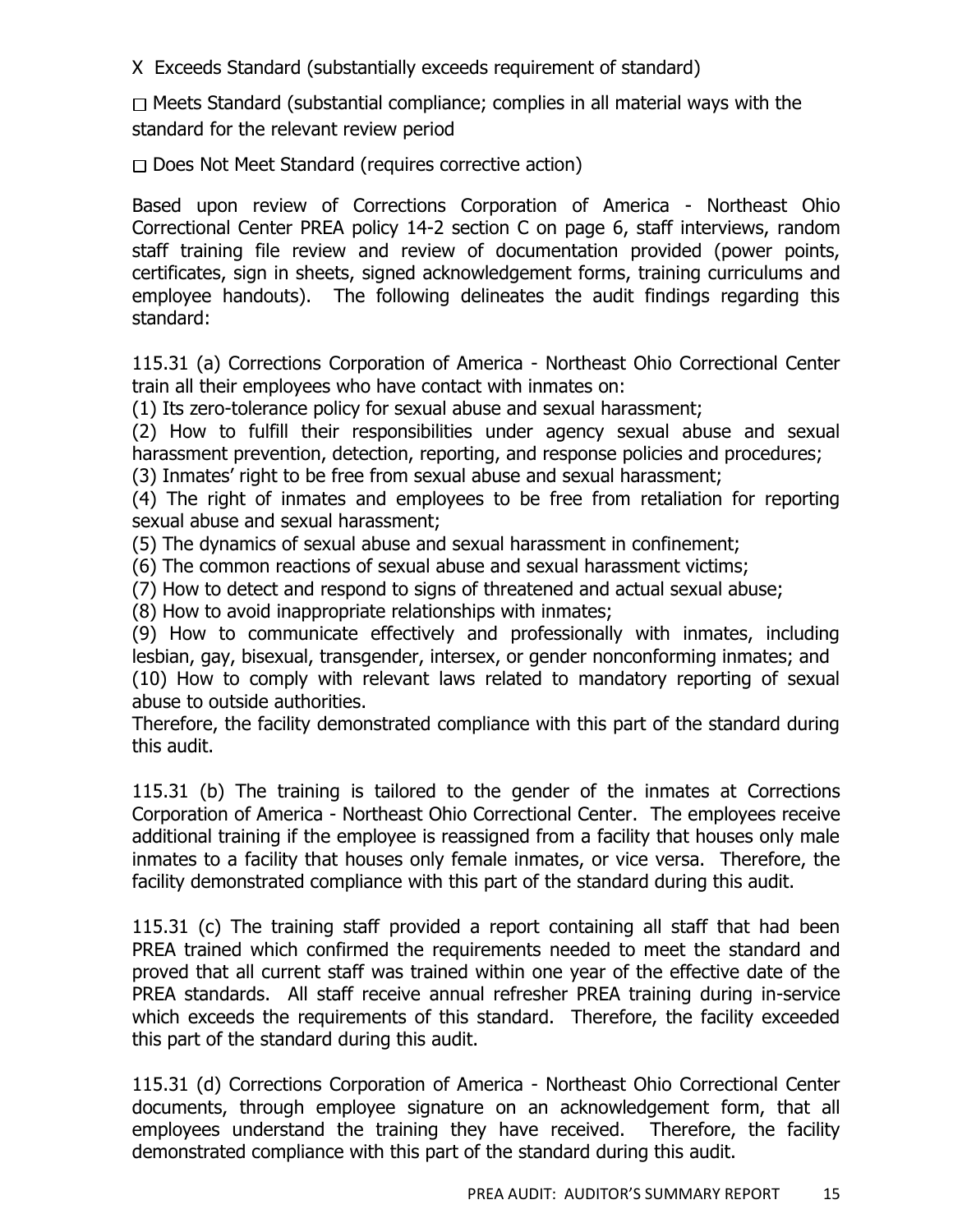$\Box$  Exceeds Standard (substantially exceeds requirement of standard)

X Meets Standard (substantial compliance; complies in all material ways with the standard for the relevant review period

 $\Box$  Does Not Meet Standard (requires corrective action)

Based upon review of Corrections Corporation of America - Northeast Ohio Correctional Center PREA policy 14-2, section C-2 on page 8, volunteer and contractor interviews, random training file review and review of documentation provided (power points, certificates, sign in sheets, signed acknowledgement forms, training curriculums and handouts). The following delineates the audit findings regarding this standard:

115.32 (a) Corrections Corporation of America - Northeast Ohio Correctional Center ensures all volunteers and contractors who have contact with inmates have been trained on their responsibilities under Corrections Corporation of America - Northeast Ohio Correctional Center's sexual abuse and sexual harassment prevention, detection, and response policies and procedures. Therefore, the facility demonstrated compliance with this part of the standard during this audit.

115.32 (b) The level and type of training provided to volunteers and contractors is based on the services they provide and level of contact they have with inmates, but all volunteers and contractors who have contact with inmates are notified of Corrections Corporation of America - Northeast Ohio Correctional Center's zerotolerance policy 14-2 regarding sexual abuse and sexual harassment and their requirements to report such incidents. Therefore, the facility demonstrated compliance with this part of the standard during this audit.

115.32 (c) Corrections Corporation of America - Northeast Ohio Correctional Center documents through signature on an acknowledgement form that volunteers and contractors understand the training they have received. Therefore, the facility demonstrated compliance with this part of the standard during this audit.

#### **§115.33 – Inmate Education**

 $\Box$  Exceeds Standard (substantially exceeds requirement of standard)

X Meets Standard (substantial compliance; complies in all material ways with the standard for the relevant review period

 $\Box$  Does Not Meet Standard (requires corrective action)

PREA AUDIT: AUDITOR'S SUMMARY REPORT 16 Based on review of the Corrections Corporation of America - Northeast Ohio Correctional Center PREA policy 14-2, section I-1 and 2 on pages 13 and 14, the Inmate Handbook, PREA Pamphlets, Facility Orientation, PREA Posters, and the PREA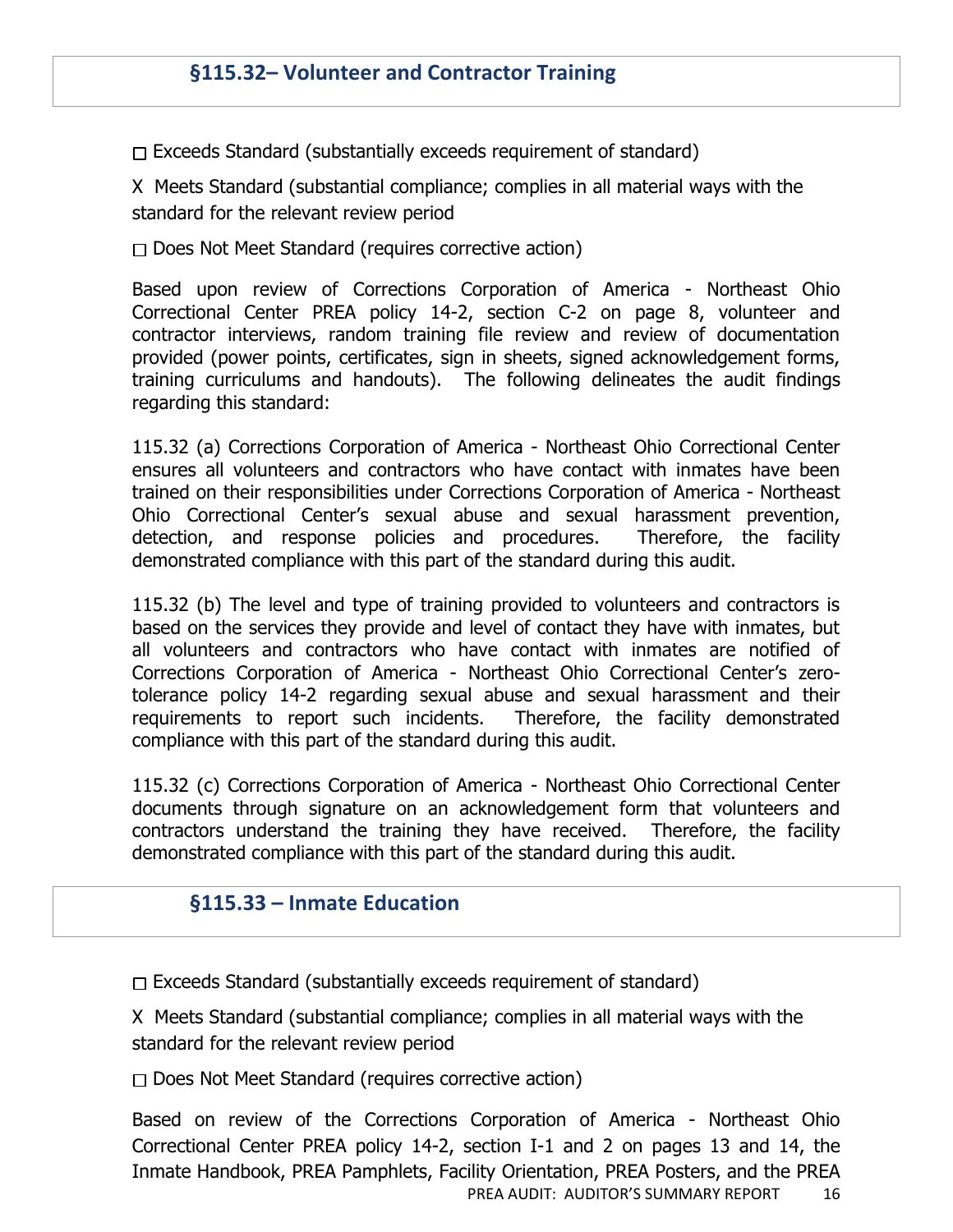video; as well as interviews with random inmates and staff. The following delineates the audit findings regarding this standard:

115.33 (a) During the intake process, inmates receive information explaining Corrections Corporation of America - Northeast Ohio Correctional Center's zerotolerance policy regarding sexual abuse and sexual harassment and how to report incidents or suspicions of sexual abuse or sexual harassment. Therefore, the facility demonstrated compliance with this part of the standard during this audit.

115.33 (b) Within 30 days of intake, Corrections Corporation of America - Northeast Ohio Correctional Center provides comprehensive education to the inmates, administered by video, regarding their rights to be free from sexual abuse and sexual harassment and to be free from retaliation for reporting such incidents, and regarding agency policies and procedures for responding to such incidents. Therefore, the facility demonstrated compliance with this part of the standard during this audit.

115.33 (c) Corrections Corporation of America - Northeast Ohio Correctional Center has provided such education within one year of the effective date of the PREA standards to all its inmates, and provides education to inmates upon transfer as required by this standard. Therefore, the facility demonstrated compliance with this part of the standard during this audit.

115.33 (d) Corrections Corporation of America - Northeast Ohio Correctional Center provides inmate education in formats accessible to all inmates, including those who are limited English proficient, deaf, visually impaired, or otherwise disabled, as well as to inmates who have limited reading skills. The facility has an agreement with Language Line Interpreter Services as well as TDD phones to assist inmates with these disabilities. Therefore, the facility demonstrated compliance with this part of the standard during this audit.

115.33 (e) There was documentation provided of inmates participation in PREA educational sessions as required by this part of the standard. Therefore, the facility demonstrated compliance with this part of the standard during this audit.

115.33 (f) Corrections Corporation of America - Northeast Ohio Correctional Center does provide the inmates with posters, pamphlets, and an inmate handbook in English and Spanish outlining the zero-tolerance policy regarding sexual abuse and sexual harassment and how to report incidents or suspicions of sexual abuse or sexual harassment. Therefore, the facility demonstrated compliance with this part of the standard during this audit.

#### **§115.34 – Specialized Training: Investigations**

 $\Box$  Exceeds Standard (substantially exceeds requirement of standard)

X Meets Standard (substantial compliance; complies in all material ways with the standard for the relevant review period)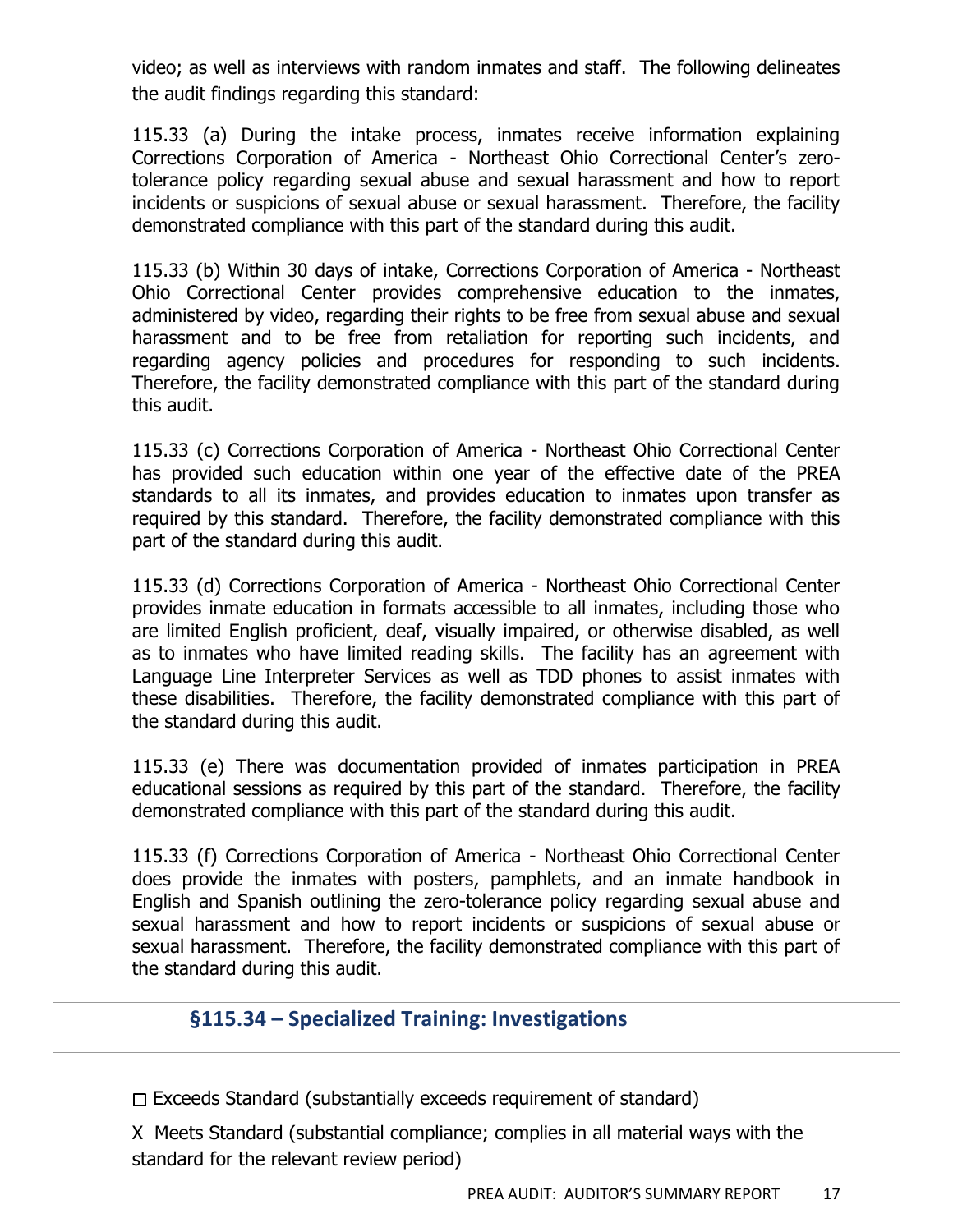$\Box$  Does Not Meet Standard (requires corrective action)

Based on review of the Corrections Corporation of America - Northeast Ohio Correctional Center PREA policy 14-2, section b - i on page 7 as well as the PREA Specialized Investigator Training curriculums provided, Investigators training file review and investigative staff interviews. The following delineates the audit findings regarding this standard:

115.34 (a) In addition to the general training provided to all employees Corrections Corporation of America - Northeast Ohio Correctional Center ensures that the investigators have received training in conducting investigations in confinement settings. Therefore, the facility demonstrated compliance with this part of the standard during this audit.

115.34 (b) Specialized training includes techniques for interviewing sexual abuse victims, proper use of Miranda and Garrity warnings, sexual abuse evidence collection in confinement settings, and the criteria and evidence required to substantiate a case for administrative action or prosecution referral. Therefore, the facility demonstrated compliance with this part of the standard during this audit.

115.34 (c) Corrections Corporation of America - Northeast Ohio Correctional Center maintains documentation that agency investigators have completed the required specialized training in conducting sexual abuse investigations. Therefore, the facility demonstrated compliance with this part of the standard during this audit.

#### **§115.35 – Specialized training: Medical and mental health care**

 $\Box$  Exceeds Standard (substantially exceeds requirement of standard)

X Meets Standard (substantial compliance; complies in all material ways with the standard for the relevant review period)

 $\Box$  Does Not Meet Standard (requires corrective action)

Based on review of the Corrections Corporation of America - Northeast Ohio Correctional Center PREA policy 14-2, section b - ii on page 7 as well as the PREA Specialized Medical/Mental Health training video and curriculum provided, training file review and staff interviews. The following delineates the audit findings regarding this standard:

115.35 (a) Corrections Corporation of America - Northeast Ohio Correctional Center PREA policy as well as the PREA Specialized Medical/Mental Health training video, curriculum provided, training file review and staff interviews revealed the agency has provided specialized training to all its medical and mental health staff on how to detect and assess signs of sexual abuse and sexual harassment, how to preserve physical evidence, how to respond effectively and professionally to victims of sexual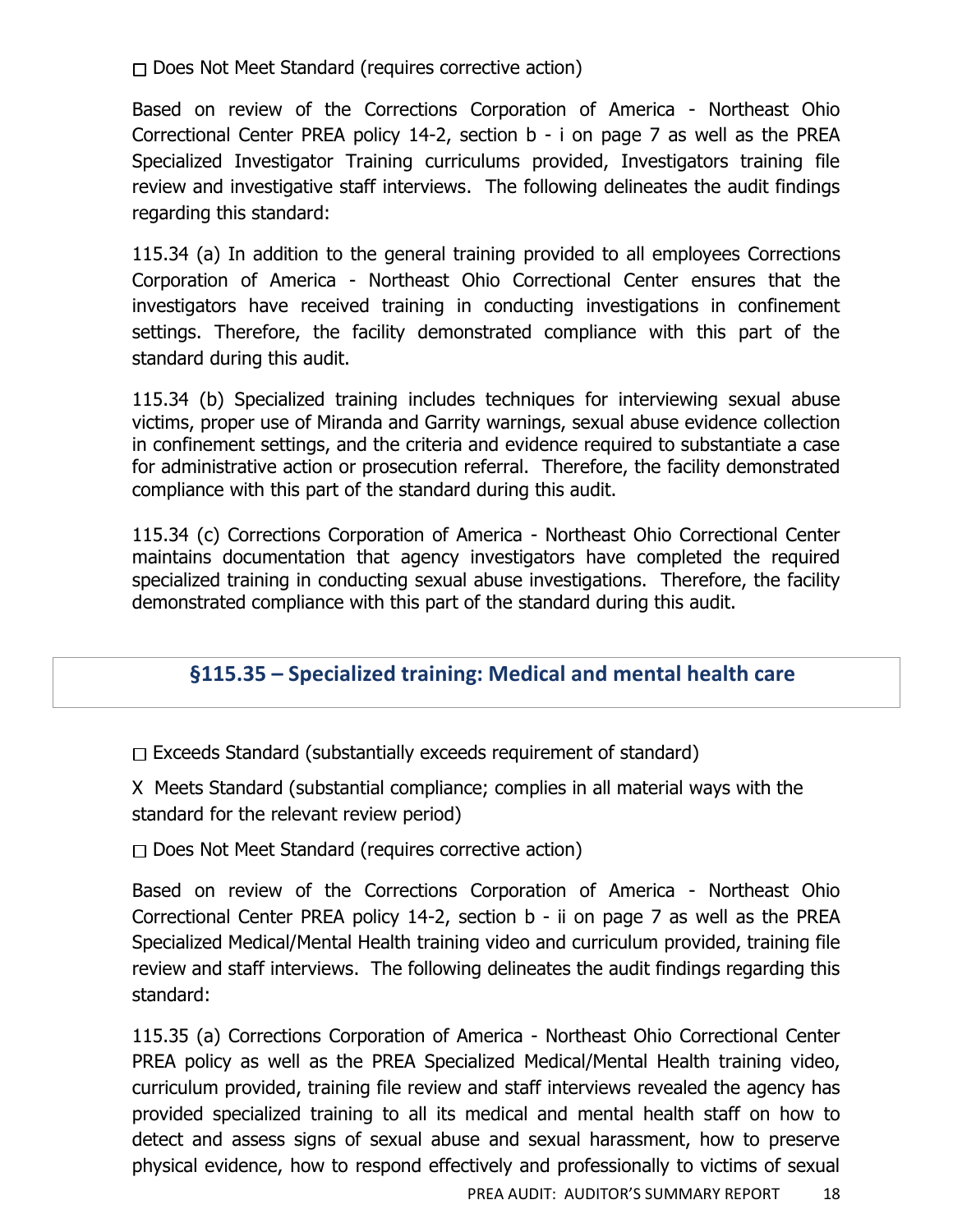abuse and sexual harassment and how to report allegations of sexual abuse and sexual harassment. Therefore, the facility demonstrated compliance with this part of the standard during this audit.

115.35 (b) The medical staff at this facility does not conduct forensic exams. Therefore, this part of the standard is not applicable to this facility.

115.35 (c) The agency maintains documentation that all medical and mental health practitioners have received specialized training. Therefore, the facility demonstrated compliance with this part of the standard during this audit.

115.35 (d) Medical and mental health care practitioners also receive the annual training mandated for all employees, contractors, and volunteers. Therefore, the facility demonstrated compliance with this part of the standard during this audit.

## **§115.41 – Screening for Risk of Victimization and Abusiveness**

 $\Box$  Exceeds Standard (substantially exceeds requirement of standard)

X Meets Standard (substantial compliance; complies in all material ways with the standard for the relevant review period)

 $\Box$  Does Not Meet Standard (requires corrective action)

Based on Corrections Corporation of America - Northeast Ohio Correctional Center PREA policy 14-2 section H on pages 12 and 13, inmate and staff interviews, inmate file reviews, and a review of the 14-2B objective "Initial and 30 day PREA Screening Assessment" form. The following delineates the audit findings regarding this standard:

115.41 (a) Corrections Corporation of America - Northeast Ohio Correctional Center ensures that all inmates are assessed during intake and upon transfer to another facility for risk of being sexually abused by other inmates or sexually abusive toward other inmates. Therefore, the facility demonstrated compliance with this part of the standard during this audit.

115.41 (b) The Corrections Corporation of America - Northeast Ohio Correctional Center provided documentation proving compliance with the standard that all inmates are screened for their risk of being sexually abused by other inmates or being sexually abusive toward other inmates normally upon intake but no later than 72 hours of arrival at the facility. Therefore, the facility demonstrated compliance with this part of the standard during this audit.

115.41 (c) Based on the documentation provided and inmate file reviews the facility utilizes an objective screening instrument that covers all aspects of this standard. Therefore, the facility demonstrated compliance with this part of the standard during this audit.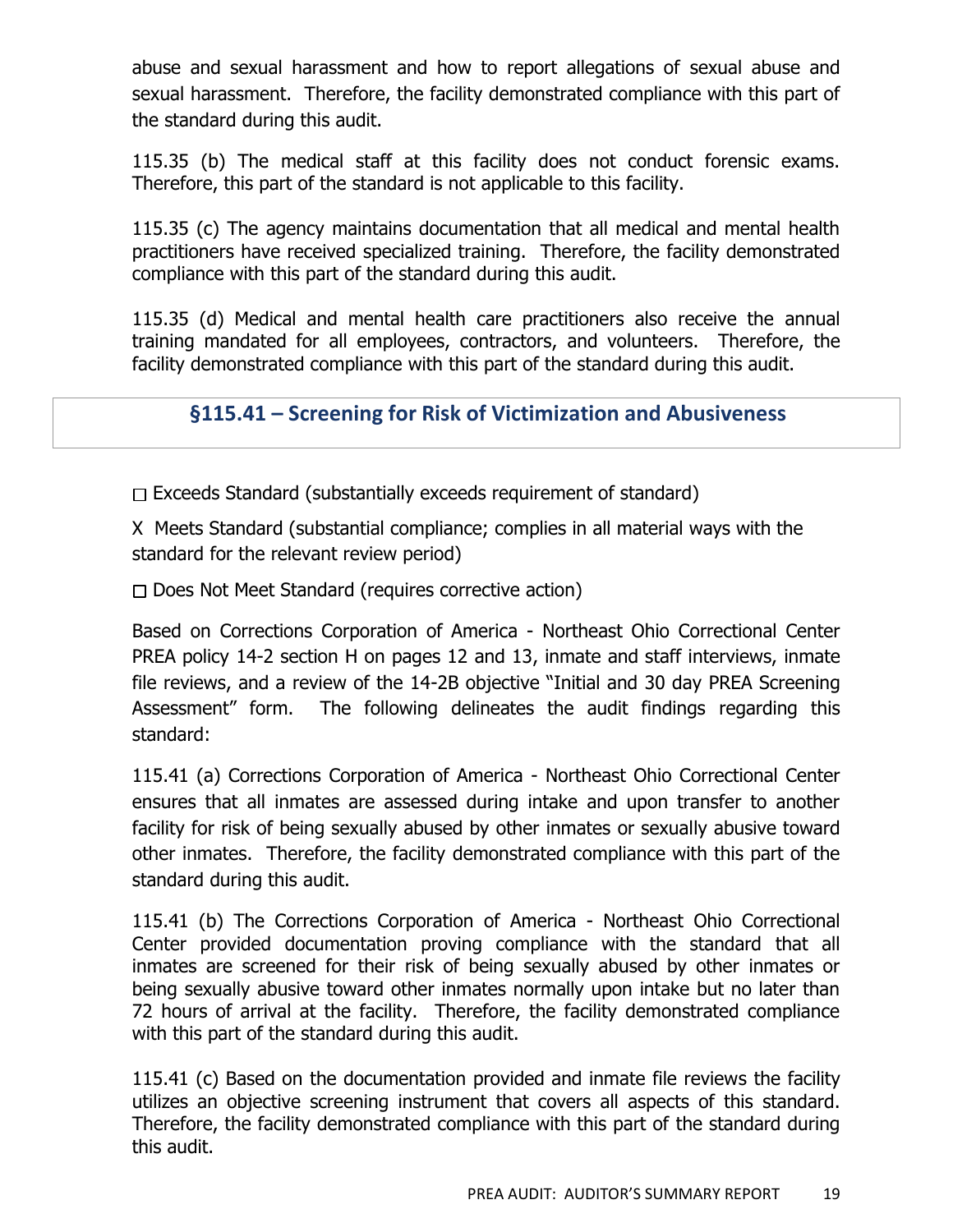115.41 (d) The intake screening instrument used considers, at a minimum, the following criteria to assess inmates for risk of sexual victimization:

(1) Whether the inmate has a mental, physical, or developmental disability;

(2) The age of the inmate;

(3) The physical build of the inmate;

(4) Whether the inmate has previously been incarcerated;

(5) Whether the inmate's criminal history is exclusively nonviolent;

(6) Whether the inmate has prior convictions for sex offenses against an adult or child;

(7) Whether the inmate is or is perceived to be gay, lesbian, bisexual, transgender, intersex, or gender nonconforming;

(8) Whether the inmate has previously experienced sexual victimization;

(9) The inmate's own perception of vulnerability; and

(10) Whether the inmate is detained solely for civil immigration purposes.

Therefore, the facility demonstrated compliance with this part of the standard during this audit.

115.41 (e) The initial screening considers prior acts of sexual abuse, prior convictions for violent offenses, and history of prior institutional violence or sexual abuse, as known to Corrections Corporation of America - Northeast Ohio Correctional Center, in assessing inmates for risk of being sexually abusive. Therefore, the facility demonstrated compliance with this part of the standard during this audit.

115.41 (f) Within 30 days from the inmate's arrival, the Corrections Corporation of America - Northeast Ohio Correctional Center will reassess the inmate's risk of victimization or abusiveness based upon any additional, relevant information received by Corrections Corporation of America - Northeast Ohio Correctional Center since the intake screening. Therefore, the facility demonstrated compliance with this part of the standard during this audit.

115.41 (g) Corrections Corporation of America - Northeast Ohio Correctional Center will reassess an inmate's risk level when warranted due to a referral, request, incident of sexual abuse, or receipt of additional information that bears on the inmate's risk of sexual victimization or abusiveness. Therefore, the facility demonstrated compliance with this part of the standard during this audit.

115.41 (h) Corrections Corporation of America - Northeast Ohio Correctional Center does not discipline inmates for refusing to answer screening questions or not disclosing complete information. Therefore, the facility demonstrated compliance with this part of the standard during this audit.

115.41 (i) Corrections Corporation of America - Northeast Ohio Correctional Center implements appropriate controls on the dissemination of responses to questions asked pursuant to this standard in order to ensure that sensitive information is not exploited to the inmate's detriment by staff or other inmates. Based on policy review, interview with the Warden, and interviews with the staff responsible for completing the screening, all information gathered on the screening instrument is restricted to staff making housing, work and program assignments. Therefore, the facility demonstrated compliance with this part of the standard during this audit.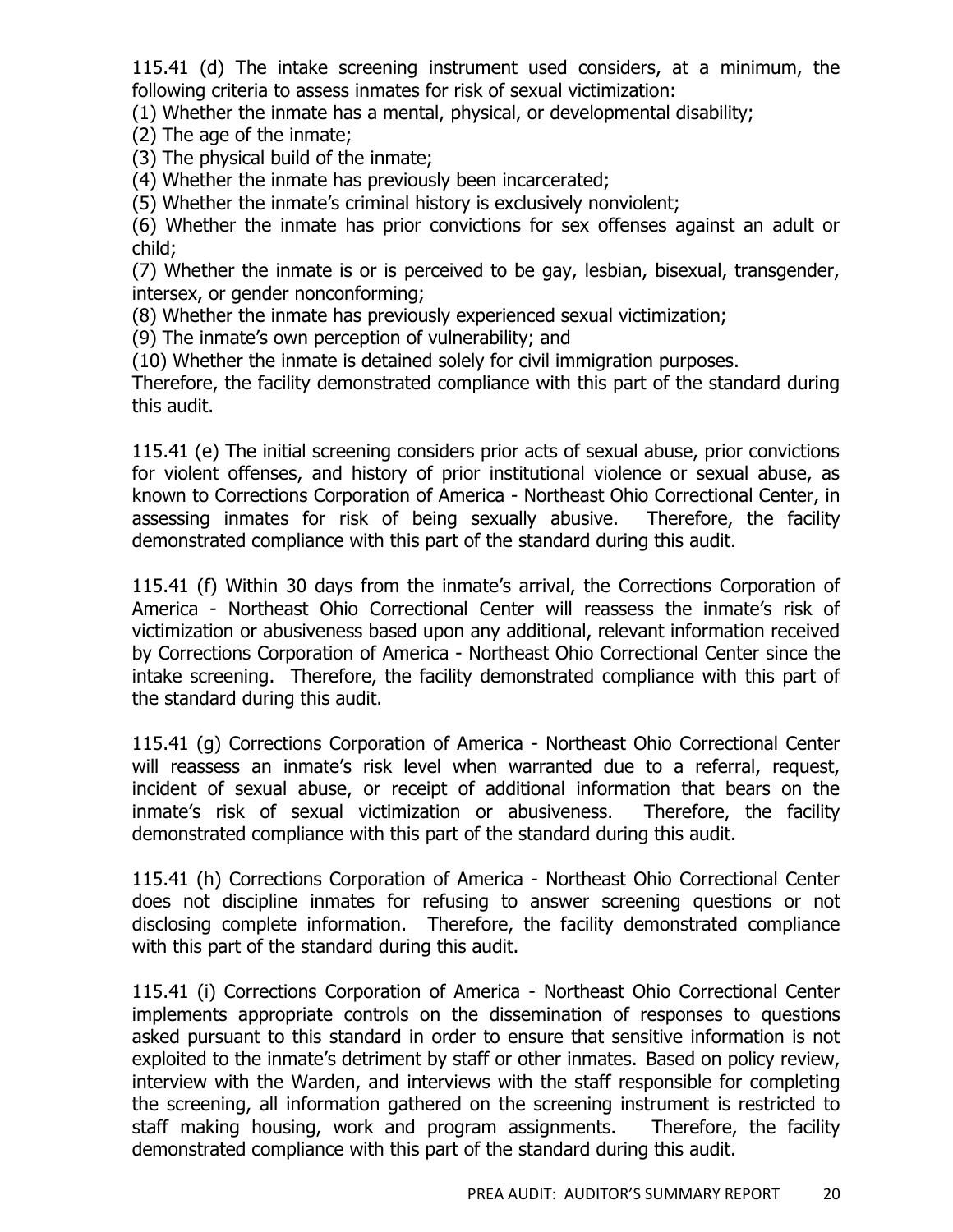$\Box$  Exceeds Standard (substantially exceeds requirement of standard)

X Meets Standard (substantial compliance; complies in all material ways with the standard for the relevant review period)

 $\Box$  Does Not Meet Standard (requires corrective action)

Based on Corrections Corporation of America - Northeast Ohio Correctional Center PREA policy 14-2 section J on pages 14 and 15, inmate and staff interviews, file review, and a review of the 14-2B objective "Initial and 30 day PREA Screening Assessment" form. The following delineates the audit findings regarding this standard:

115.42 (a) Corrections Corporation of America - Northeast Ohio Correctional Center uses information from the risk screening to decide housing, bed, work, education, and program assignments with the goal of keeping separate those inmates at high risk of being sexually victimized from those at high risk of being sexually abusive. Therefore, the facility demonstrated compliance with this part of the standard during this audit.

115.42 (b) Corrections Corporation of America - Northeast Ohio Correctional Center makes individualized determinations about how to ensure the safety of each inmate. Therefore, the facility demonstrated compliance with this part of the standard during this audit.

115.42 (c) Corrections Corporation of America - Northeast Ohio Correctional Center outlines the procedures to be followed in deciding whether to assign a transgender inmate to a facility for male or female inmates, and the process for making housing and programming assignments, on case by case basis as required by this standard. Based on interview with the LBGTI inmate housed at this facility the inmate confirmed feeling safe at the facility and felt staff considered the inmate's safety when making housing and programming assignments. The inmate also confirmed meeting with a unit manager frequently and that the unit manager always inquiries about the inmates safety. Therefore, the facility demonstrated compliance with this part of the standard during this audit.

115.42 (d) Corrections Corporation of America - Northeast Ohio Correctional Center outlines the procedures for placement and programming assignments of each transgender or intersex inmate being reassessed at least twice per year to review any threats to safety experienced by the inmate as required by this standard. Based on interview with the LBGTI inmate housed at this facility the inmate confirmed feeling safe at the facility and felt staff considered the inmate's safety when making housing and programming assignments. The inmate also confirmed meeting with a unit manager more frequent than six months and that the unit manager always inquiries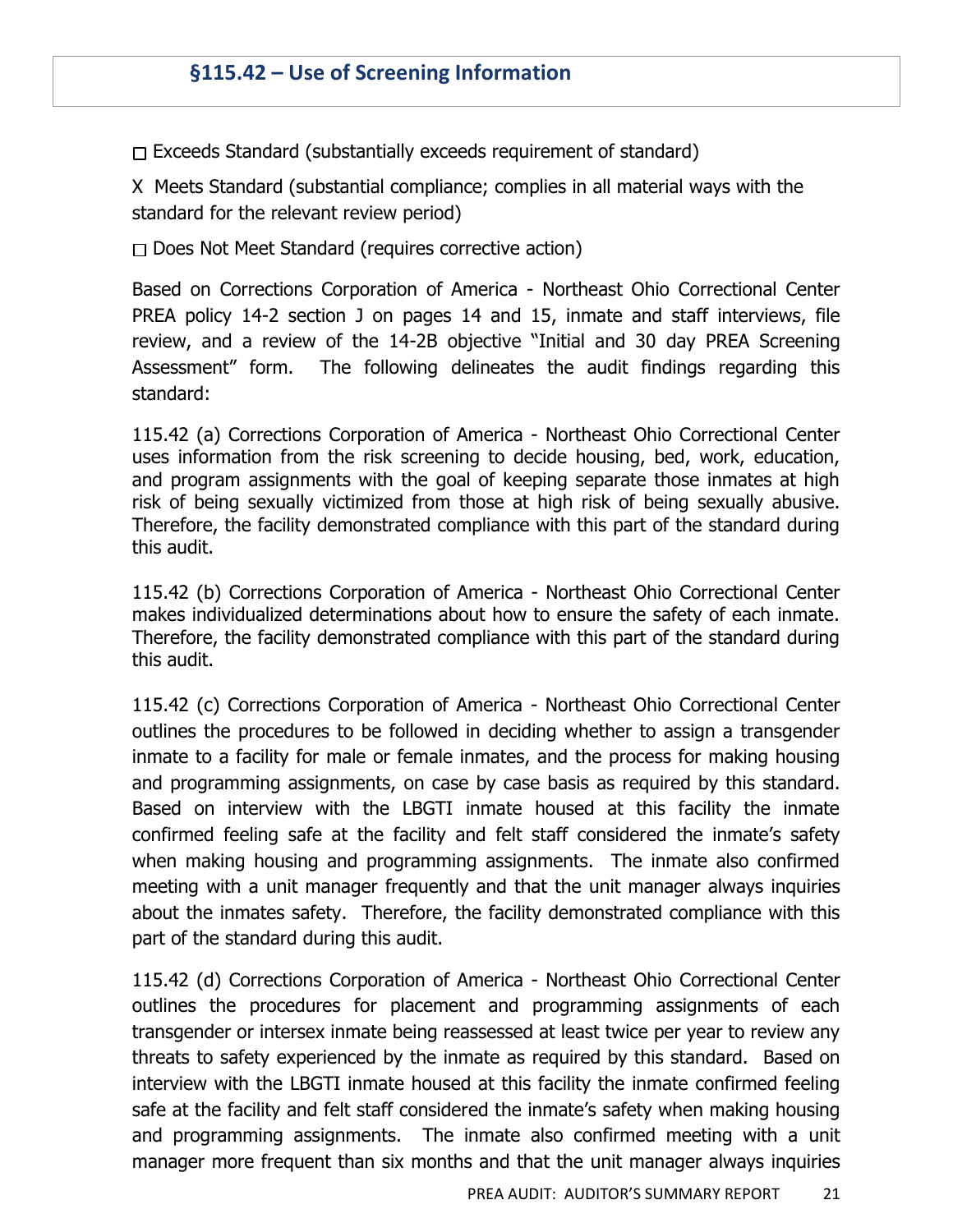about the inmate's safety. Documentation provided revealed that a review was conducted and documented every six months as required. Therefore, the facility demonstrated compliance with this part of the standard during this audit.

115.42 (e) Corrections Corporation of America - Northeast Ohio Correctional Center requires that a transgender and intersex inmate's own views regarding their own safety be given serious consideration. Based on interview with the LBGTI inmate housed at this facility the inmate confirmed feeling safe at the facility and felt staff considered the inmate's safety regarding housing assignments. Therefore, the facility demonstrated compliance with this part of the standard during this audit.

115.42 (f) Corrections Corporation of America - Northeast Ohio Correctional Center requires that transgender and intersex inmates be given the opportunity to shower separately from other inmates. The LBGTI inmate confirmed during interview with this auditor being given the opportunity to shower separately. However, the inmate also stated that the showers at this facility are covered and allows all inmates privacy. Therefore, the facility demonstrated compliance with this part of the standard during this audit.

115.42 (g) Corrections Corporation of America - Northeast Ohio Correctional Center does not place lesbian, gay, bisexual, transgender, or intersex inmates in dedicated facilities, units, or wings solely on the basis of such identification or status, unless such placement is in a dedicated facility, unit, or wing established in connection with a consent decree, legal settlement, or legal judgment for the purpose of protecting such inmates. Therefore, the facility demonstrated compliance with this part of the standard during this audit.

## **§115.43 – Protective Custody**

 $\Box$  Exceeds Standard (substantially exceeds requirement of standard)

X Meets Standard (substantial compliance; complies in all material ways with the standard for the relevant review period)

 $\Box$  Does Not Meet Standard (requires corrective action)

Based on Corrections Corporation of America - Northeast Ohio Correctional Center PREA policy 14-2 section J on pages 14 and 15, staff interviews, inmate interviews, and documentation review. The following delineates the audit findings regarding this standard:

PREA AUDIT: AUDITOR'S SUMMARY REPORT 22 115.43 (a) Inmates at high risk for sexual victimization are not placed in involuntary segregated housing unless an assessment of all available alternatives has been made, and a determination has been made that there is no available alternative means of separation from likely abusers. The Corrections Corporation of America - Northeast Ohio Correctional Center policy outlines the procedures to ensure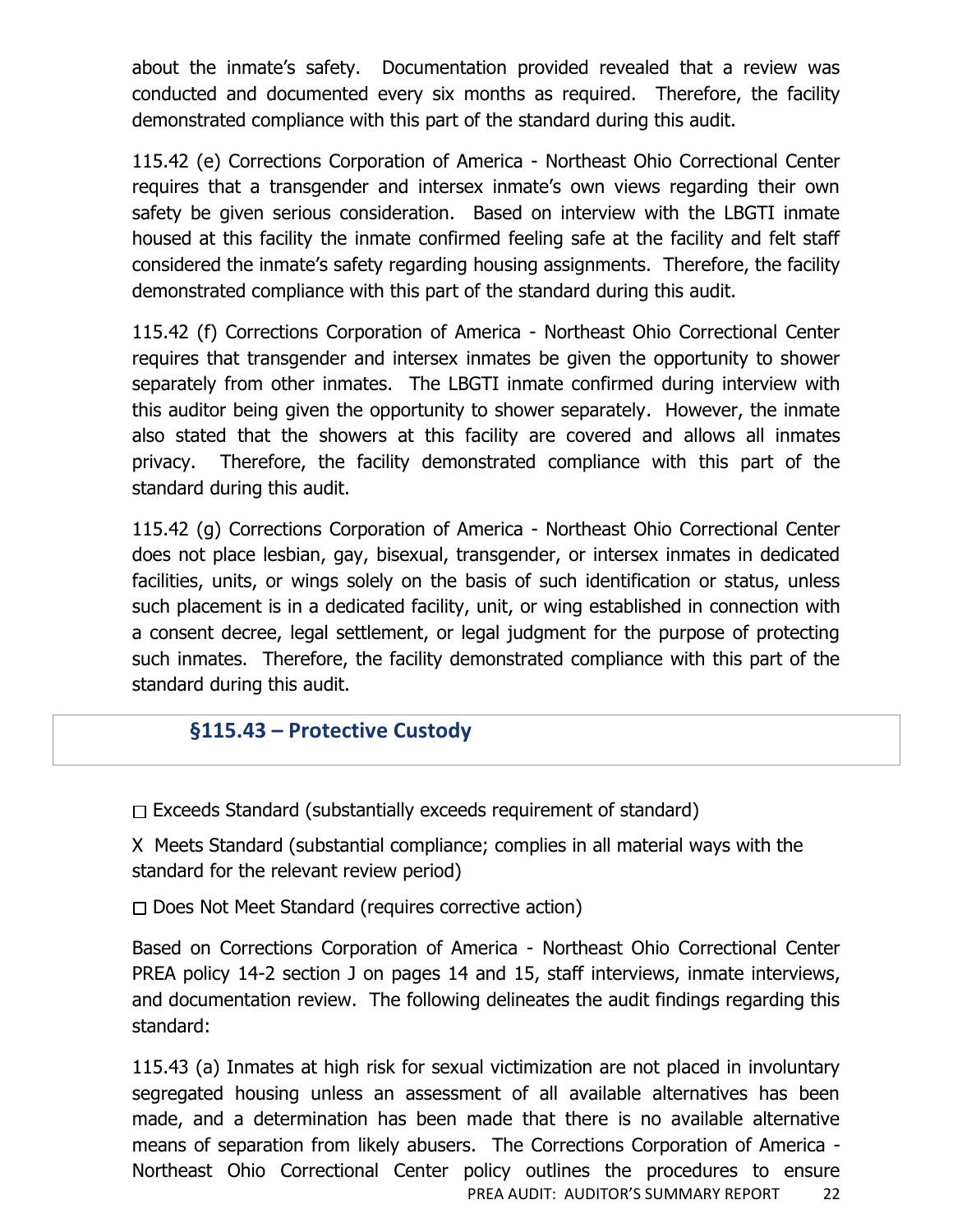compliance with this standard. Staff and inmate interviews revealed no incidents of involuntary segregated housing being used for this purpose during the past 12 months at this facility. Therefore, the facility demonstrated compliance with this part of the standard during this audit.

115.43 (b) Inmates placed in segregated housing for this purpose have access to programs, privileges, education, and work opportunities to the extent possible. If Corrections Corporation of America - Northeast Ohio Correctional Center restricts access to programs, privileges, education, or work opportunities, Corrections Corporation of America - Northeast Ohio Correctional Center documents the opportunities that have been limited, the duration of the limitation; and the reasons for such limitations. Therefore, the facility demonstrated compliance with this part of the standard during this audit.

115.43 (c) Corrections Corporation of America - Northeast Ohio Correctional Center assigns such inmates to involuntary segregated housing only until an alternative means of separation from likely abusers can be arranged, and such an assignment does not ordinarily exceed a period of 30 days. Therefore, the facility demonstrated compliance with this part of the standard during this audit.

115.43 (d) If an involuntary segregated housing assignment is made, Corrections Corporation of America - Northeast Ohio Correctional Center clearly documents the basis for the facilities' concern for the inmate's safety; and the reason why no alternative means of separation can be arranged. Therefore, the facility demonstrated compliance with this part of the standard during this audit.

115.43 (e) Corrections Corporation of America - Northeast Ohio Correctional Center requires a 30-day review to determine whether there is a continuing need for separation from the general population. Therefore, the facility demonstrated compliance with this part of the standard during this audit.

## **§115.51 – Inmate Reporting**

 $\Box$  Exceeds Standard (substantially exceeds requirement of standard)

X Meets Standard (substantial compliance; complies in all material ways with the standard for the relevant review period)

 $\Box$  Does Not Meet Standard (requires corrective action)

Based on Corrections Corporation of America - Northeast Ohio Correctional Center PREA policy 14-2 section L on pages 16 and 17, the Inmate Handbook, PREA pamphlets, and posters provided to inmates were utilized to verify compliance with this standard. Staff and inmate interviews verified the inmates have multiple internal ways to report incidents of abuse or harassment. They can report verbally, in writing, dialing the hotline provided and/or through report of a third party. The following delineates the audit findings regarding this standard: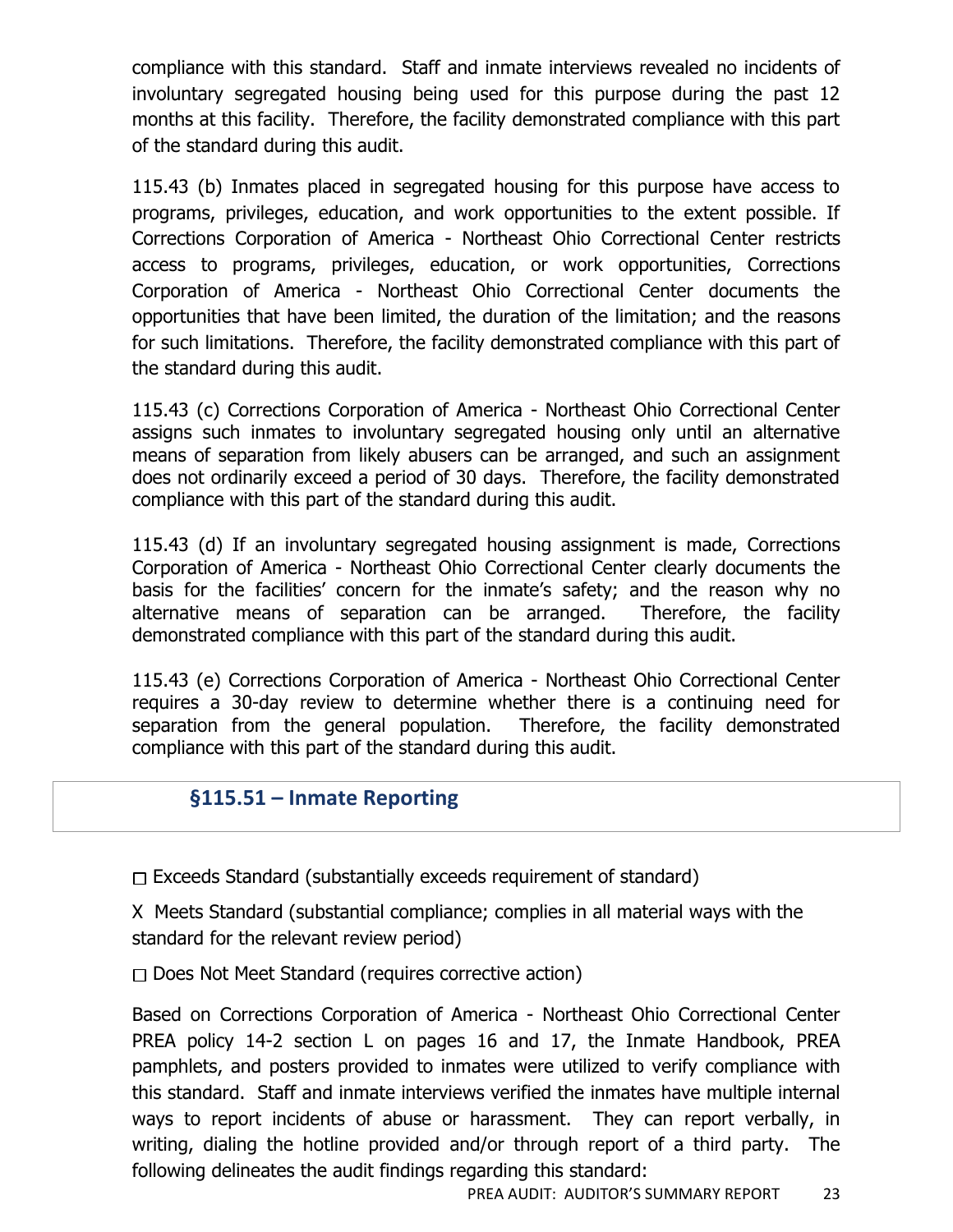115.51 (a) Corrections Corporation of America - Northeast Ohio Correctional Center PREA policy outlines multiple internal ways for inmates to report incidents of abuse or harassment. They can report verbally, in writing, dialing the hotline provided and/or through report of a third party. Therefore, the facility demonstrated compliance with this part of the standard during this audit.

115.51 (b) Corrections Corporation of America - Northeast Ohio Correctional Center provides at least one way for inmates to report abuse or harassment to a public or private entity or office that is not part of Corrections Corporation of America - Northeast Ohio Correctional Center, and that is able to receive and immediately forward inmate reports of sexual abuse and sexual harassment to agency officials, allowing the inmate to remain anonymous upon request. The Corrections Corporation of America - Northeast Ohio Correctional Center has by Memorandum of Understanding provided the address and phone number for Compass Family and Community Services Rape Crisis and Counseling Center of Youngstown, Ohio and the Office of the Inspector General to the inmates satisfying the requirements of this standard. Therefore, the facility demonstrated compliance with this part of the standard during this audit.

115.51 (c) Corrections Corporation of America - Northeast Ohio Correctional Center PREA policy 14-2 section L-2 page 17 requires all staff to accept reports made verbally, in writing, anonymously and from third parties. All allegations shall be promptly documented in an incident report and reported to the supervisor. Therefore, the facility demonstrated compliance with this part of the standard during this audit.

115.51 (d) Corrections Corporation of America - Northeast Ohio Correctional Center staff may privately report sexual abuse and sexual harassment to the Warden, a supervisor, PREA manager, or the agencies ethics hotline at the corporate office. Therefore, the facility demonstrated compliance with this part of the standard during this audit.

#### **§115.52 – Exhaustion of Administrative Remedies**

 $\Box$  Exceeds Standard (substantially exceeds requirement of standard)

 $\Box$  Meets Standard (substantial compliance; complies in all material ways with the standard for the relevant review period)

 $\Box$  Does Not Meet Standard (requires corrective action)

X Not Applicable (Exempt) Standard

The Corrections Corporation of America - Northeast Ohio Correctional Center PREA policy 14-2, L on page 17 does not require an inmate to submit a grievance or allow a PREA incident reported on a grievance to be processed through the facility's grievance process. Should a report be submitted, it is the policy to immediately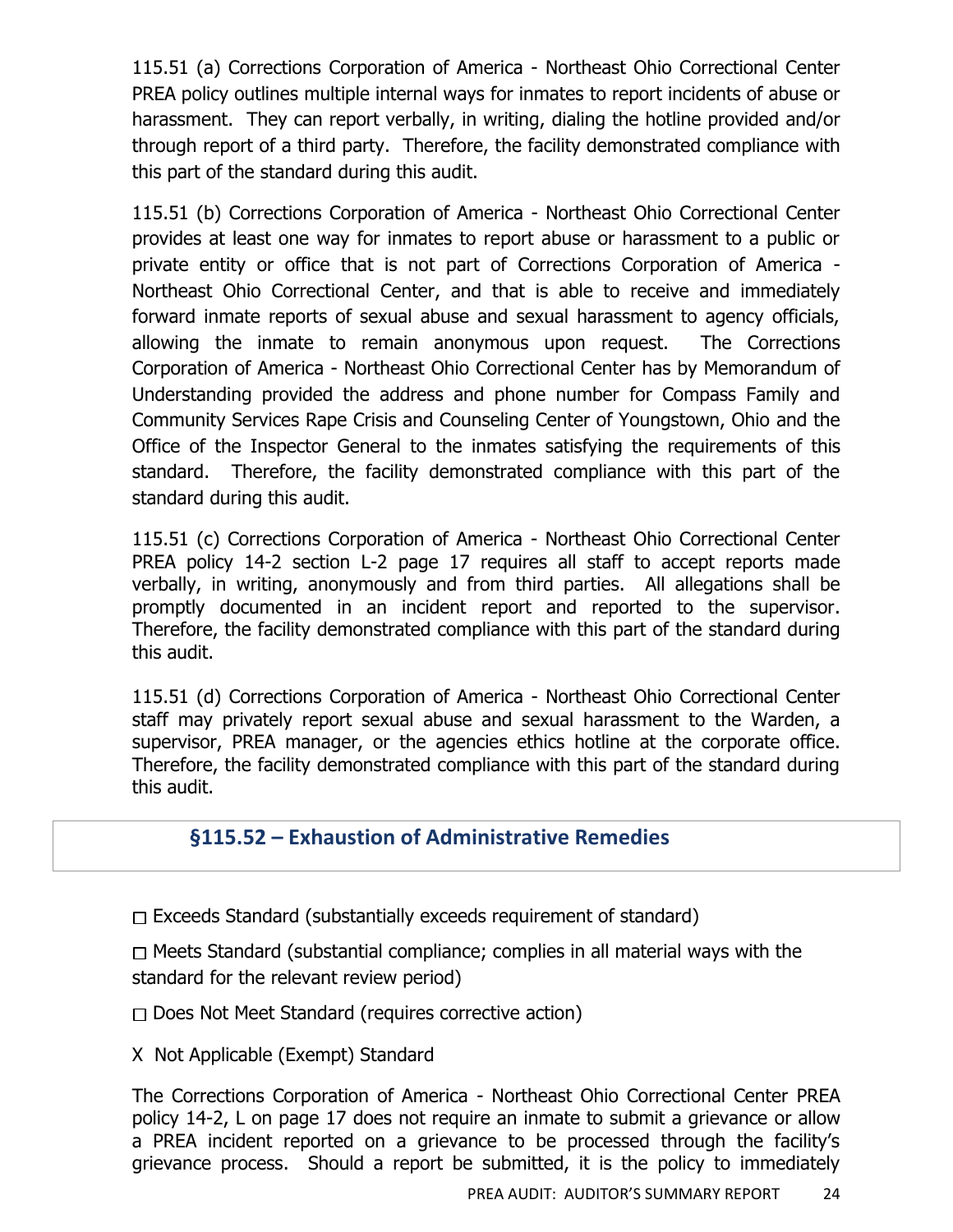forward the complaint to the Investigator or the Administrative Duty Officer on duty. Therefore, this standard was found not applicable to this facility.

#### **§115.53 – Inmate Access to Outside Confidential Support Services**

 $\Box$  Exceeds Standard (substantially exceeds requirement of standard)

X Meets Standard (substantial compliance; complies in all material ways with the standard for the relevant review period)

 $\Box$  Does Not Meet Standard (requires corrective action)

Based on Corrections Corporation of America - Northeast Ohio Correctional Center PREA policy section F on page 10, staff interviews, inmate interviews and documentation review. The following delineates the audit findings regarding this standard:

115.53 (a) The agency has entered into a Memorandum of Understanding with the Compass Family and Community Services Rape Crisis and Counseling Center of Youngstown, Ohio which agrees to provide confidential outside victim advocacies services to the inmates at Corrections Corporation of America - Northeast Ohio Correctional Center. The mailing address and telephone number for this agency are made available to all inmates at the facility. Corrections Corporation of America - Northeast Ohio Correctional Center enables reasonable communication between inmates and these organizations and agencies, in as confidential a manner as possible. The services of these victim advocates have not been requested or used by the inmates during this audit cycle, verified by phone call. Therefore, the facility demonstrated compliance with this part of the standard during this audit.

115.53 (b) Corrections Corporation of America - Northeast Ohio Correctional Center informs inmates, prior to giving them access, of the extent to which such communications will be monitored and the extent to which reports of abuse will be forwarded to authorities in accordance with mandatory reporting laws. Therefore, the facility demonstrated compliance with this part of the standard during this audit.

115.53 (c) Corrections Corporation of America - Northeast Ohio Correctional Center maintains a Memorandum of Understanding with the Compass Family and Community Services Rape Crisis and Counseling Center of Youngstown, Ohio. Therefore, the facility demonstrated compliance with this part of the standard during this audit.

#### **§115.54 – Third-Party Reporting**

 $\Box$  Exceeds Standard (substantially exceeds requirement of standard)

X Meets Standard (substantial compliance; complies in all material ways with the standard for the relevant review period)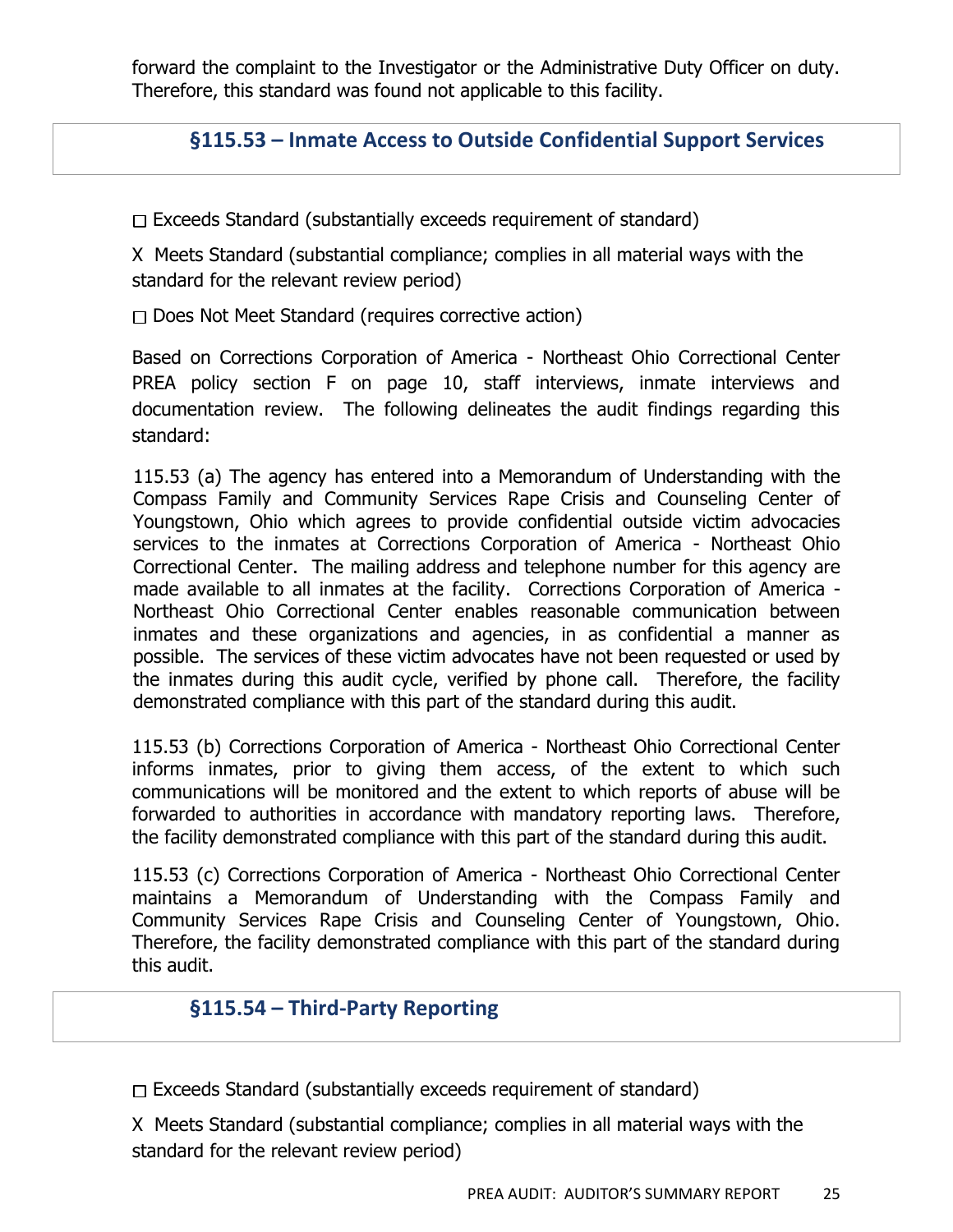$\Box$  Does Not Meet Standard (requires corrective action)

Based on the review of Corrections Corporation of America - Northeast Ohio Correctional Center PREA policy 14-2 section L, on pages 17 and 18 as well as a review of the agency website outlining third party reporting. The following delineates the audit findings regarding this standard:

115.54 (a) The agency provides multiple methods for receiving third-party reports of sexual abuse and sexual harassment on the agency website at: [www.](http://www.cca.com/)**cca**.com*.* The information available on the website explains how to report sexual abuse and sexual harassment on behalf of an inmate. The facility takes all reports seriously no matter how they are received and investigates each reported incident. Therefore, the facility demonstrated compliance with this part of the standard during this audit.

#### **§115.61 – Staff and Agency Reporting Duties**

 $\Box$  Exceeds Standard (substantially exceeds requirement of standard)

X Meets Standard (substantial compliance; complies in all material ways with the standard for the relevant review period)

 $\Box$  Does Not Meet Standard (requires corrective action)

Based on Corrections Corporation of America - Northeast Ohio Correctional Center PREA policy 14-2 section L on pages 17 and 18, staff interviews, and documentation provided. The following delineates the audit findings regarding this standard:

115.61 (a) Corrections Corporation of America - Northeast Ohio Correctional Center requires all staff to report immediately and according to agency policy any knowledge, suspicion, or information regarding an incident of sexual abuse or sexual harassment that occurred in a facility, whether or not it is part of Corrections Corporation of America - Northeast Ohio Correctional Center; retaliation against inmates or staff who reported such an incident; and any staff neglect or violation of responsibilities that may have contributed to an incident or retaliation. Therefore, the facility demonstrated compliance with this part of the standard during this audit.

115.61 (b) Corrections Corporation of America - Northeast Ohio Correctional Center requires apart from reporting to designated supervisors or officials, staff do not reveal any information related to a sexual abuse report to anyone other than to the extent necessary, as specified in agency policy, to make treatment, investigation, and other security and management decisions. Therefore, the facility demonstrated compliance with this part of the standard during this audit.

115.61 (c) Corrections Corporation of America - Northeast Ohio Correctional Center requires medical and mental health practitioners to report sexual abuse immediately to the security staff supervisor. Medical and mental health practitioners are required to inform the inmates of their duty to report, and the limitations of confidentially, at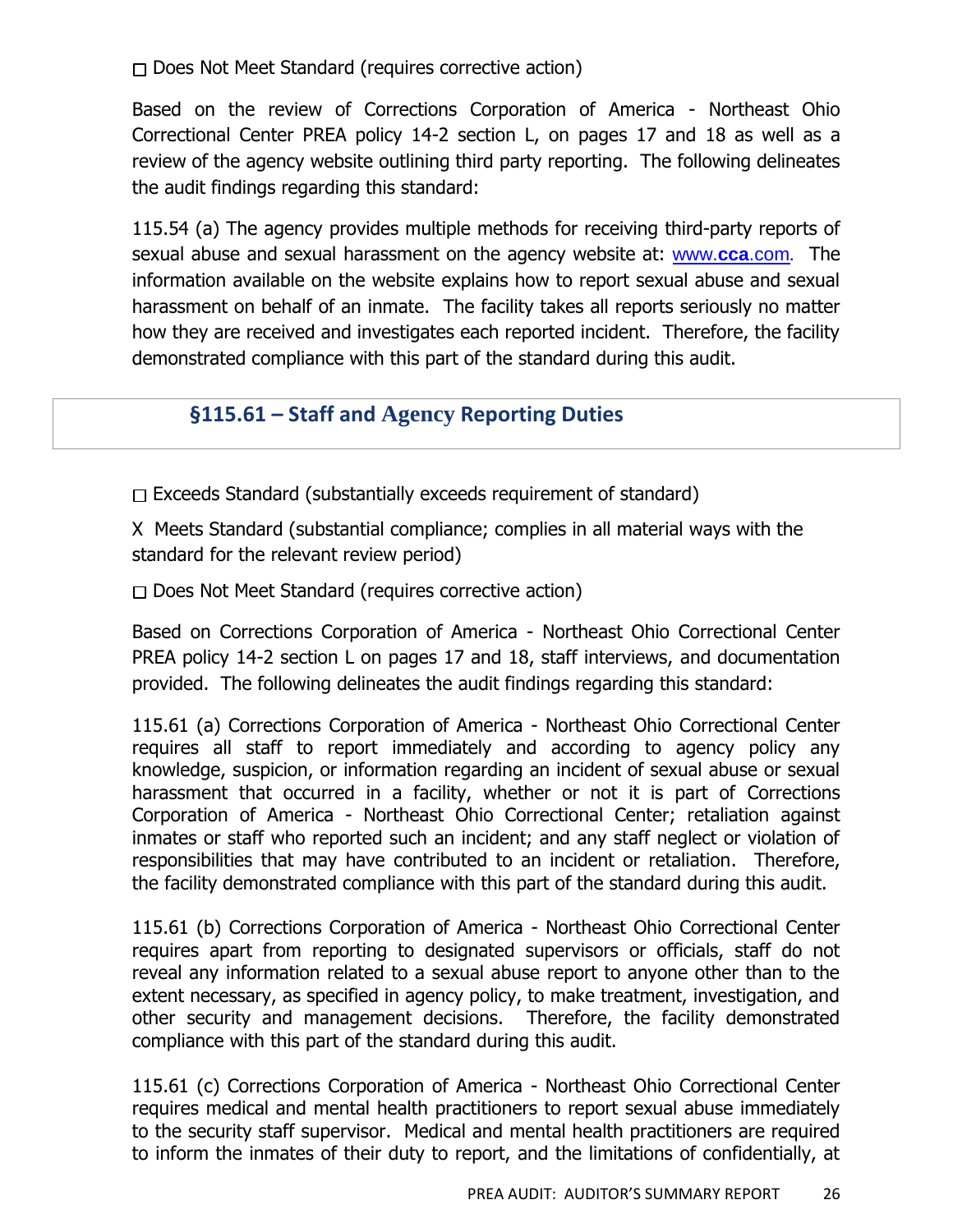the initiation of services. Therefore, the facility demonstrated compliance with this part of the standard during this audit.

115.61 (d) If the alleged victim is under the age of 18 or considered a vulnerable adult under a State or local vulnerable persons statute, Corrections Corporation of America - Northeast Ohio Correctional Center reports the allegation to the designated state or local services agency. Therefore, the facility demonstrated compliance with this part of the standard during this audit.

115.61 (e) Corrections Corporation of America - Northeast Ohio Correctional Center reports all allegations of sexual abuse and sexual harassment, including third-party and anonymous reports, to the facility investigator as required. Therefore, the facility demonstrated compliance with this part of the standard during this audit.

## **§115.62 – Agency Protection Duties**

 $\Box$  Exceeds Standard (substantially exceeds requirement of standard)

X Meets Standard (substantial compliance; complies in all material ways with the standard for the relevant review period)

 $\Box$  Does Not Meet Standard (requires corrective action)

Based on Corrections Corporation of America - Northeast Ohio Correctional Center PREA policy 14-2 on page 1, staff interviews, and documentation provided. The following delineates the audit findings regarding this standard:

115.62 (a) Policy and staff training requires all staff to take immediate action and staff acknowledged during their interviews the requirement of all staff to protect inmates when it is learned that an inmate at the Corrections Corporation of America - Northeast Ohio Correctional Center is subject to a substantial risk of imminent sexual abuse. Therefore, the facility demonstrated compliance with this part of the standard during this audit.

#### **§115.63 – Reporting to Other Confinement Facilities**

 $\Box$  Exceeds Standard (substantially exceeds requirement of standard)

X Meets Standard (substantial compliance; complies in all material ways with the standard for the relevant review period)

 $\Box$  Does Not Meet Standard (requires corrective action)

Based on Corrections Corporation of America - Northeast Ohio Correctional Center PREA policy 14-2 section M-3 page 20, staff interviews, and documentation provided. The following delineates the audit findings regarding this standard: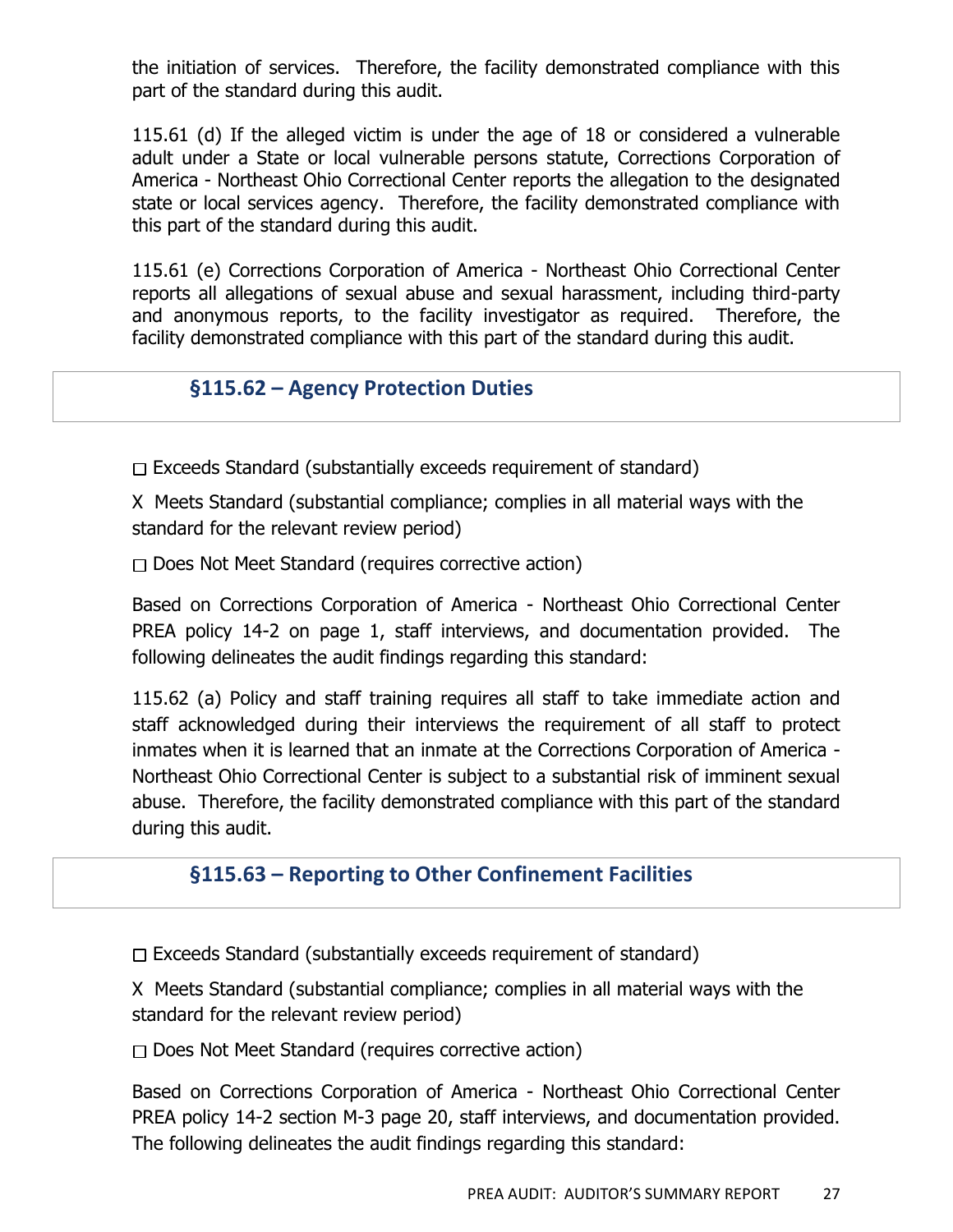115.63 (a) Upon receiving an allegation that an inmate was sexually abused while confined at another facility, the head of Corrections Corporation of America - Northeast Ohio Correctional Center that received the allegation notifies the head of the facility or appropriate office where the alleged abuse occurred. Therefore, the facility demonstrated compliance with this part of the standard during this audit.

115.63 (b) and (c) Such notification is provided as soon as possible, but no later than 72 hours after receiving the allegation, and all actions are thoroughly documented. Therefore, the facility demonstrated compliance with this part of the standard during this audit.

115.63 (d) Upon receiving a call from an outside facility that an inmate had been sexually abused while in the custody of the Corrections Corporation of America - Northeast Ohio Correctional Center. The allegation is referred immediately to the facility investigator to be investigated. Therefore, the facility demonstrated compliance with this part of the standard during this audit.

#### **§115.64 – Staff First Responder Duties**

 $\Box$  Exceeds Standard (substantially exceeds requirement of standard)

X Meets Standard (substantial compliance; complies in all material ways with the standard for the relevant review period)

 $\Box$  Does Not Meet Standard (requires corrective action)

Based on Corrections Corporation of America - Northeast Ohio Correctional Center PREA policy 14-2, section M on pages 18 - 20, staff interviews, and documentation provided. The following delineates the audit findings regarding this standard:

115.64 (a) Corrections Corporation of America - Northeast Ohio Correctional Center policy outlines the responsibilities of all staff members receiving an allegation of sexual abuse to follow these guidelines:

(1) Separate the alleged victim and abuser;

(2) Preserve and protect any crime scene until appropriate steps can be taken to collect any evidence;

(3) If the abuse occurred within a time period that still allows for the collection of physical evidence, request that the alleged victim not take any actions that could destroy physical evidence, including, as appropriate, washing, brushing teeth, changing clothes, urinating, defecating, smoking, drinking, or eating; and

(4) If the abuse occurred within a time period that still allows for the collection of physical evidence, ensure that the alleged abuser does not take any actions that could destroy physical evidence, including, as appropriate, washing, brushing teeth, changing clothes, urinating, defecating, smoking, drinking, or eating. Therefore, the facility demonstrated compliance with this part of the standard during this audit.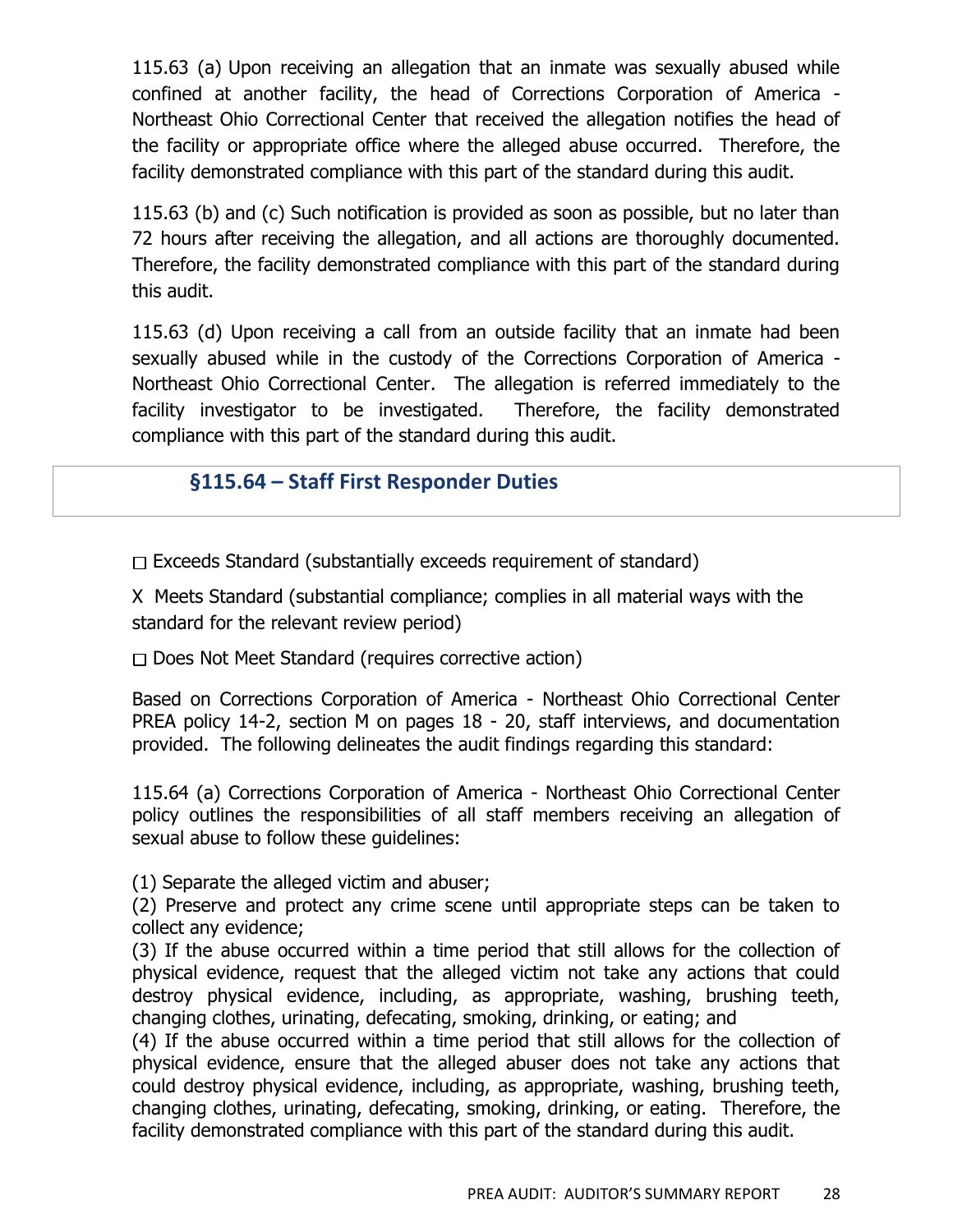115.64 (b) Corrections Corporation of America - Northeast Ohio Correctional Center PREA policy mandates when the first staff responder is not a security staff member, they shall advise the alleged victim not to take any actions that could destroy physical evidence, and then notify security staff immediately. The auditor confirmed compliance based on interviews with and training records of non-security staff. Therefore, the facility demonstrated compliance with this part of the standard during this audit.

#### **§115.65 – Coordinated Response**

X Exceeds Standard (substantially exceeds requirement of standard)

 $\Box$  Meets Standard (substantial compliance; complies in all material ways with the standard for the relevant review period)

 $\Box$  Does Not Meet Standard (requires corrective action)

Based on Corrections Corporation of America - Northeast Ohio Correctional Center PREA policy 14-2 section G pages 10-12, section M pages 18-21, staff interviews, and documentation provided. The following delineates the audit findings regarding this standard:

115.65 (a) Corrections Corporation of America - Northeast Ohio Correctional Center has a very comprehensive written plan to coordinate actions taken in response to an incident of sexual abuse, among staff first responders, medical and mental health practitioners, investigators and facility leadership. The plan clearly defines the roles and responsibilities of each person involved and the procedures to be followed in detail. Interviews with SART members confirmed their knowledge of the response plan.

Part of the response plan is the "Sexual Abuse Incident Check Sheet" form 14-2C which is initiated upon receiving a PREA allegation and ensures all steps in the plan are carried out in a timely manner exceeding the requirements of this standard.

**§115.66 – Preservation of ability to protect inmates from contact with abusers**

 $\Box$  Exceeds Standard (substantially exceeds requirement of standard)

X Meets Standard (substantial compliance; complies in all material ways with the standard for the relevant review period)

 $\Box$  Does Not Meet Standard (requires corrective action)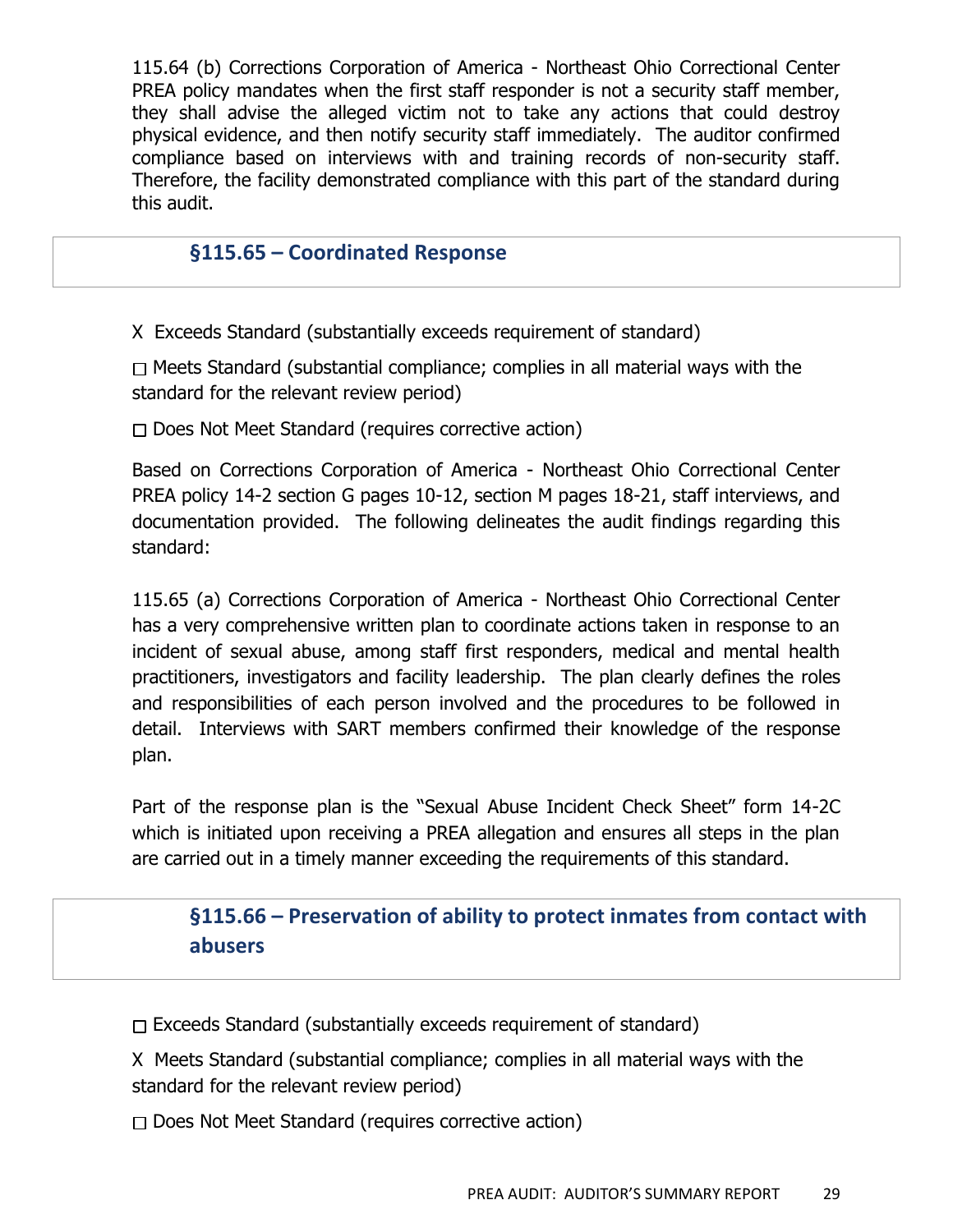Based on PREA Policy 14-2, section R pages 25 and 26, interviews with agency head and the PREA Coordinator, and documentation provided. The following delineates the audit findings regarding this standard:

115.66 (a) Employees are subject to disciplinary sanctions up to termination for violating Corrections Corporation of America - Northeast Ohio Correctional Center policies on sexual abuse and sexual harassment. When the Agency Head was interviewed he reported that 7% of Corrections Corporation of America facilities are unionized and 93% are not. The Corrections Corporation of America - Northeast Ohio Correctional Center has not entered into any collective bargaining agreements during this audit cycle. Therefore, the facility demonstrated compliance with this part of the standard during this audit.

# **§115.67 – Agency protection against retaliation**

 $\Box$  Exceeds Standard (substantially exceeds requirement of standard)

X Meets Standard (substantial compliance; complies in all material ways with the standard for the relevant review period)

 $\Box$  Does Not Meet Standard (requires corrective action)

Based on Corrections Corporation of America - Northeast Ohio Correctional Center PREA policy 14-2, section G on page 11, staff interviews, inmate interviews, and documentation provided. The following delineates the audit findings regarding this standard:

115.67 (a) Corrections Corporation of America - Northeast Ohio Correctional Center has a policy to protect all inmates and staff who report sexual abuse or sexual harassment or cooperate with sexual abuse or sexual harassment investigations from retaliation by other inmates or staff, and designates which staff members or departments are charged with monitoring retaliation. Therefore, the facility demonstrated compliance with this part of the standard during this audit.

115.67 (b) Corrections Corporation of America - Northeast Ohio Correctional Center has multiple protection measures, such as housing changes or transfers for inmates, victims or abusers, removal of alleged staff or inmate abusers from contact with victims, and emotional support services for inmates or staff that fear retaliation for reporting sexual abuse or sexual harassment or for cooperating with investigations. Therefore, the facility demonstrated compliance with this part of the standard during this audit.

115.67 (c) For at least 90 days following a report of sexual abuse, Corrections Corporation of America - Northeast Ohio Correctional Center monitors the conduct and treatment of inmates or staff who reported the sexual abuse and of inmates who were reported to have suffered sexual abuse to see if there are changes that may suggest possible retaliation by inmates or staff, and act promptly to remedy any such retaliation. There is periodic status checks performed and documented. Corrections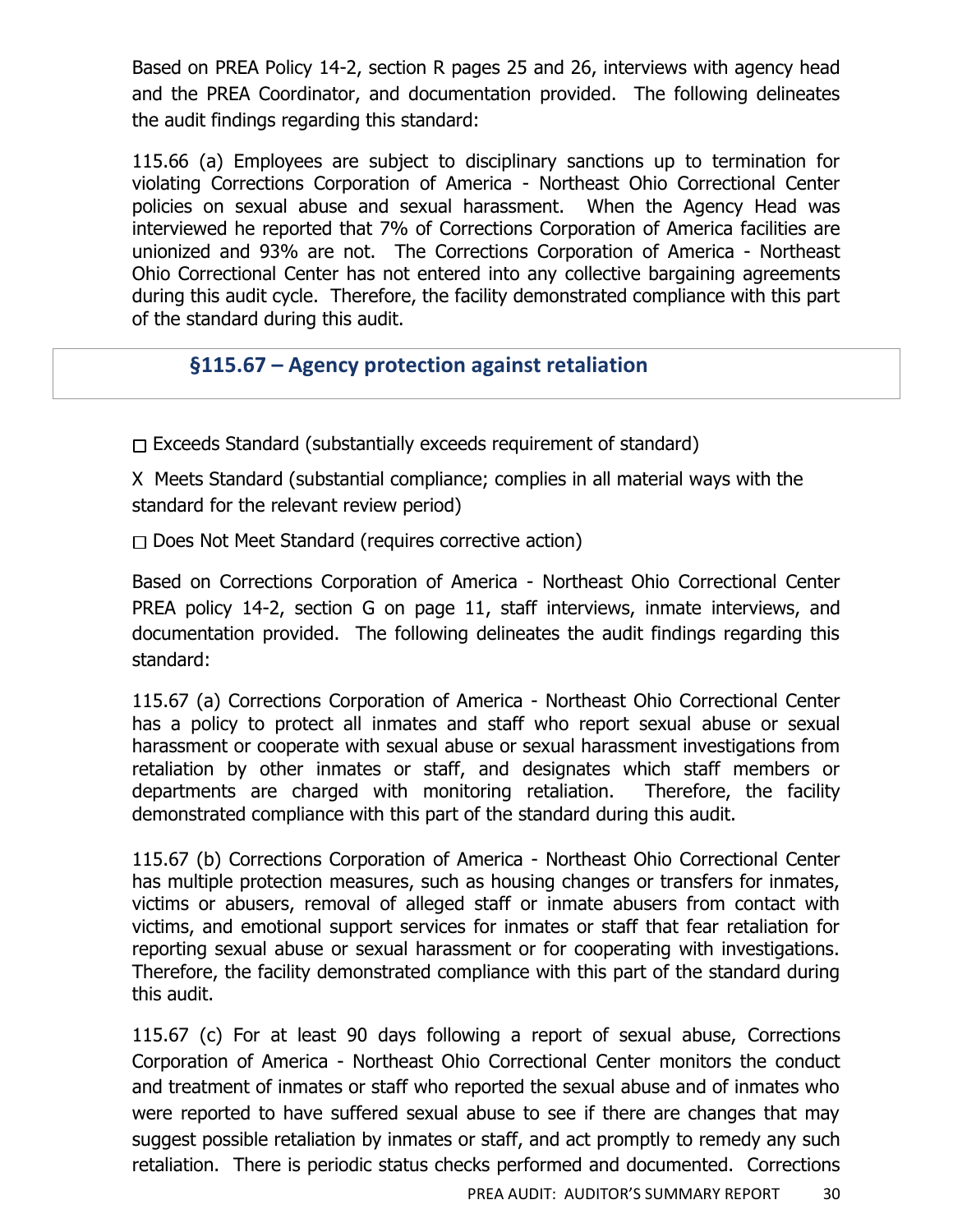Corporation of America - Northeast Ohio Correctional Center's monitoring includes any inmate disciplinary reports, housing, or program changes, or negative performance reviews or reassignments of staff. Such monitoring continues beyond 90 days if the initial monitoring indicates a continuing need. Therefore, the facility demonstrated compliance with this part of the standard during this audit.

115.67 (d) If any other individual who cooperates with an investigation expresses a fear of retaliation, Corrections Corporation of America - Northeast Ohio Correctional Center takes appropriate measures to protect that individual against retaliation. Therefore, the facility demonstrated compliance with this part of the standard during this audit.

#### **§115.68 – Post-Allegation Protective Custody**

 $\Box$  Exceeds Standard (substantially exceeds requirement of standard)

X Meets Standard (substantial compliance; complies in all material ways with the standard for the relevant review period)

 $\Box$  Does Not Meet Standard (requires corrective action)

115.68 (a) Corrections Corporation of America - Northeast Ohio Correctional Center prohibits offenders who have alleged sexual abuse to be placed in involuntary segregated housing. If segregated housing is used, the same provisions as outlined in PREA policy 14-2, section J on pages 14 and 15 would apply. Interviews with the Warden and segregation staff revealed that involuntary segregation has not been used for this purpose in the past 12 months. The Warden stated that if separation was required to protect the offender, they would be placed in segregation for no longer than 72 hours. Therefore, the facility demonstrated compliance with this part of the standard during this audit.

#### **§115.71 – Criminal and Administrative Agency Investigations**

 $\Box$  Exceeds Standard (substantially exceeds requirement of standard)

X Meets Standard (substantial compliance; complies in all material ways with the standard for the relevant review period)

 $\Box$  Does Not Meet Standard (requires corrective action)

Based upon review of the Corrections Corporation of America - Northeast Ohio Correctional Center PREA policy 14-2 section N pages 21 and 22, policy 14-2 section O pages 22 and 23, investigative staff interviews, training certificates, investigative reports, as well as interviews with the PREA Coordinator, and the PREA Compliance Manager. The following delineates the audit findings regarding this standard: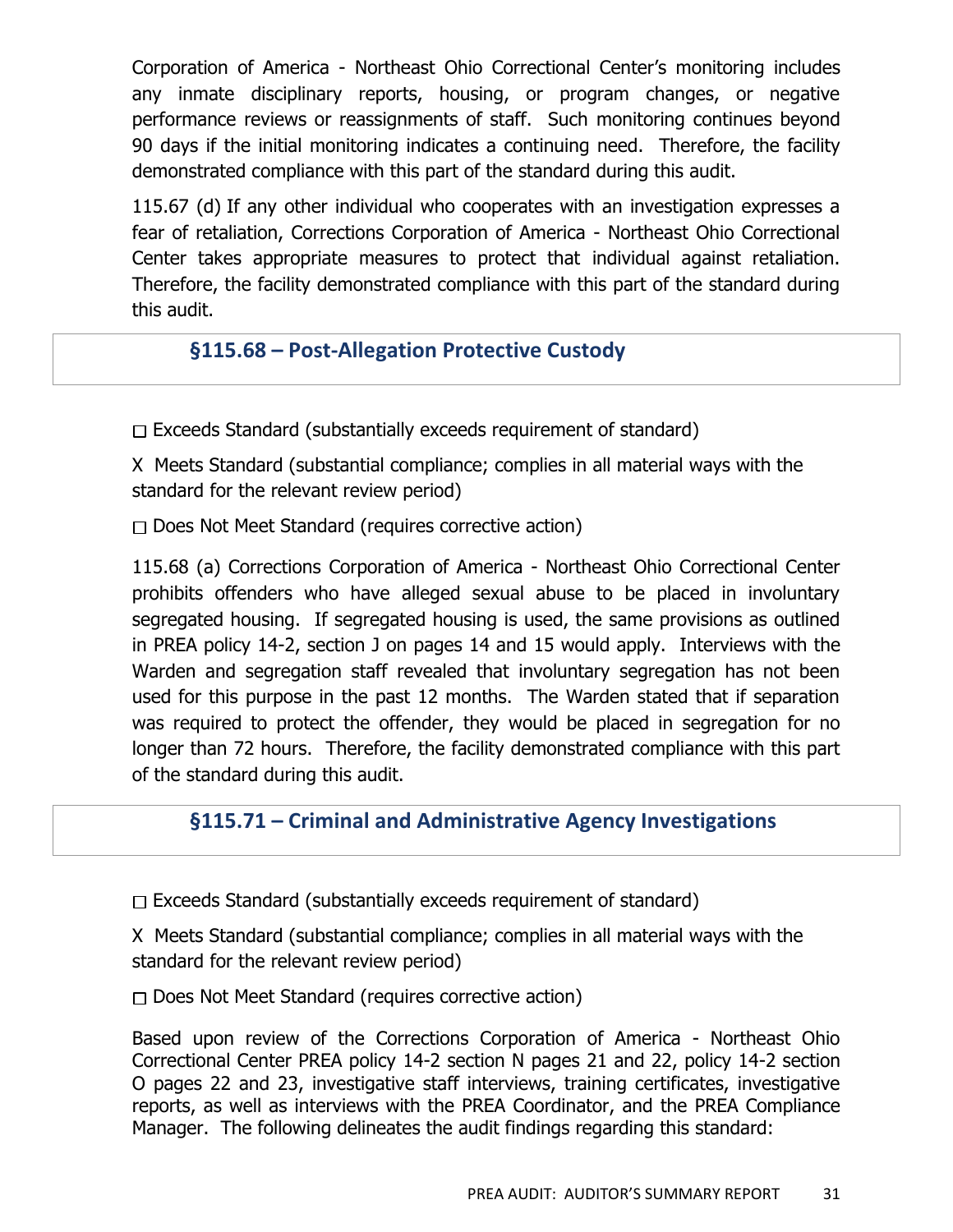115.71 (a) Corrections Corporation of America - Northeast Ohio Correctional Center investigator conducts an investigation immediately when notified of an allegation of sexual abuse and sexual harassment. The investigative files were reviewed and it appeared that the investigations were conducted promptly, documented thoroughly, and objectively for all allegations, including third-party, and anonymous reports. Therefore, the facility demonstrated compliance with this part of the standard during this audit.

115.71 (b) Based on training curriculums provided, Investigators training file review, and investigative staff interviews, it was evident the facility provided, in addition to the general training received by all employees, specialized training to all its investigators. This training included techniques for interviewing sexual abuse victims, proper use of Miranda and Garrity warnings, sexual abuse evidence collection in confinement settings and the criteria and evidence required to substantiate a case for administrative action or prosecution referral. Therefore, the facility demonstrated compliance with this part of the standard during this audit.

115.71 (c) Corrections Corporation of America - Northeast Ohio Correctional Center Investigators gather and preserve direct and circumstantial evidence, including any available physical and DNA evidence and any available electronic monitoring data; interview alleged victims, suspected perpetrators, and witnesses; and review prior complaints and reports of sexual abuse involving the suspected perpetrator. Therefore, the facility demonstrated compliance with this part of the standard during this audit.

115.71 (d) When the quality of evidence appears to support criminal prosecution, Corrections Corporation of America - Northeast Ohio Correctional Center refers the case to the Youngstown Police Department for the criminal investigation. Therefore, the facility demonstrated compliance with this part of the standard during this audit.

115.71 (e) The credibility of an alleged victim, suspect, or witness is assessed on an individual basis and is not determined by the person's status as inmate or staff. The inmate who alleges sexual abuse is not required to submit to a polygraph examination or other truth-telling device as a condition for proceeding with the investigation of such an allegation. Therefore, the facility demonstrated compliance with this part of the standard during this audit.

115.71 (f) Corrections Corporation of America - Northeast Ohio Correctional Center administrative investigations include efforts to determine whether staff actions or failures to act contributed to the abuse; and are documented in written reports that include a description of the physical and testimonial evidence, the reasoning behind credibility assessments, and investigative facts and findings. Therefore, the facility demonstrated compliance with this part of the standard during this audit.

115.71 (g) Corrections Corporation of America - Northeast Ohio Correctional Center criminal investigations are documented by the Youngstown Police Department in a written report that contains a thorough description of physical, testimonial, and documentary evidence and attaches copies of all documentary evidence where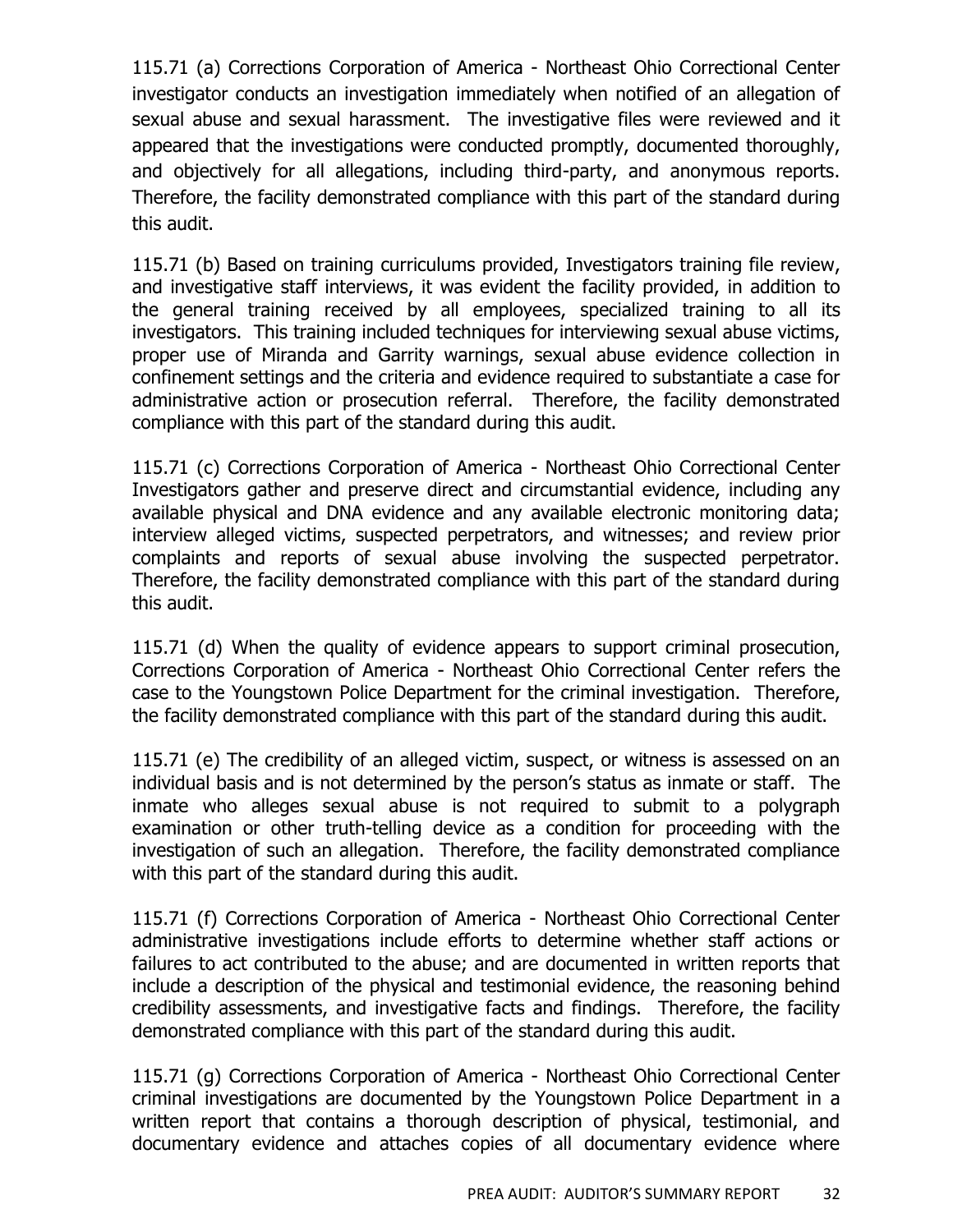feasible. Therefore, the facility demonstrated compliance with this part of the standard during this audit.

115.71 (h) Corrections Corporation of America - Northeast Ohio Correctional Center refers all allegations to the Youngstown Police Department for investigation and prosecution when warranted. Therefore, the facility demonstrated compliance with this part of the standard during this audit.

115.71 (i) Corrections Corporation of America - Northeast Ohio Correctional Center retains all written reports for as long as the alleged abuser is incarcerated or employed by Corrections Corporation of America - Northeast Ohio Correctional Center, plus five years. Therefore, the facility demonstrated compliance with this part of the standard during this audit.

115.71 (j) The departure of the alleged abuser or victim from employment or control of the Corrections Corporation of America - Northeast Ohio Correctional Center or agency does not provide a basis for terminating an investigation. Therefore, the facility demonstrated compliance with this part of the standard during this audit.

115.71 (k) The Youngstown Police Department conducts criminal sexual abuse investigations pursuant to the requirements of this standard. Corrections Corporation of America - Northeast Ohio Correctional Center PREA policy 14-2, outlines the requirements of the criminal investigation and complies with all aspects of this standard. Therefore, the facility demonstrated compliance with this part of the standard during this audit.

115.71 (l) Corrections Corporation of America - Northeast Ohio Correctional Center refers all criminal cases to the Youngstown Police Department and cooperates with their investigators during the entire investigation. The facility remains informed of the progress of the investigation through communication between the facility investigator and the Youngstown Police Department agent handling the case. Therefore, the facility demonstrated compliance with this part of the standard during this audit.

#### **§115.72 – Evidentiary Standard for Administrative Investigations**

 $\Box$  Exceeds Standard (substantially exceeds requirement of standard)

X Meets Standard (substantial compliance; complies in all material ways with the standard for the relevant review period)

 $\Box$  Does Not Meet Standard (requires corrective action)

Based upon review of Corrections Corporation of America - Northeast Ohio Correctional Center PREA policy 14-2, section O, subsection 5 on page 24 and investigative staff interviews. The following delineates the audit findings regarding this standard: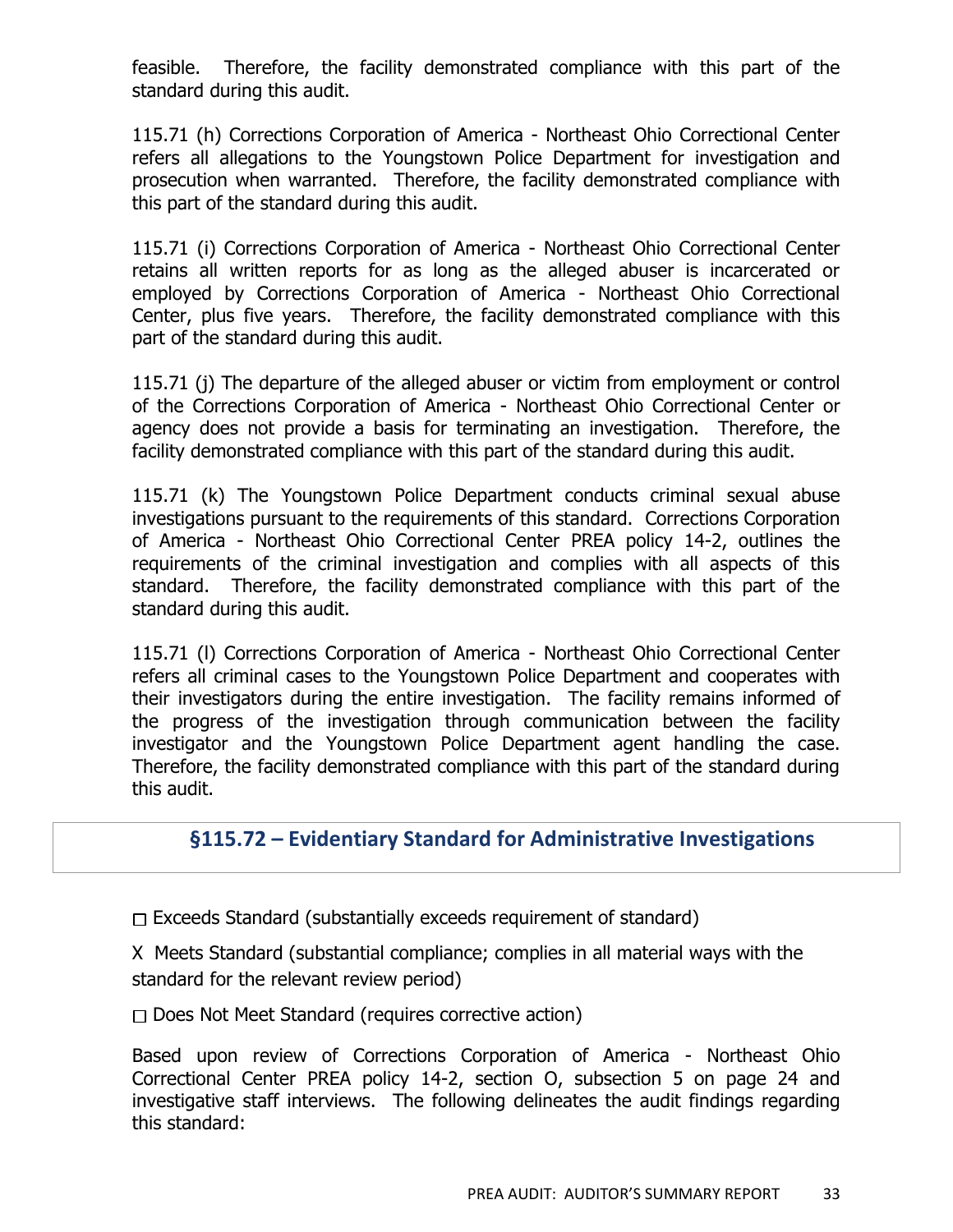Corrections Corporation of America - Northeast Ohio Correctional Center imposes no standard higher than a preponderance of the evidence in determining whether allegations of sexual abuse or sexual harassment are substantiated. Therefore, the facility demonstrated compliance with this part of the standard during this audit.

#### **§115.73 – Reporting to Inmate**

 $\Box$  Exceeds Standard (substantially exceeds requirement of standard)

X Meets Standard (substantial compliance; complies in all material ways with the standard for the relevant review period)

 $\Box$  Does Not Meet Standard (requires corrective action)

Based upon review of Corrections Corporation of America - Northeast Ohio Correctional Center PREA policy 14-2 section Q on pages 24 and 25, documentation provided, and staff interviews. The following delineates the audit findings regarding this standard:

115.73 (a) Based on Corrections Corporation of America - Northeast Ohio Correctional Center PREA policy it was confirmed that following an investigation into an inmate's allegation he/she suffered sexual abuse in the facility, the inmate was to be informed whether the allegation had been determined to be substantiated, unsubstantiated, or unfounded. The documentation provided confirmed the inmates were provided this notification on the "Inmate/Resident PREA Allegation Status Notification" form 14-2E. The inmates are required to sign the form documenting acknowledgement of this notification as required. Therefore, the facility demonstrated compliance with this part of the standard during this audit.

115.73 (b) The agency does request all relevant information from the criminal investigation conducted by the Youngstown Police Department in order to inform the inmate as required by this standard. Therefore, the facility demonstrated compliance with this part of the standard during this audit.

115.73 (c) Based on Corrections Corporation of America - Northeast Ohio Correctional Center PREA policy and documentation provided, it was confirmed that following an inmate's allegation that a staff member has committed sexual abuse against the inmate, the agency shall subsequently inform the inmate (unless the agency has determined that the allegation is unfounded) whenever:

(1) The staff member is no longer posted within the inmate's unit;

(2) The staff member is no longer employed at the facility;

(3) The agency learns that the staff member has been indicted on a charge related to sexual abuse within the Corrections Corporation of America - Northeast Ohio Correctional Center; or

(4) The agency learns that the staff member has been convicted on a charge related to sexual abuse within the Corrections Corporation of America - Northeast Ohio Correctional Center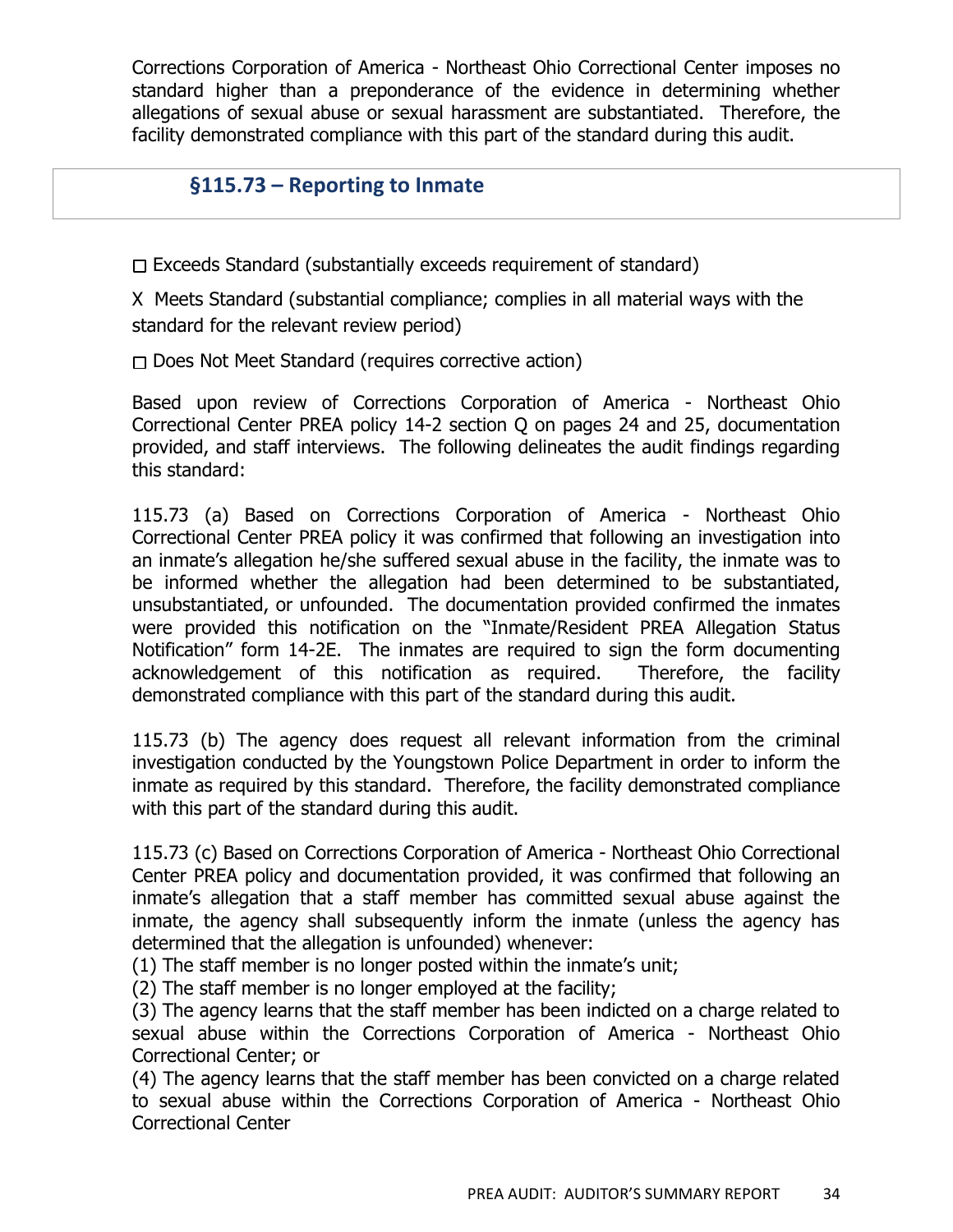The documentation provided confirmed the inmates were provided this notification on the "Inmate/Resident PREA Allegation Status Notification" form 14-2E. The inmates are required to sign the form documenting acknowledgement of this notification as required. Therefore, the facility demonstrated compliance with this part of the standard during this audit.

115.73 (d) Following an inmate's allegation they had been sexually abused by another inmate, Corrections Corporation of America - Northeast Ohio Correctional Center subsequently informs the alleged victim whenever the facility learns that the alleged abuser has been indicted on a charge related to sexual abuse within the facility; or Corrections Corporation of America - Northeast Ohio Correctional Center learns that the alleged abuser has been convicted on a charge related to sexual abuse within the facility. The documentation provided confirmed the inmates were provided this notification on the "Inmate/Resident PREA Allegation Status Notification" form 14-2E. The inmates are required to sign the form documenting acknowledgement of this notification as required. Therefore, the facility demonstrated compliance with this part of the standard during this audit.

115.73 (e) All such notifications or attempted notifications are documented. Based on the "Inmate/Resident PREA Allegation Status Notification" form 14-2E. Therefore, the facility demonstrated compliance with this part of the standard during this audit.

115.73 (f) Policy outlines the agency's obligation to report under this standard terminates if the inmate is released from Corrections Corporation of America - Northeast Ohio Correctional Center's custody. Therefore, the facility demonstrated compliance with this part of the standard during this audit.

#### **§115.76 – Disciplinary sanctions for staff**

 $\Box$  Exceeds Standard (substantially exceeds requirement of standard)

X Meets Standard (substantial compliance; complies in all material ways with the standard for the relevant review period)

D Does Not Meet Standard (requires corrective action)

Based upon review of Corrections Corporation of America - Northeast Ohio Correctional Center PREA policy 14-2 section R on pages 25 and 26, documentation provided, agency head, and PREA Coordinator interviews. The following delineates the audit findings regarding this standard:

115.76 (a) and (b) Staff are subject to disciplinary sanctions up to and including termination for violating agency sexual abuse or sexual harassment policies. Termination is the presumptive disciplinary sanction for staff who has engaged in sexual abuse. Therefore, the facility demonstrated compliance with this part of the standard during this audit.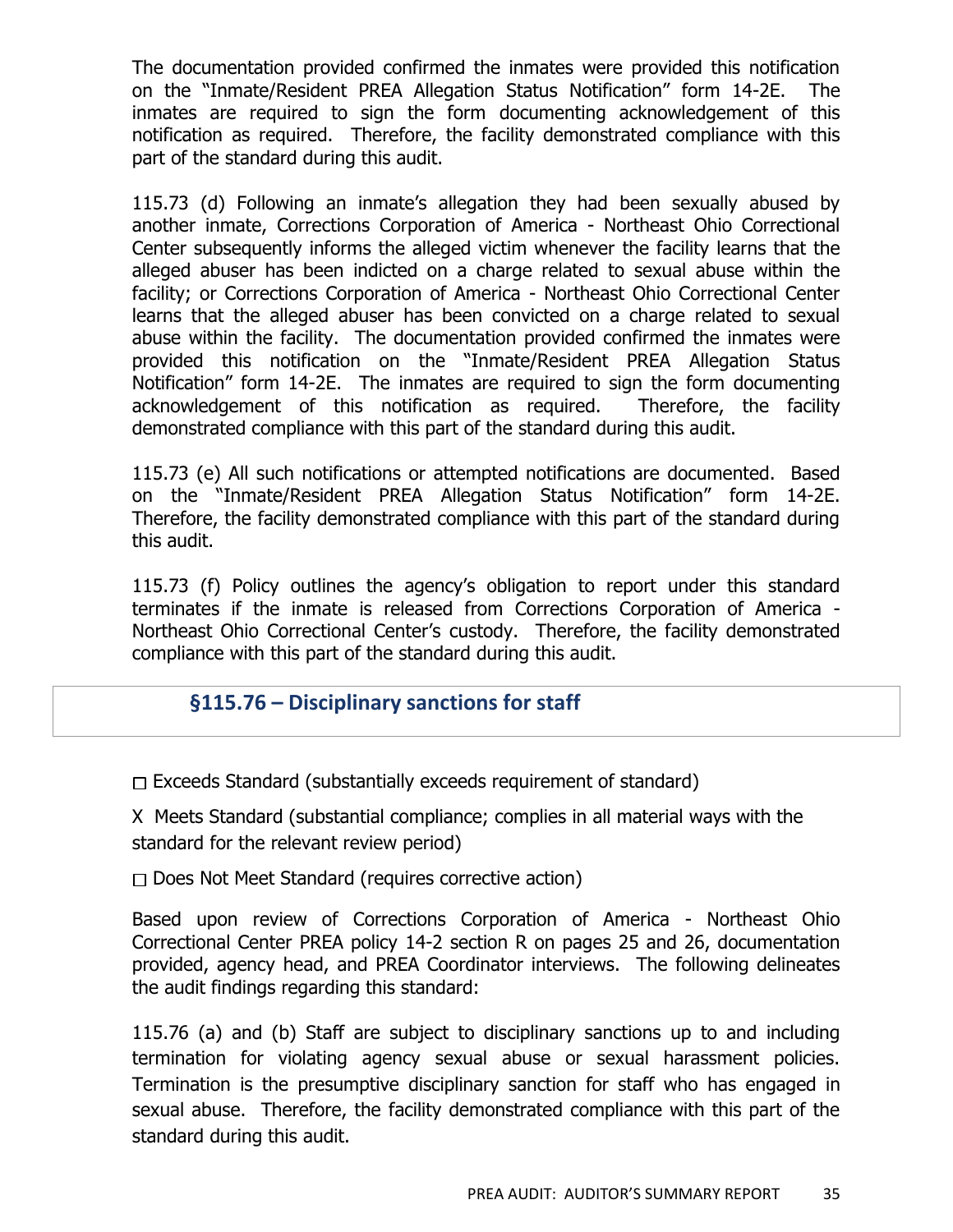115.76 (c) Disciplinary sanctions for violations of agency policies relating to sexual abuse or sexual harassment (other than actually engaging in sexual abuse) are commensurate with the nature and circumstances of the acts committed, the staff member's disciplinary history, and the sanctions imposed for comparable offenses by other staff with similar histories. Therefore, the facility demonstrated compliance with this part of the standard during this audit.

115.76 (d) All terminations for violations of agency sexual abuse or sexual harassment policies, or resignations by staff who would have been terminated if not for their resignation, are reported to law enforcement, unless the activity was clearly not criminal, and to any relevant licensing bodies. Therefore, the facility demonstrated compliance with this part of the standard during this audit.

**§115.77 – Corrective action for contractors and volunteers**

 $\Box$  Exceeds Standard (substantially exceeds requirement of standard)

X Meets Standard (substantial compliance; complies in all material ways with the standard for the relevant review period)

 $\Box$  Does Not Meet Standard (requires corrective action)

Based upon review of Corrections Corporation of America - Northeast Ohio Correctional Center PREA policy 14-2 section R3 on pages 26 and 27, documentation provided, agency head, Warden, and PREA Coordinator interviews. The following delineates the audit findings regarding this standard:

115.77 (a) Any contractor or volunteer who engages in sexual abuse is prohibited from contact with inmates and are reported to law enforcement, unless the activity was clearly not criminal, and to relevant licensing bodies. Therefore, the facility demonstrated compliance with this part of the standard during this audit.

115.77 (b) Corrections Corporation of America - Northeast Ohio Correctional Center takes appropriate remedial measures, and considers whether to prohibit further contact with inmates, in the case of any other violation of agency sexual abuse or sexual harassment policies by a contractor or volunteer. Therefore, the facility demonstrated compliance with this part of the standard during this audit.

## **§115.78 – Disciplinary sanctions for inmates**

 $\Box$  Exceeds Standard (substantially exceeds requirement of standard)

X Meets Standard (substantial compliance; complies in all material ways with the standard for the relevant review period)

 $\Box$  Does Not Meet Standard (requires corrective action)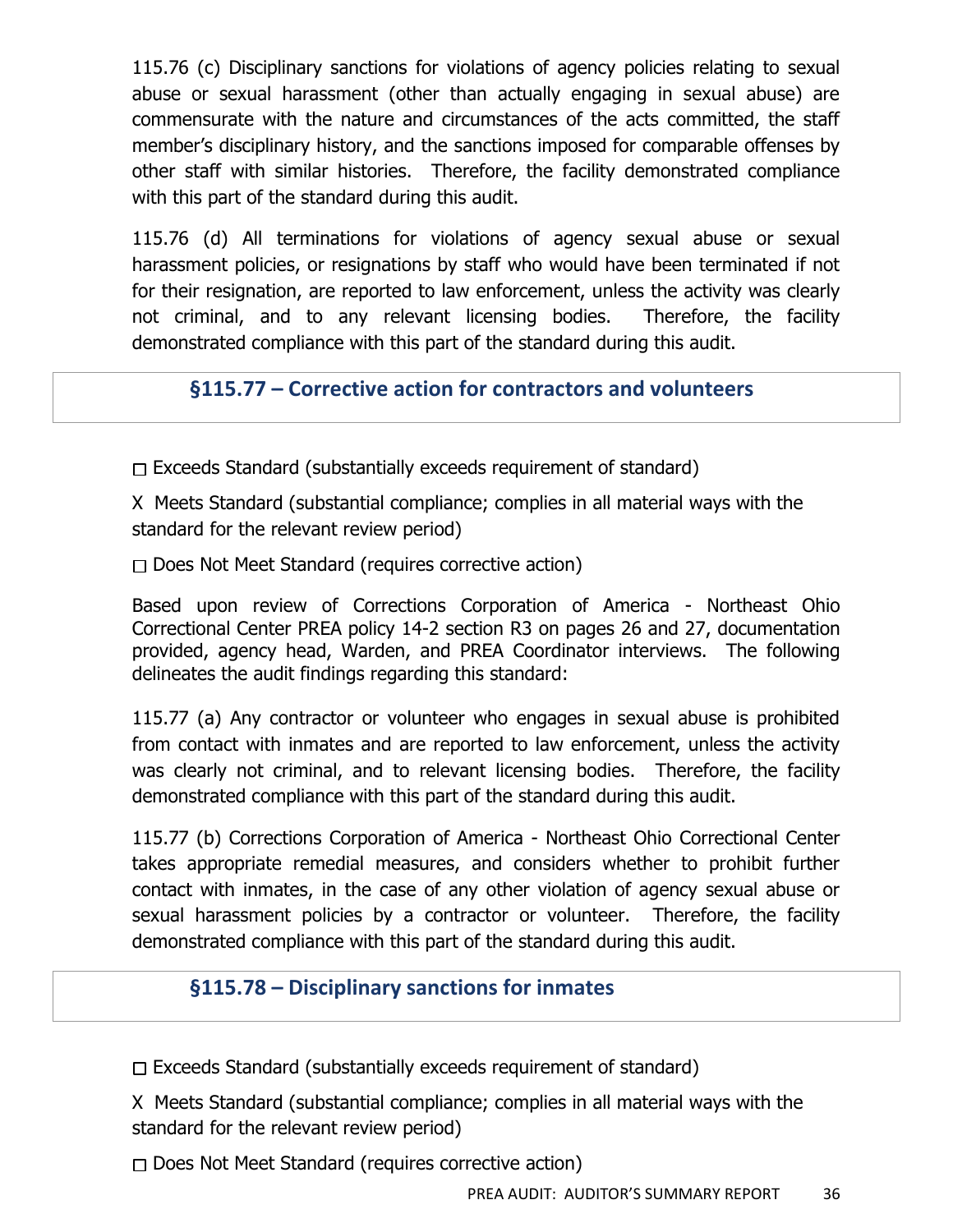Based upon review of Corrections Corporation of America - Northeast Ohio Correctional Center PREA policy 14-2 section R on pages 25 and 26, documentation provided, agency head, and PREA Coordinator interviews. The following delineates the audit findings regarding this standard:

115.78 (a) Inmates are subject to disciplinary sanctions pursuant to a formal disciplinary process following an administrative finding that the inmate engaged in inmate-on-inmate sexual abuse or following a criminal finding of guilt for inmate-oninmate sexual abuse. Therefore, the facility demonstrated compliance with this part of the standard during this audit.

115.78 (b) Sanctions are commensurate with the nature and circumstances of the abuse committed, the inmate's disciplinary history, and the sanctions imposed for comparable offenses by other inmates with similar histories. Therefore, the facility demonstrated compliance with this part of the standard during this audit.

115.78 (c) The disciplinary process considers whether an inmate's mental disabilities or mental illness contributed to his or her behavior when determining what type of sanction, if any, should be imposed. Therefore, the facility demonstrated compliance with this part of the standard during this audit.

115.78 (d) The Mental Health staff offers therapy, counseling, or other interventions designed to address and correct underlying reasons or motivations for the abuse, Corrections Corporation of America - Northeast Ohio Correctional Center does not require the offending inmate to participate in such interventions as a condition of access to programming or other benefits. Therefore, the facility demonstrated compliance with this part of the standard during this audit.

115.78 (e) Corrections Corporation of America - Northeast Ohio Correctional Center disciplines an inmate for sexual contact with staff only upon a finding that the staff member did not consent to such contact. Therefore, the facility demonstrated compliance with this part of the standard during this audit.

115.78 (f) Policy states a report of sexual abuse made in good faith based upon a reasonable belief that the alleged conduct occurred does not constitute falsely reporting an incident or lying, even if an investigation does not establish evidence sufficient to substantiate the allegation. Therefore, the facility demonstrated compliance with this part of the standard during this audit.

115.78 (f) Corrections Corporation of America - Northeast Ohio Correctional Center prohibits all sexual activity between inmates and may discipline inmates for such activity. Therefore, the facility demonstrated compliance with this part of the standard during this audit.

# **§115.81 – Medical and mental health screenings; history of sexual abuse**

 $\Box$  Exceeds Standard (substantially exceeds requirement of standard)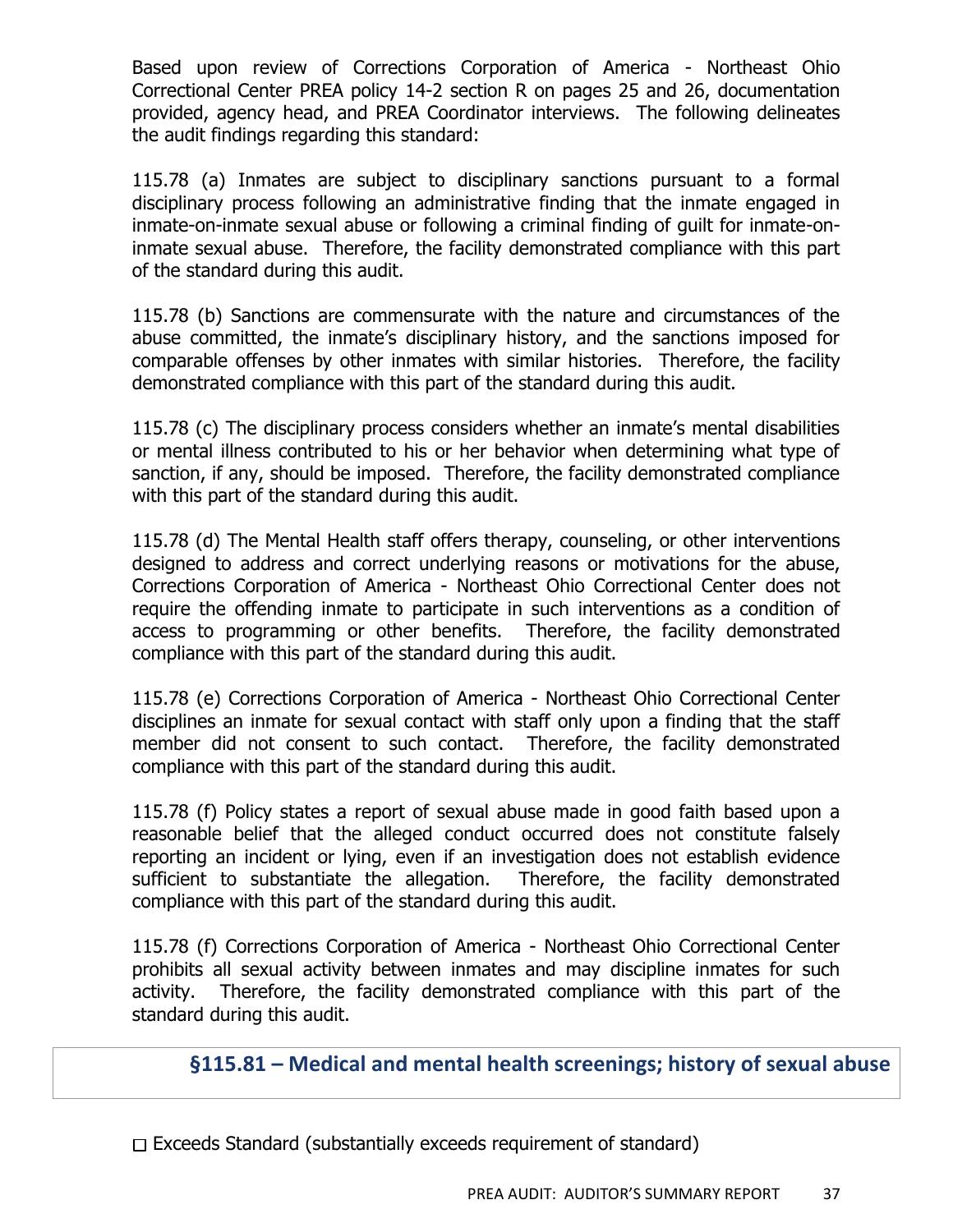X Meets Standard (substantial compliance; complies in all material ways with the standard for the relevant review period)

 $\Box$  Does Not Meet Standard (requires corrective action)

Based on medical and mental health staff interviews and documentation provided as well as Corrections Corporation of America - Northeast Ohio Correctional Center PREA policy 14-2 section E on pages 9 and 10, section L on pages 17 and 18, and section M on pages 18 and 19. Also, policy 13-79 section A on pages 2 - 4. The following delineates the audit findings regarding this standard:

115.81 (a) and (c) If the screening indicates the inmate has experienced prior sexual victimization, whether it occurred in an institutional setting or in the community, the screening staff at the Corrections Corporation of America - Northeast Ohio Correctional Center ensures the inmate is offered a follow-up meeting with the medical and/or mental health staff within 14 days of the intake screening as required by this part of the standard. Therefore, the facility demonstrated compliance with this part of the standard during this audit.

115.81 (b) If the screening indicates an inmate has previously perpetrated sexual abuse, whether it occurred in an institutional setting or in the community, the screening staff at the Corrections Corporation of America - Northeast Ohio Correctional Center ensures the inmate is offered a follow-up meeting with mental health staff within 14 days of the intake screening as required by this part of the standard. Therefore, the facility demonstrated compliance with this part of the standard during this audit.

115.81 (d) Corrections Corporation of America - Northeast Ohio Correctional Center requires that any information related to sexual victimization or abusiveness that occurred in the facility is strictly limited to medical and mental health practitioners and other staff, as necessary, to inform treatment plans and security and management decisions, including housing, bed, work, education, and program assignments, or as otherwise required by Federal, State, or local law. Therefore, the facility demonstrated compliance with this part of the standard during this audit.

115.81 (e) Corrections Corporation of America - Northeast Ohio Correctional Center requires medical and mental health practitioners to obtain informed consent from inmates before reporting information about prior sexual victimization that did not occur in the facility, unless the inmate is under the age of 18. Therefore, the facility demonstrated compliance with this part of the standard during this audit.

## **§115.82 – Access to emergency medical and mental health services**

 $\Box$  Exceeds Standard (substantially exceeds requirement of standard)

X Meets Standard (substantial compliance; complies in all material ways with the standard for the relevant review period)

 $\Box$  Does Not Meet Standard (requires corrective action)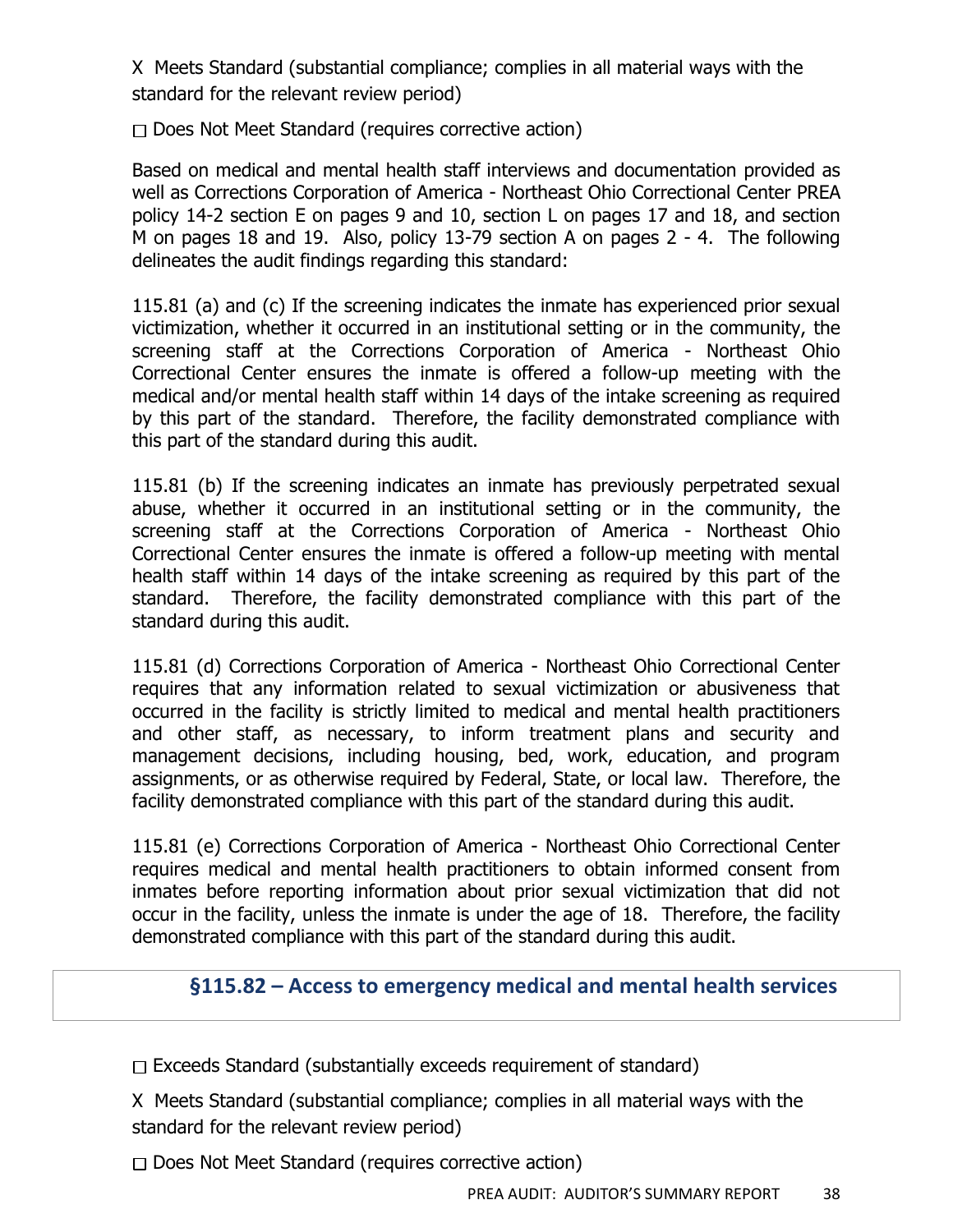Based on medical and mental health staff interviews and documentation provided as well as Corrections Corporation of America - Northeast Ohio Correctional Center PREA policy 14-2 section E on pages 9 and 10, section L on pages 17 and 18, and section M on pages 18and 19. Also, policy 13-79 section A on pages 2 - 4. The following delineates the audit findings regarding this standard:

115.82 (a) Corrections Corporation of America - Northeast Ohio Correctional Center has an agreement with the Saint Elizabeth Health Center to treat inmate victims of sexual abuse. The facility also has medical and mental health staff at the facility ensuring inmates receive timely, unimpeded access to emergency medical treatment and crisis intervention services, the nature and scope of which are determined by medical and mental health practitioners according to their professional judgment. Therefore, the facility demonstrated compliance with this part of the standard during this audit.

115.82 (b) Corrections Corporation of America - Northeast Ohio Correctional Center has procedures to follow when no qualified medical or mental health practitioners are on duty at the time a report of recent abuse is made, security staff first responders take preliminary steps to protect the victim and shall immediately notify the appropriate medical and mental health practitioners. Therefore, the facility demonstrated compliance with this part of the standard during this audit.

115.82 (c) Corrections Corporation of America - Northeast Ohio Correctional Center ensures inmate victims of sexual abuse while incarcerated are offered timely information about and timely access to emergency contraception and sexually transmitted infections prophylaxis, in accordance with professionally accepted standards of care, where medically appropriate. Therefore, the facility demonstrated compliance with this part of the standard during this audit.

115.82 (d) Corrections Corporation of America - Northeast Ohio Correctional Center requires that all treatment services provided to the victim are without financial cost and regardless of whether the victim names the abuser or cooperates with any investigation arising out of the incident. Therefore, the facility demonstrated compliance with this part of the standard during this audit.

## **§115.83 – Ongoing medical and mental health care for sexual abuse victims and abusers**

 $\Box$  Exceeds Standard (substantially exceeds requirement of standard)

X Meets Standard (substantial compliance; complies in all material ways with the standard for the relevant review period)

 $\Box$  Does Not Meet Standard (requires corrective action)

PREA AUDIT: AUDITOR'S SUMMARY REPORT 39 Based on medical and mental health staff interviews and documentation provided, Corrections Corporation of America - Northeast Ohio Correctional Center PREA policy 13-70, page 3 and 4, section 1 and 2, policy 13-79, page 3, section A, page 4,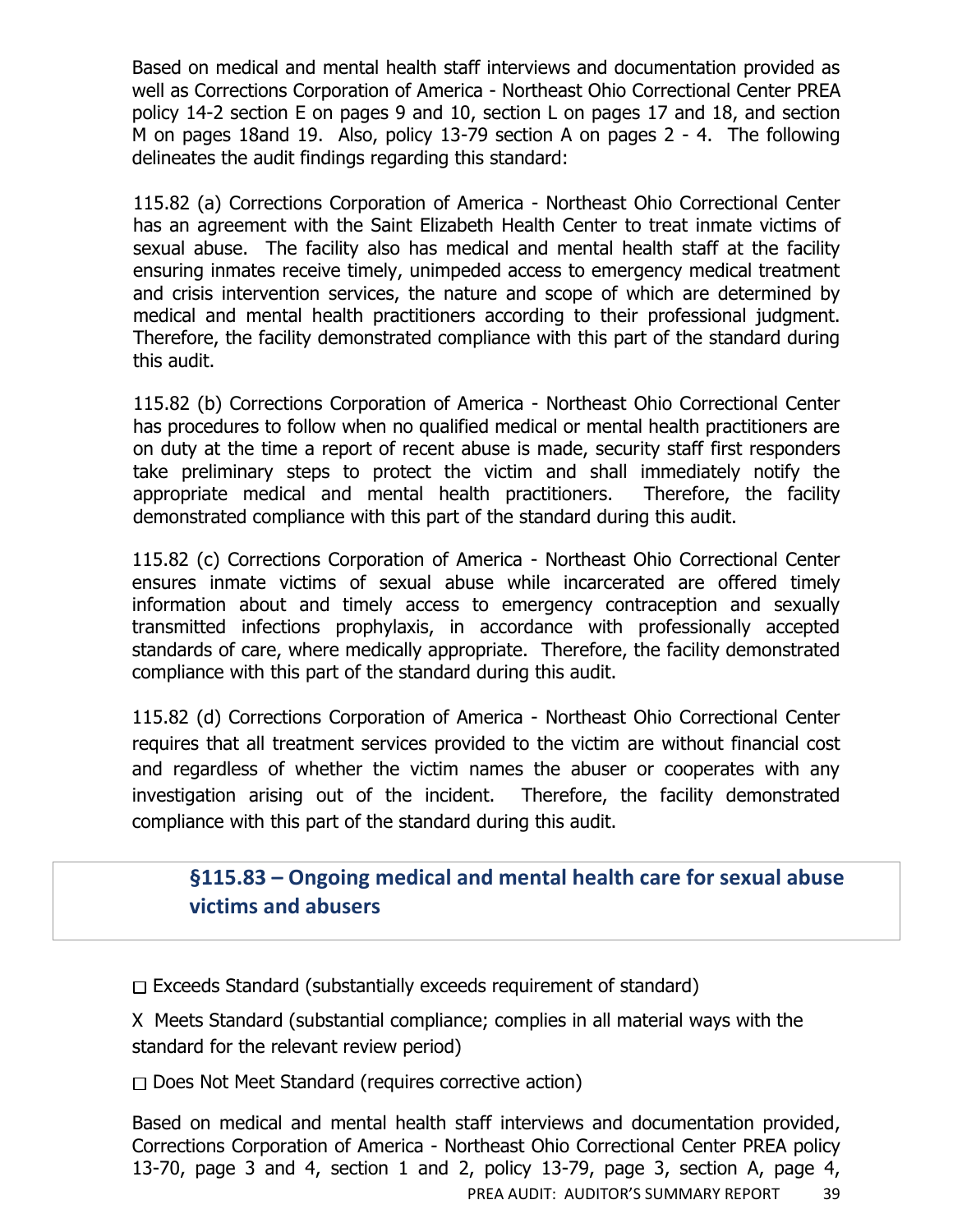section 2 and page 5, section 2 and 3. The following delineates the audit findings regarding this standard:

115.83 (a) Corrections Corporation of America - Northeast Ohio Correctional Center offers medical and mental health evaluations and, as appropriate, treatment to all inmates who have been victimized by sexual abuse in any facility. Therefore, the facility demonstrated compliance with this part of the standard during this audit.

115.83 (b) Corrections Corporation of America - Northeast Ohio Correctional Center mandates that the evaluations and treatment of such victims include, as appropriate, follow-up services, treatment plans, and, when necessary, referrals for continued care following their transfer to, or placement in, other facilities, or their release from custody. Therefore, the facility demonstrated compliance with this part of the standard during this audit.

115.83 (c) Corrections Corporation of America - Northeast Ohio Correctional Center requires that medical and mental health staff provide all victims with medical and mental health services consistent with the community level of care. Therefore, the facility demonstrated compliance with this part of the standard during this audit.

115.83 (d and e) Based on Corrections Corporation of America - Northeast Ohio Correctional Center policy 13-79 section A on page 3 requires inmate victims of sexually abusive vaginal penetration, while incarcerated, shall be offered pregnancy tests and timely information about, and access to, all pregnancy-related medical services that are lawful in the community as required by this standard. Therefore, the facility demonstrated compliance with this part of the standard during this audit.

115.83 (f) Corrections Corporation of America - Northeast Ohio Correctional Center requires that medical and mental health staff provide inmate victims of sexual abuse while incarcerated tests for sexually transmitted infections as medically appropriate. Therefore, the facility demonstrated compliance with this part of the standard during this audit.

115.83 (g) Corrections Corporation of America - Northeast Ohio Correctional Center requires that medical and mental health staff provide treatment services to the victim without financial cost and regardless of whether the victim names the abuser or cooperates with any investigation arising out of the incident. Therefore, the facility demonstrated compliance with this part of the standard during this audit.

115.83 (h) Corrections Corporation of America - Northeast Ohio Correctional Center attempts to conduct a mental health evaluation of all known inmate-on-inmate abusers within 60 days of learning such abuse history and offer treatment when deemed appropriate by the mental health practitioners. Therefore, the facility demonstrated compliance with this part of the standard during this audit.

#### **§115.86 – Sexual abuse incident reviews**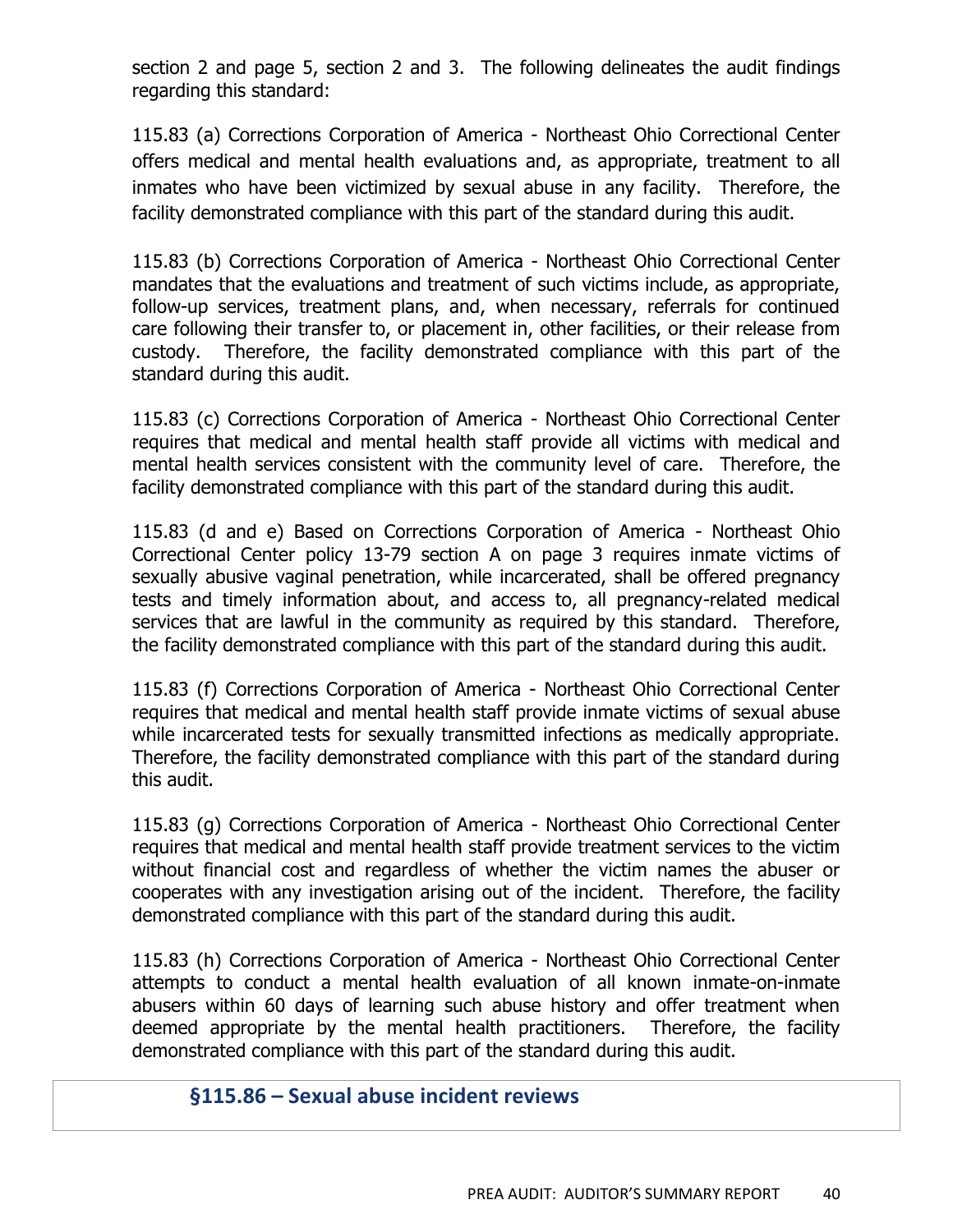X Exceeds Standard (substantially exceeds requirement of standard)

 $\Box$  Meets Standard (substantial compliance; complies in all material ways with the standard for the relevant review period)

 $\Box$  Does Not Meet Standard (requires corrective action)

Based on interviews with the Warden, PREA Coordinator, the PREA Manager, and documentation provided as well as Corrections Corporation of America - Northeast Ohio Correctional Center PREA policy 14-2 section N on pages 21 and 22. The following delineates the audit findings regarding this standard:

115.86 (a) Corrections Corporation of America - Northeast Ohio Correctional Center conducts a sexual abuse incident review at the conclusion of every sexual abuse investigation, including where the allegation has not been substantiated, unless the allegation has been determined to be unfounded. Therefore, the facility demonstrated compliance with this part of the standard during this audit.

115.86 (b) Corrections Corporation of America - Northeast Ohio Correctional Center ensures that these reviews occur within 30 days of the conclusion of the investigation and documents the review on the "Sexual Abuse Incident Review Report" form 14- 2F. Therefore, the facility demonstrated compliance with this part of the standard during this audit.

115.86 (c) The review team consist of upper-level management officials, with input from line supervisors, investigators, and medical or mental health practitioners. Therefore, the facility demonstrated compliance with this part of the standard during this audit.

115.86 (d) The review team considers whether the allegation or investigation indicates a need to change policy or practice to better prevent, detect, or respond to sexual abuse; whether the incident or allegation was motivated by race; ethnicity; gender identity; lesbian, gay, bisexual, transgender, or intersex identification, status, or perceived status; or gang affiliation; or was motivated or otherwise caused by other group dynamics at the facility; and they examine the area in Corrections Corporation of America - Northeast Ohio Correctional Center where the incident allegedly occurred to assess whether physical barriers in the area may enable abuse; assess the adequacy of staffing levels in that area during different shifts; assess whether monitoring technology should be deployed or augmented to supplement supervision by staff. The agency has deployed an excellent PREA after action review form which addresses all elements of the standard. Corrections Corporation of America - Northeast Ohio Correctional Center conducts an incident review for all cases and reviews all findings telephonically with the agency wide PREA Coordinator for additional clarification and guidance. Therefore, the facility exceeds the intent of this part of the standard.

PREA AUDIT: AUDITOR'S SUMMARY REPORT 41 115.86 (e) Corrections Corporation of America - Northeast Ohio Correctional Center shall implement the recommendations for improvement, or shall document its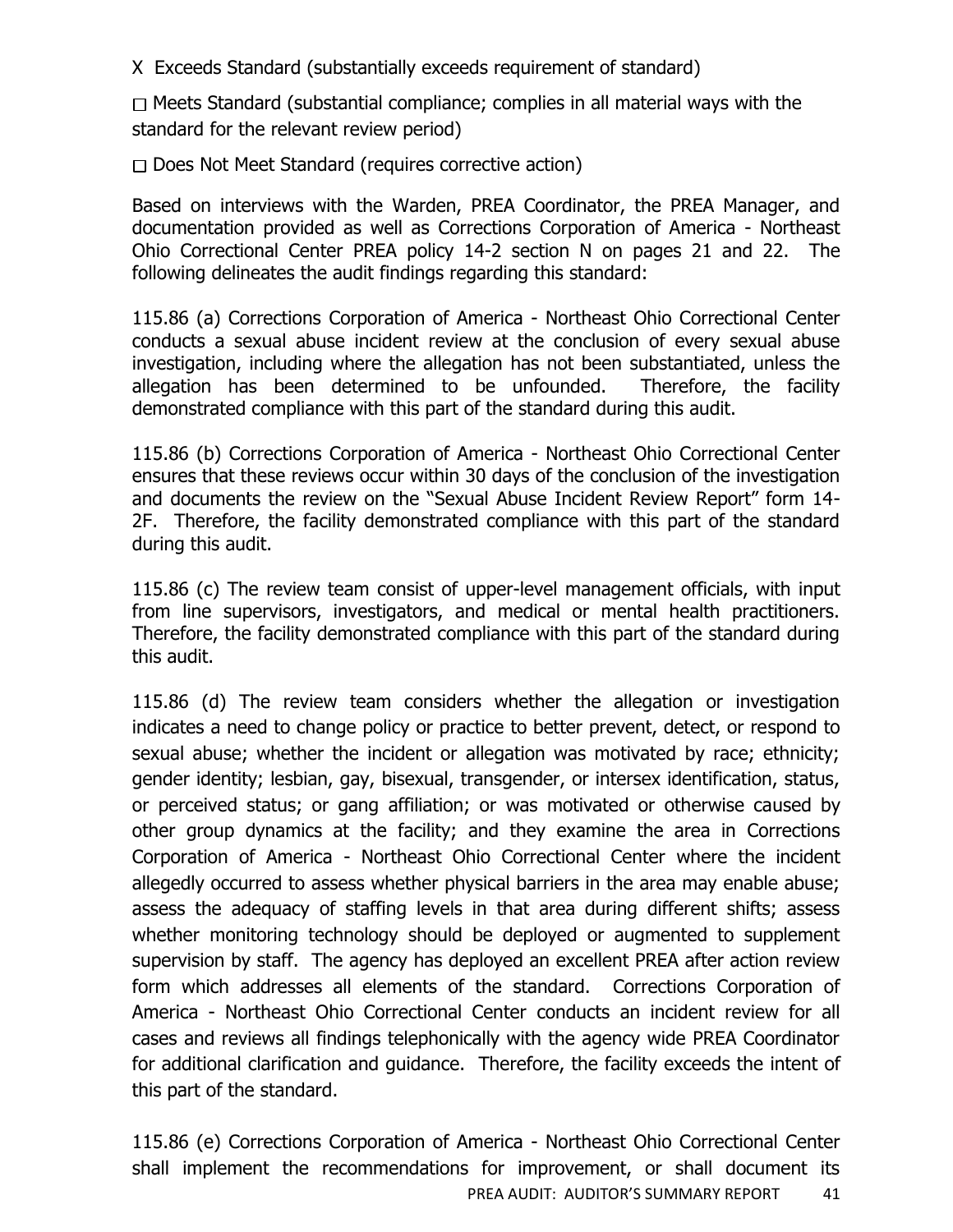reasons for not doing so. Therefore, the facility demonstrated compliance with this part of the standard during this audit.

## **§115.87 – Data Collection**

 $\Box$  Exceeds Standard (substantially exceeds requirement of standard)

X Meets Standard (substantial compliance; complies in all material ways with the standard for the relevant review period)

 $\Box$  Does Not Meet Standard (requires corrective action)

Based on interviews with the PREA Coordinator, the PREA Manager, and documentation provided as well as Corrections Corporation of America - Northeast Ohio Correctional Center PREA policy 14-2 section T, on pages 27 and 28. The following delineates the audit findings regarding this standard:

115.87 (a), (b) and (c) Corrections Corporation of America - Northeast Ohio Correctional Center collects accurate, uniform data for every allegation of sexual abuse at facilities under its direct control using a standardized instrument and set of definitions, and aggregates the incident-based sexual abuse data at least annually. Therefore, the facility demonstrated compliance with this part of the standard during this audit.

The incident-based data collected is based on the most recent version of the Survey of Sexual Violence conducted by the Department of Justice. Therefore, the facility demonstrated compliance with this part of the standard during this audit.

115.87 (d) Corrections Corporation of America - Northeast Ohio Correctional Center maintains, reviews, and collects data as needed from all available incident-based documents, including reports, investigation files, and sexual abuse incident reviews. Therefore, the facility demonstrated compliance with this part of the standard during this audit.

115.87 (e) Corrections Corporation of America - Northeast Ohio Correctional Center does not contract its inmates to other facilities. Therefore, the facility demonstrated compliance with this part of the standard during this audit.

115.87 (f) Upon request, Corrections Corporation of America - Northeast Ohio Correctional Center provides all such data from the previous calendar year to the Department of Justice no later than June 30 when required. Therefore, the facility demonstrated compliance with this part of the standard during this audit.

#### **§115.88 – Data Review for Corrective Action**

 $\Box$  Exceeds Standard (substantially exceeds requirement of standard)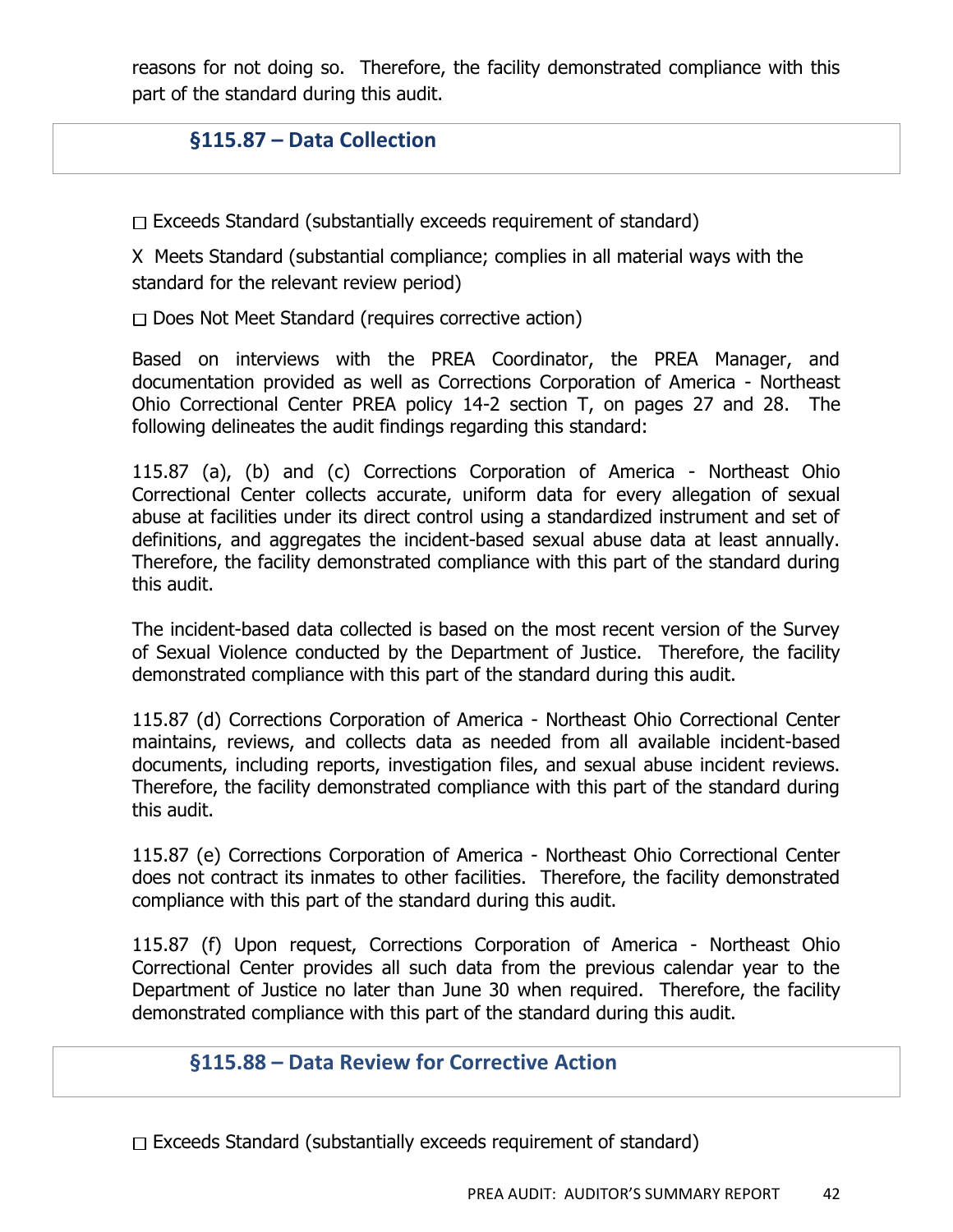X Meets Standard (substantial compliance; complies in all material ways with the standard for the relevant review period)

 $\Box$  Does Not Meet Standard (requires corrective action)

Based on interviews with the PREA Coordinator, the PREA Manager, and documentation provided as well as Corrections Corporation of America - Northeast Ohio Correctional Center PREA policy 14-2, section T-3 page 28. The following delineates the audit findings regarding this standard:

115.88 (a) Corrections Corporation of America - Northeast Ohio Correctional Center reviews data collected to assess and improve the effectiveness of its sexual abuse prevention, detection, and response policies, practices, and training, including identifying problem areas; taking corrective action on an ongoing basis; and preparing an annual report of its findings and corrective actions for each facility, as well as Corrections Corporation of America - Northeast Ohio Correctional Center as a whole. Therefore, the facility demonstrated compliance with this part of the standard during this audit.

115.88 (b) Such reports includes a comparison of the current year's data and corrective actions with those from prior years and provide an assessment of Corrections Corporation of America - Northeast Ohio Correctional Center's progress in addressing sexual abuse. Therefore, the facility demonstrated compliance with this part of the standard during this audit.

115.88 (c) Corrections Corporation of America - Northeast Ohio Correctional Center's report is approved by the Corrections Corporation of America's agency head and made readily available to the public through its website [www.](http://www.cca.com/)**cca**.com. Therefore, the facility demonstrated compliance with this part of the standard during this audit.

115.88 (d) Corrections Corporation of America - Northeast Ohio Correctional Center may redact specific material from the reports when publication would present a clear and specific threat to the safety and security of the facility, but must indicate the nature of the material redacted. Therefore, the facility demonstrated compliance with this part of the standard during this audit.

#### **§115.89 – Data Storage, Publication, and Destruction**

 $\Box$  Exceeds Standard (substantially exceeds requirement of standard)

X Meets Standard (substantial compliance; complies in all material ways with the standard for the relevant review period)

 $\Box$  Does Not Meet Standard (requires corrective action)

Based on interviews with the PREA Coordinator, the PREA Manager, and documentation provided as well as Corrections Corporation of America - Northeast Ohio Correctional Center PREA policy 14-2, section T-2-c on page 27. The following delineates the audit findings regarding this standard: